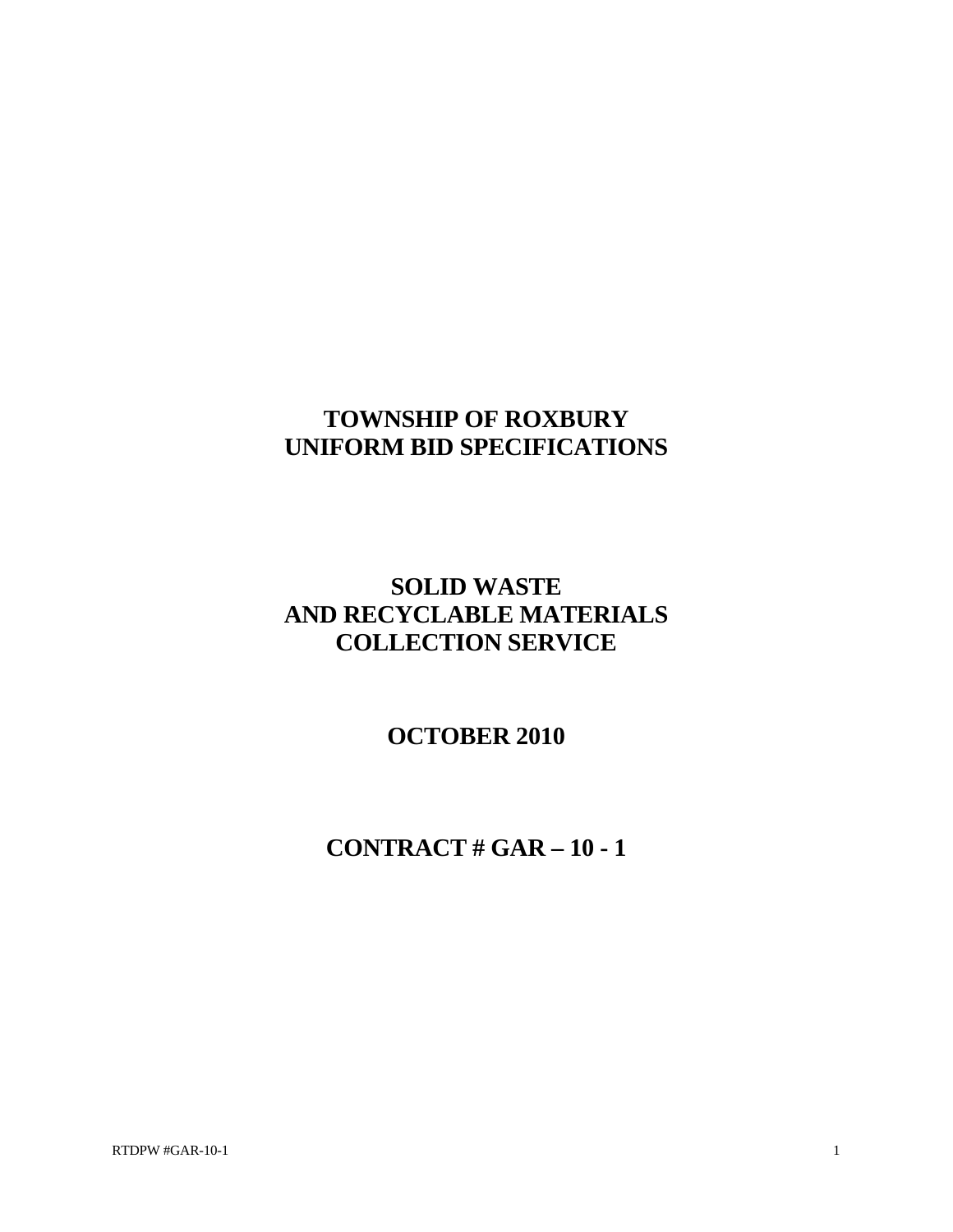## TABLE OF CONTENTS

|     |                                                | Page#          |
|-----|------------------------------------------------|----------------|
|     | Notice to Bidders                              | 4              |
| 1.0 | Instructions to Bidders                        | 5              |
|     | 1.1. The Bid                                   | 5              |
|     | 1.2. Pre-Bid Meeting                           | 5              |
|     | 1.3. Changes to the Bid Specifications         | 5              |
|     | 1.4. Bid Opening                               | 5              |
|     | 1.5. Documents to be Submitted                 | $\overline{5}$ |
| 2.0 | Definitions                                    | 6              |
| 3.0 | <b>Bid Submission Requirements</b>             | 7              |
|     | 3.1. Bid Proposal                              | 7              |
|     | 3.2. Bid Guarantees                            | 7              |
|     | 3.3. Exceptions to the Bid Specifications      | 8              |
|     | 3.4. "Or Equal" Substitutions                  | 8              |
|     | 3.5. Compliance                                | 8              |
|     | 3.6. Conflict of Interest and Non-Collusion    | 8              |
|     | 3.7. No Assignment of Bid                      | 8              |
| 4.0 | Award of Contract                              | 9              |
|     | 4.1. Generally                                 | 9              |
|     | 4.2. Notice of Award and Execution of Contract | 9              |
|     | 4.3. Responsible Bidder                        | 9              |
|     | 4.4. Performance Bond                          | 9              |
|     | 4.5. Affirmative Action Requirements           | 10             |
|     | 4.6. Vehicle Dedication Affidavit              | 10             |
|     | 4.7. Errors in Price Calculation               | 11             |
| 5.0 | Work Specifications                            | 11             |
|     | 5.1. Contract Period                           | 11             |
|     | 5.2. Territorial and Geographic Boundaries     | 11             |
|     | 5.3. Collection Types and Methods              | 11             |
|     | 5.4. Solid Waste Disposal                      | 15             |
|     | 5.5. Vehicles and Equipment                    | 15             |
|     | 5.6 Name on Vehicles                           | 16             |
|     | 5.7. Telephone Facilities and Equipment        | 16             |
|     | 5.8. Failure to Collect                        | 16             |
|     | 5.9. Complaints                                | 16             |
|     | 5.10. Solicitation of Gratuities               | 16             |
|     | 5.11. Invoice and Payment Procedure            | 16             |
|     | 5.12. Employee Wage Reporting                  | 17             |
|     | 5.13. Competence of Employees                  | 18             |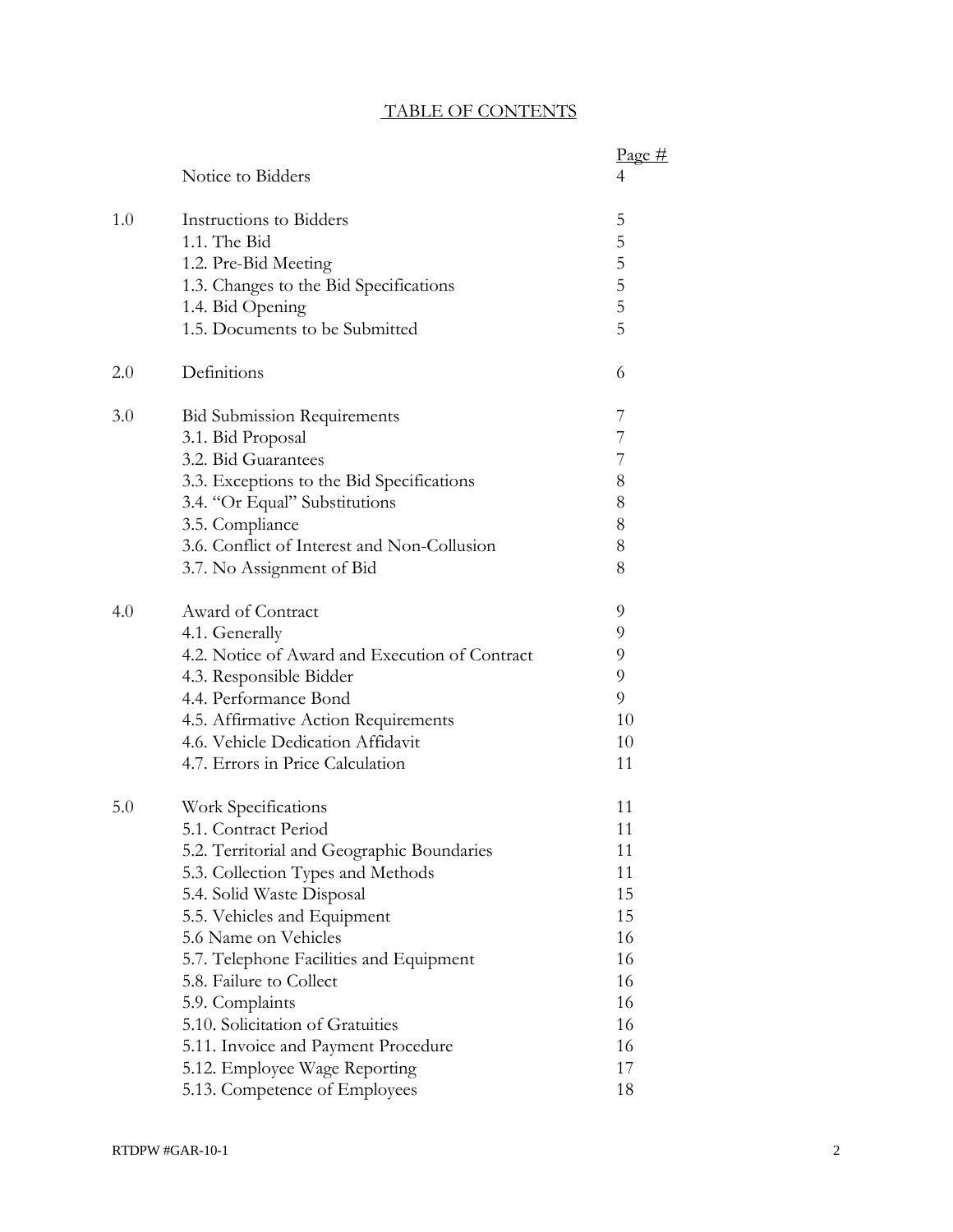# TABLE OF CONTENTS

|                                          |                                                       | Page#     |  |
|------------------------------------------|-------------------------------------------------------|-----------|--|
|                                          | 5.14. Supervision of Employees                        | 18        |  |
|                                          | 5.15. Insurance Requirements                          | 18        |  |
|                                          | 5.16. Certificates                                    | 18        |  |
|                                          | 5.17. Indemnification                                 | 20        |  |
|                                          | 5.18. Violations of Contract Requirements             | 20        |  |
|                                          | 5.19. Additional Regulations - Recycling              | 20        |  |
|                                          | 5.20. Recycling Documentation Requirements            | 20        |  |
|                                          | 5.21. Curbside Recyclables                            | 20        |  |
| 6.0                                      | Fleet Purchase Option                                 |           |  |
|                                          | 6.1. General Information                              | 20        |  |
|                                          | 6.2. Vehicle Inventory                                | 20        |  |
| 7.0                                      | <b>Bidding Documents</b>                              | 23        |  |
|                                          | 7.1. Bidding Documents Checklist                      | 23        |  |
|                                          | 7.2. Certification of Public Convenience an           |           |  |
|                                          | Necessity/A-901 Approval Letter                       | 23        |  |
|                                          | 7.3. Statement of Bidder's Qualifications,            |           |  |
|                                          | <b>Experience and Financial Ability</b>               | 24        |  |
|                                          | 7.4. Bid Guaranty                                     | 27        |  |
|                                          | 7.5. Stockholder Statement of Ownership               | 31        |  |
|                                          | 7.6. Non-Collusion Affidavit                          | 32        |  |
|                                          | 7.7. Consent of Surety                                | 33        |  |
|                                          | 7.8. Proposal                                         | $34 - 41$ |  |
| 8.0                                      | <b>Contract Documents</b>                             | 42        |  |
|                                          | 8.1. Contract                                         | 42        |  |
|                                          | 8.2. Performance Bond                                 | 46        |  |
|                                          | 8.3. Vehicle Dedication Affidavit                     | 48        |  |
|                                          | 8.4. Certificate of Insurance                         | 49        |  |
|                                          | 8.5. Affirmative Action Affidavit                     | 50        |  |
|                                          | ATTACHMENT #1 - Mandatory Affirmative Action Language | 51        |  |
| ATTACHMENT #2 - Employee Wage Reporting  |                                                       |           |  |
| <b>ATTACHMENT #3 - Collection Routes</b> |                                                       |           |  |
|                                          | ATTACHMENT #4 - Collection Calendar                   | 59        |  |
|                                          | <b>ADDENDAS</b>                                       |           |  |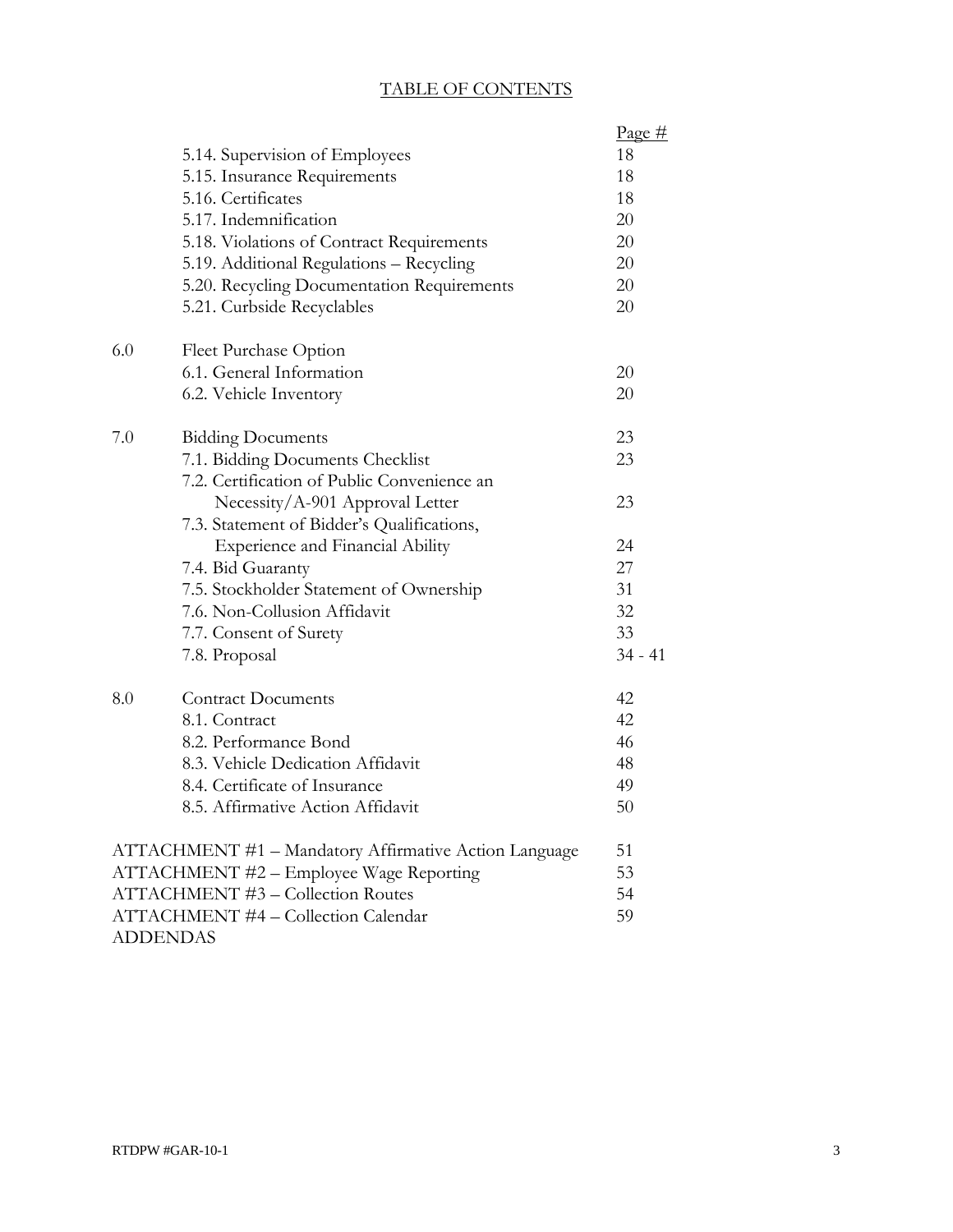## **TOWNSHIP OF ROXBURY Township of Roxbury Municipal Building, 1715 Route 46, Ledgewood, New Jersey**

## **NOTICE TO BIDDERS**

## **UNIFORM BID SPECIFICATIONS SOLID WASTE AND RECYCLABLE MATERIALS COLLECTION SERVICE**

Sealed Proposals for solid waste and recyclable materials collection service will be received by the Township of Roxbury in the Council Chambers of the Municipal Building, 1715 Route 46, Ledgewood, New Jersey, on December 1, 2010 at 11:00 a.m. prevailing time, at which time and place they will be publicly opened and read aloud. Bids may be hand-delivered or mailed by certified mail. Roxbury Township will not be responsible for any bid mailed which is lost in transit or delivered late by the Postal Service. Bids will not be accepted after said hour.

A pre-bid meeting will be held on October 27, 2010 at 10:00 A.M. in the Municipal Council Chambers to answer any questions concerning the bid specifications.

Specifications and bid proposal forms may be obtained at the Township of Roxbury in the Council Chambers of the Municipal Building, 1715 Route 46, Ledgewood, New Jersey, between the hours of 8:30 a.m. and 4:30 p.m. daily except Saturdays, Sundays and holidays. Bids or proposals shall be made on the forms provided and attached to the specifications which shall be submitted intact and otherwise must conform to the general instructions, specifications, terms and conditions which are on file and available to all bidders without charge.

A certified check or cashier's check made payable to the order of the Township of Roxbury, or a duly executed bid bond in the amount of 10% of each bid, but in no case more than \$20,000.00, must be deposited by the bidder. The bid guarantee shall be signed by an authorized agent or representative of the guarantor and not by the individual or company submitting the bid.

Bidders must comply with the following New Jersey State Statutes: P.L. 1975, Chapter 127 (Affirmative Action Program) P.L. 1977, Chapter 33 (Statement of Ownership) N.J.S.A. 40A:11-18 (American Goods and Products to be used were possible)

Bid proposals must be placed in sealed opaque envelopes addressed to the Township of Roxbury, 1715 Route 46, Ledgewood, New Jersey 07852, and marked clearly on the outside of the envelope.

The Township reserves the right to reject any and all bids or to waive any minor informalities or irregularities in the proposal received and to accept the bid which is in the best interests of the Township.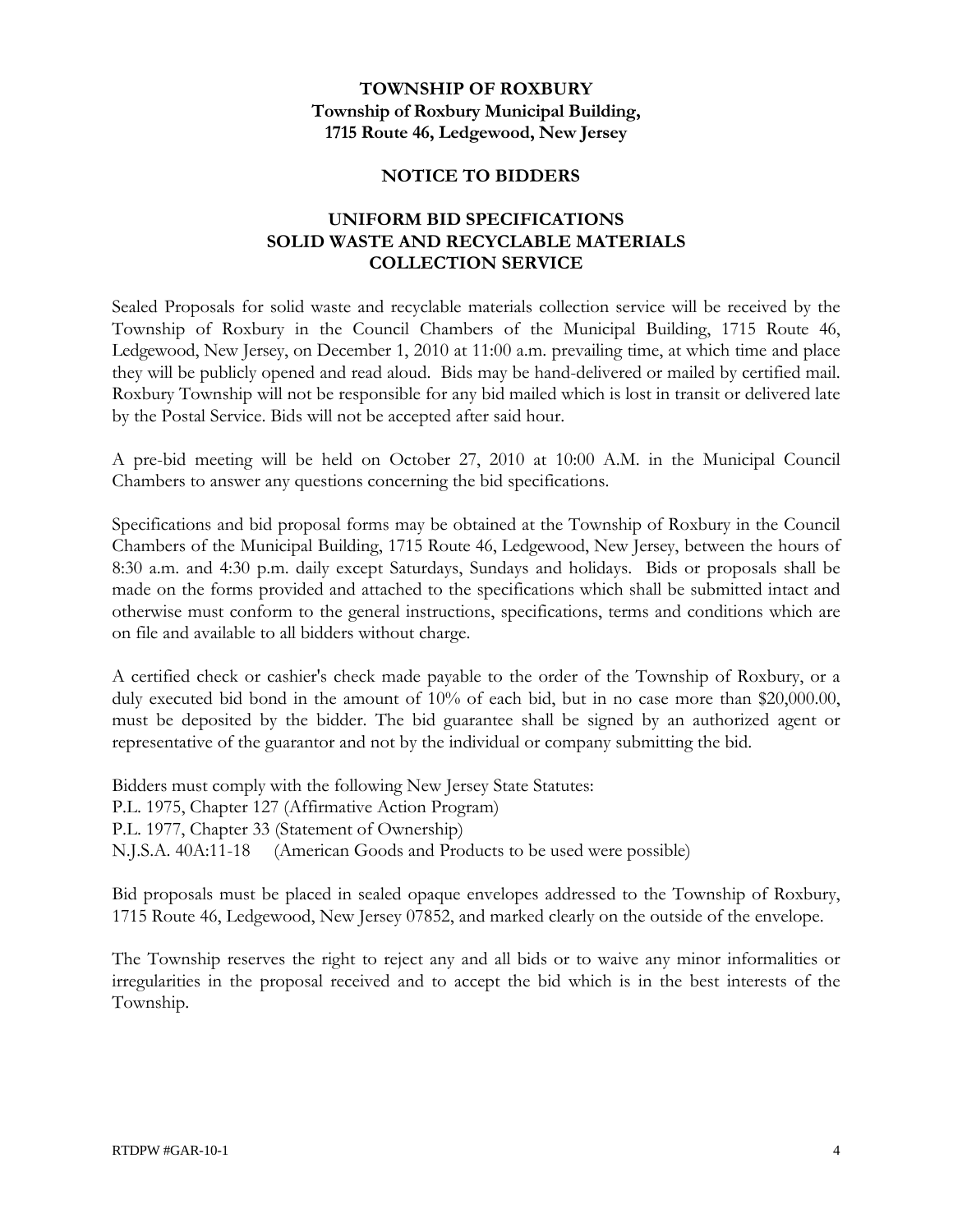# **1. INSTRUCTIONS TO BIDDERS**

### **1.1 THE BID**

 The TOWNSHIP OF ROXBURY is soliciting bid proposals from solid waste collectors interested in providing solid waste collection and/or disposal services for a period of up to five years, to commence on 01/01/11 in accordance with the terms of these Bid Specifications and N.J.A.C. 7:26H-6 et seq.

### **1.2 PRE-BID MEETING**

A pre-bid meeting will be held at 10:00 a.m. on October 27, 2010 in the Council Chambers at the Township of Roxbury Municipal Building, 1715 Route 46, Ledgewood, New Jersey to answer any questions concerning the bid specifications.

### **1.3 CHANGES TO THE BID SPECIFICATIONS**

Notice of revisions or addenda to advertisements or bid documents relating to bids will, no later than seven days, Saturdays, Sundays and holidays excepted, prior to the date for acceptance of bids, be published in the Daily Record and the Star Ledger.

### **1.4 BID OPENING**

*All bid proposals will be publicly opened and read at 11:00 a.m. on December 1, 2010 in the Council Chambers at the Township of Roxbury Municipal Building, 1715 Route 46, Ledgewood, New Jersey.* Bids must be delivered by hand or by mail to the Township Managers Office no later *11:00 a.m. on December 1, 2010*. All bid proposals will be date and time stamped upon receipt. Bidder is solely responsible for the timely delivery of the bid proposal and no bids shall be considered which are presented after the public call for receiving bids. Any Bid Proposal received after the date and time specified will be returned, unopened, to the bidder.

### **1.5 DOCUMENTS TO BE SUBMITTED**

The following documents shall be submitted by every bidder at the time and date specified in the public notice to prospective bidders:

- 1. Certified photocopies of bidder's certificate of public convenience and necessity and an approval letter issued in conformance with N.J.S.A. 13:1E-126;
- 2. Questionnaire setting forth experience and qualifications;
- 3. Bid Guarantee in the form of a bid bond, certified check or cashier's check in the amount of 10% of the total amount of the bid proposal, not to exceed \$20,000; payable to the Township of Roxbury.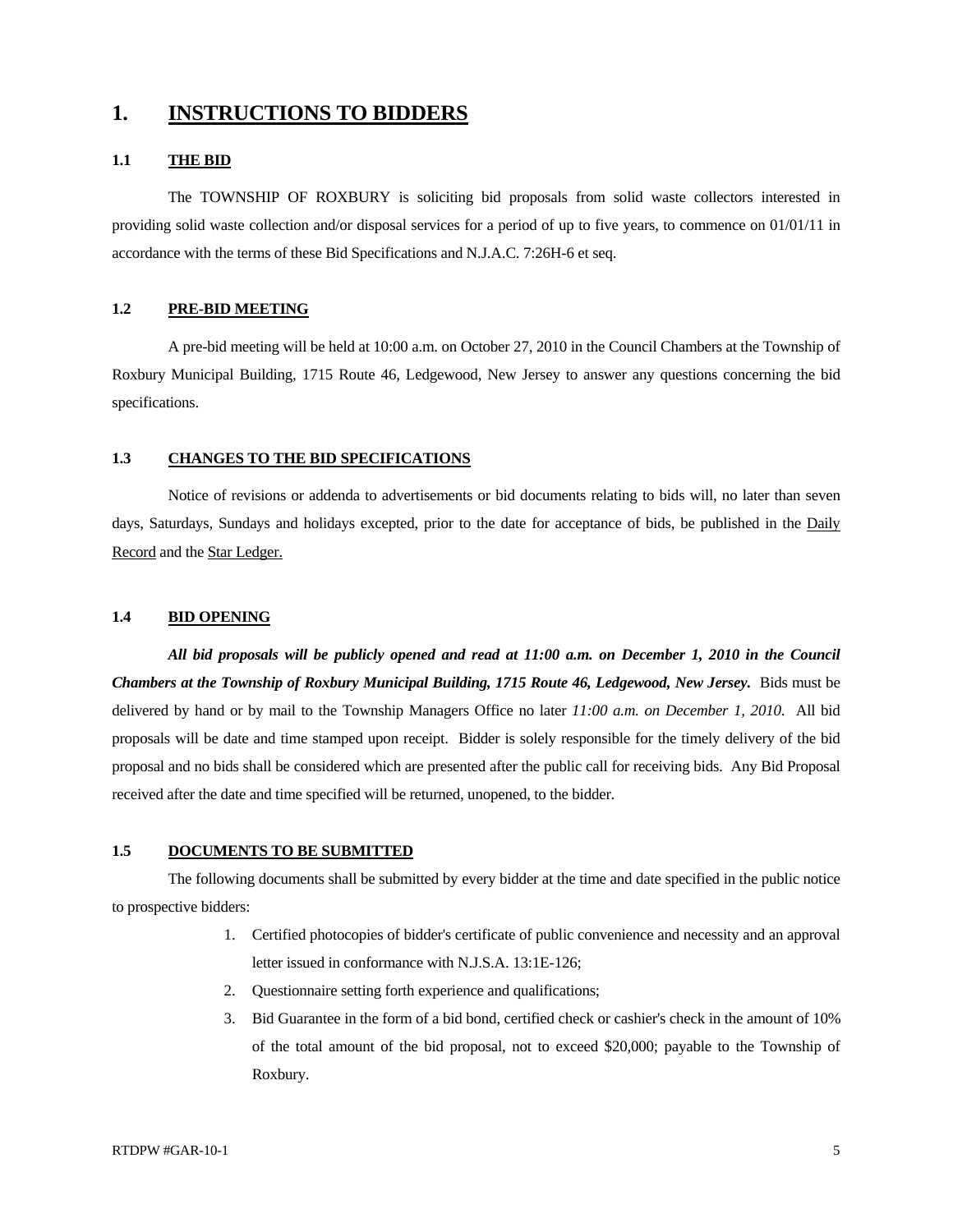- 4. Non-collusion affidavit;
- 5. Stockholder statement of ownership;
- 6. Certificate of surety; and
- 7. Bid Proposal.
- 8. Photocopies of Business Registration Certificates for bidder and all subcontractors.

## **2. DEFINITIONS**

 "Bid proposal" means all documents, proposal forms, affidavits, certificates, statements required to be submitted by the bidder at the time of the bid opening.

 "Bid guarantee" means the bid bond, cashier's check or certified check submitted as part of the bid proposal, payable to the contracting unit, ensuring that the successful bidder will enter into a contract.

 "Bid specifications" means all documents requesting bid proposals for municipal solid waste collection services contained herein.

 "Bulky Metal Collection" includes hot water heaters, stoves, refrigerators, dishwashers, bed frames, etc. The Township will compile a call-in list of bulky metal pickups and transmit same to the hauler on a weekly basis. Bulky Metal Pick-up is scheduled for one pickup a week at the discretion of the Hauler.

"Bulky Waste Collection" includes but is not limited to dressers, mattresses, couches, tables, etc.

 "Certificate of insurance" means a document showing that an insurance policy has been written and includes a statement of the coverage of the policy.

"Collection site" means the location of waste containers on collection day.

 "Collection source" means a generator of designated collected solid waste to whom service will be provided under the contract.

 "Consent of surety" means a contract guaranteeing that if the contract is awarded, the surety will provide a performance bond.

 "Contract" means the written agreement executed by and between the successful bidder and the governing body and shall include the bid proposal, and the bid specifications.

"Contract administrator" is the person authorized

by the contracting unit to procure and administer contracts for solid waste collection services.

 "Contracting unit" means a municipality or any board, commission, committee, authority or agency, and which has administrative jurisdiction over any district other than a school district, project, or facility, included or operating in whole or in part, within the territorial boundaries of any county or municipality which exercise functions which are appropriate for the exercise by one or more units of local government, and which has statutory power to make purchases and enter into contracts or agreements for the performance of any work or the furnishing or hiring of any materials or supplies usually required, the costs or contract price of which is to be paid with or out of public funds.

"Contractor" means the lowest responsible bidder to whom award of the contract shall be made.

"Designated collected recyclable material" means: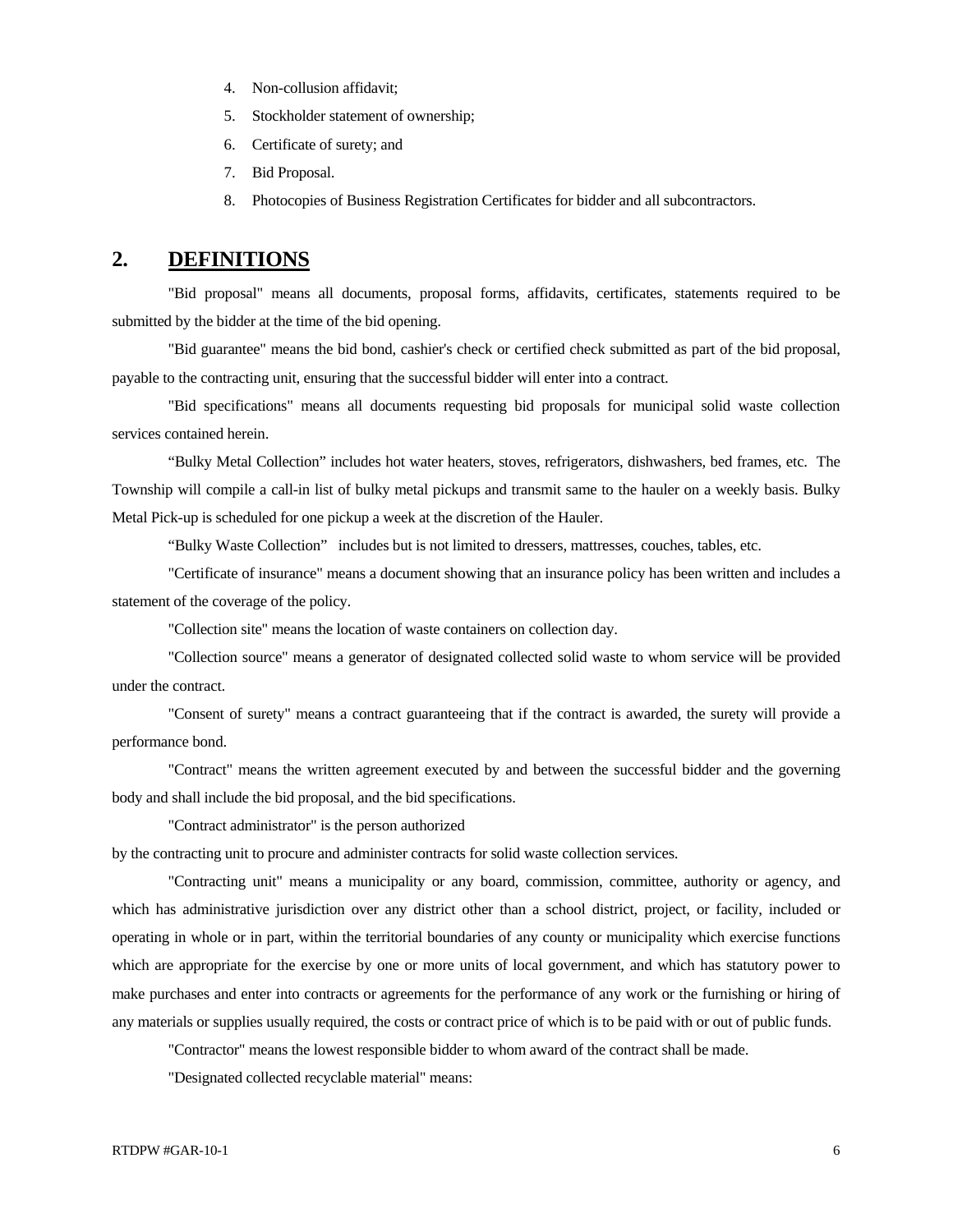- a. Magazines & Junk Mail
- b. Newspapers
- c. Co-Mingled Containers, including aluminum cans, glass, plastic and bi-metal containers
- d. Corrugated Cardboard.

Terms used to include all materials designated by Ordinance.

 "Designated collected solid waste" means solid waste types solid waste types, generally defined as Type 10 and Type 13 category by D.E.P. Designated collected solid waste shall not consist of recyclable materials, hazardous waste, consumer electronics or solid animal and vegetable wastes collected by swine producers licensed by the State Department of Agriculture to collect, prepare and feed such waste to swine on their own farms.

 "Disposal facility" means those sites designated in the Morris County Solid Waste Management Plan for use by the Township of Roxbury, or a transfer station, sanitary landfill, waste-to-energy facility, or such other facilities used by the contractor for the disposal of solid waste and in compliance with applicable Federal and state laws, rules, regulations, and permits.

 "Governing body" means the governing body of the municipality, when the contract or agreement is to be entered into by, or on behalf of a, municipality as further defined at N.J.A.C. 40A:11-2.

"Holiday" means a regularly scheduled collection day on which the authorized Disposal Facilities are closed, including: New Year's Day, Memorial Day, Independence Day, Labor Day, Thanksgiving and Christmas Day, or as designated by the Township and the successful bidder.

"Legal newspaper" means the Daily Record.

 "Proposal forms" mean those forms that must be used by all bidders to set forth the prices for services to be provided under the contract.

"Service Area" means the geographic area described in Attachment Three.

 "Surety" means a company that is duly certified to do business in the State of New Jersey and that is qualified to issue bonds in the amount and of the type and character required by these specifications.

### **3. BID SUBMISSION REQUIREMENTS**

### **3.1. BID PROPOSAL**

 A. Each document in the bid proposal must be properly completed in accordance with N.J.A.C. 7:26H-6.5. No bidder shall submit the requested information on any form other than those provided in these bid specifications.

 B. Bid Proposals shall be hand delivered or mailed in a sealed envelope, and the name and address of the bidder and the name of the bid as set forth in the Public Advertisement for Bids must be written clearly on the outside of the sealed envelope. No bid proposal will be accepted past the date and time specified by the Township of Roxbury in the advertisement for bids.

C. Each bidder shall sign, where applicable, all bid submissions as follows: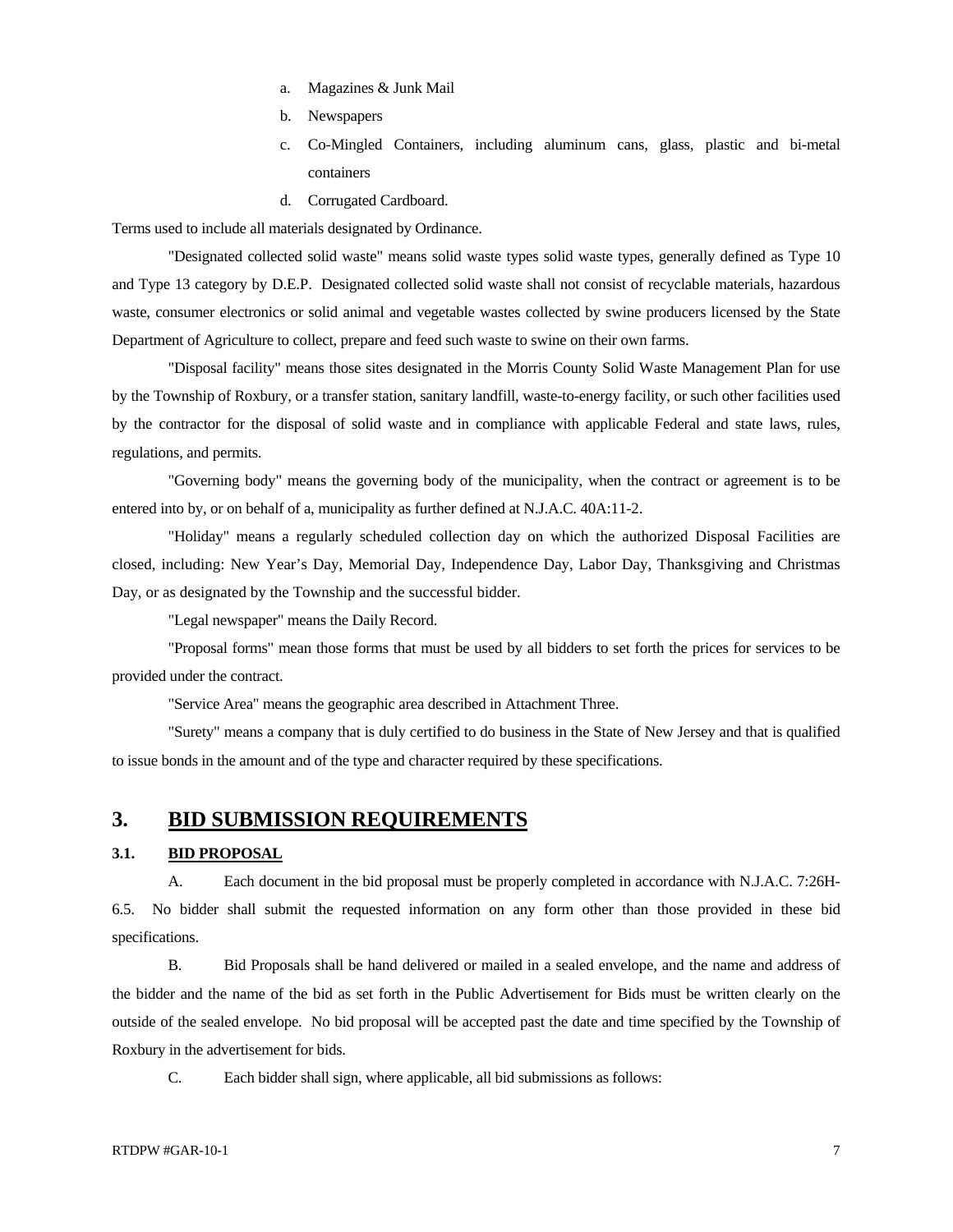- 1. For a corporation, by a principal executive officer;
- 2. For a partnership or sole proprietorship, by a general partner or the proprietor respectively; or
- 3. A duly authorized representative if:
	- a. The authorization is made in writing by a person described in sections 1 and 2 above; and
	- b. The authorization specifies either an individual or a position having responsibility for the overall operation of the business.

 D. The bid proposal contains option bids. The Township may, at its discretion, award the contract to the bidder whose aggregate bid price for the chosen option or any combination of options is the lowest responsible bidder; provided, however, the Township shall not award the contract based on the bid price for separate options.

 E. Any Bid Proposal that does not comply with the requirements of the bid specifications and N.J.A.C. 7:26H-6.1 et seq., shall be rejected as non-responsive.

### **3.2. BID GUARANTEES**

 A Bid Guarantee in the form of a Bid Bond, Cashier's Check or Certified Check, made payable to the Township of Roxbury in the amount of 10% of the highest aggregate three year bid submitted not to exceed twenty thousand dollars (\$20,000) must accompany each Bid Proposal. In the event that the bidder to whom the Contract is awarded fails to enter into the Contract in the manner and within the time required, the award to the bidder shall be rescinded and the bid guaranty shall become the property of the Township of Roxbury.

### **3.3. EXCEPTIONS TO THE BID SPECIFICATIONS**

 Any conditions, limitations, provisos, amendments, or other changes attached or added by the bidder to any of the provisions of these Bid Specifications or any changes made by the bidder on the Proposal Forms shall result in the rejection of the Bid Proposal by the Township Council of the Township of Roxbury.

### **3.4. "OR EQUAL" SUBSTITUTIONS**

 Whenever the Work Specifications identify a brand name, trade name or a manufacturer's name, this designation is used for classification or descriptive purposes only, and the bidder may substitute an equal product, subject to the approval of the TOWNSHIP.

### **3.5. COMPLIANCE**

 The bidder shall be familiar with and comply with all applicable local, state and federal laws and regulations in the submission of the Bid Proposal and, if the bidder is awarded the contract, in the performance of the contract.

### **3.6. CONFLICT OF INTEREST AND NON-COLLUSION**

 Each bidder must execute and submit as part of the Bid Proposal a "Non-Collusion Affidavit" which at a minimum shall attest that:

A. The bidder has not entered into any agreement or participated in any collusion with any other person,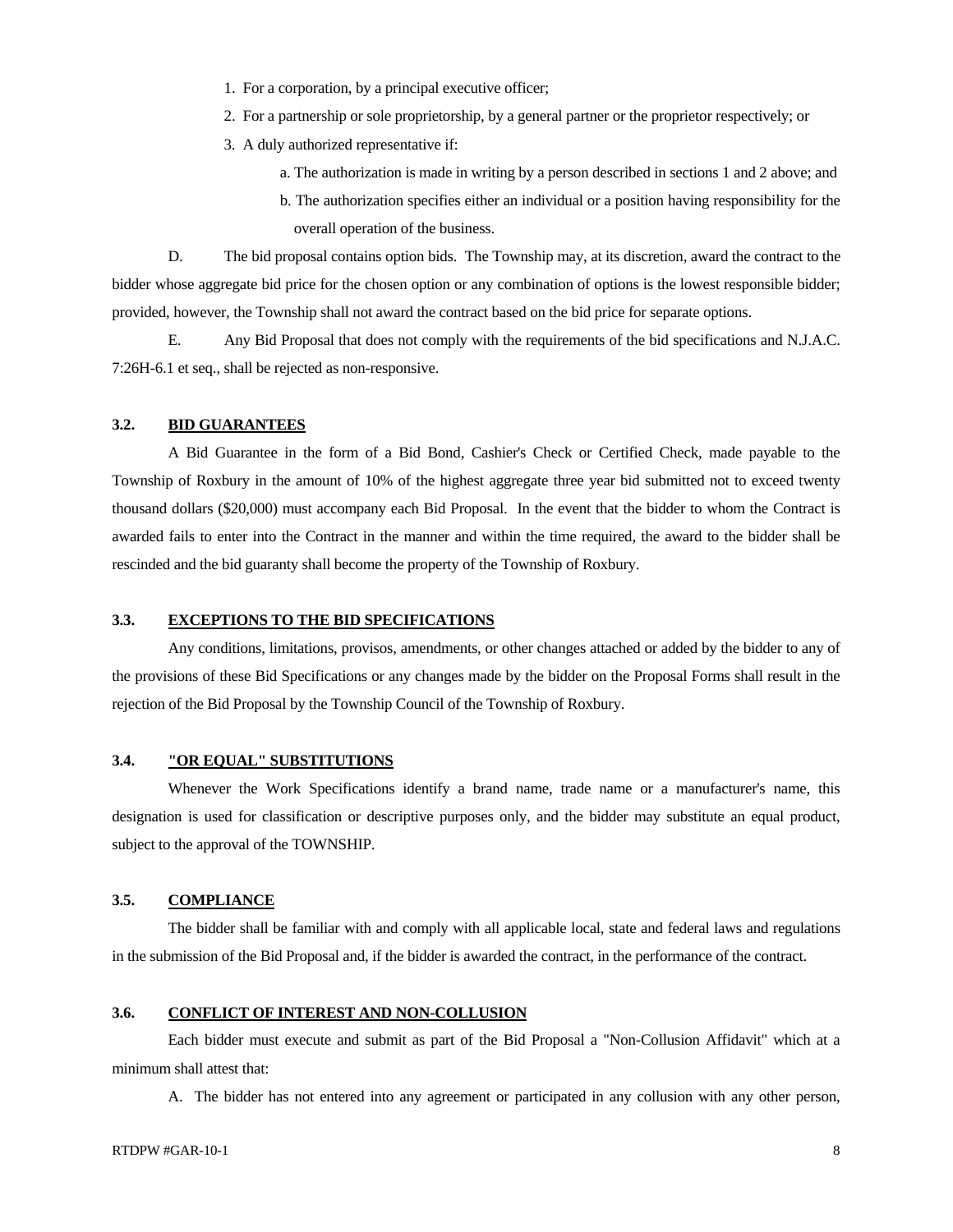corporate entity or government entity, or competitive bidding either alone or with any other person, corporate entity or government entity in connection with the above named project;

 B. All statements made in the bid proposal are true and correct and made with the full knowledge that the contracting unit relies upon the truth of those statements in awarding the contract; and

 C. No person or business is employed to solicit or secure the contract in exchange for a commission, percentage brokerage agreement or contingency fee unless such person possesses a Certificate of Public Convenience and Necessity and a License issued pursuant to N.J.A.C. 7:26-16 et seq.

### **3.7. NO ASSIGNMENT OF BID**

 The bidder may not assign, sell, transfer or otherwise dispose of the Bid or any portion thereof or any right or interest therein. This section is not intended to limit the ability of the successful bidder to assign or otherwise dispose of its duties and obligations under the contract provided that the Township of Roxbury agrees to the assignment or other disposition. No such assignment of disposition shall become effective without the written approval of the NJDEP.

## **4. AWARD OF CONTRACT**

### **4.1. GENERALLY**

 A. The TOWNSHIP shall award the contract or reject all bids within the time specified in the invitation to bid, but in no case more than 60 days, except that the bids of any bidders who consent thereto may, at the request of the contracting unit, be held for consideration for such longer period as may be agreed. All bidders will be notified of the TOWNSHIP'S decision, in writing.

 B. The contract will be awarded to the bidder whose aggregate bid price for the selected option or options is the lowest responsible bid.

 C. The TOWNSHIP reserves the right to reject any bid not prepared and submitted in accordance with the provisions hereof, and to reject any or all bids. In the event that the Township of Roxbury rejects all bids, the Township shall publish a notice of re-bid no later than ten days, Saturdays, Sundays and holidays excepted, prior to the date for acceptance of bids.

### **4.2. NOTICE OF AWARD AND EXECUTION OF CONTRACT**

 Within fourteen calendar days of the award of the contract, the Township of Roxbury shall notify the successful bidder in writing, at the address set forth in the Bid Proposal and such notice shall specify the place and time for delivery of the executed contract, the performance bond, the vehicle dedication affidavit and the appropriate affirmative action documentation. Failure to deliver the aforementioned documents as specified in the notice of award shall be cause for the Township of Roxbury to declare the contractor non-responsive and to award the contract to the next lowest bidder.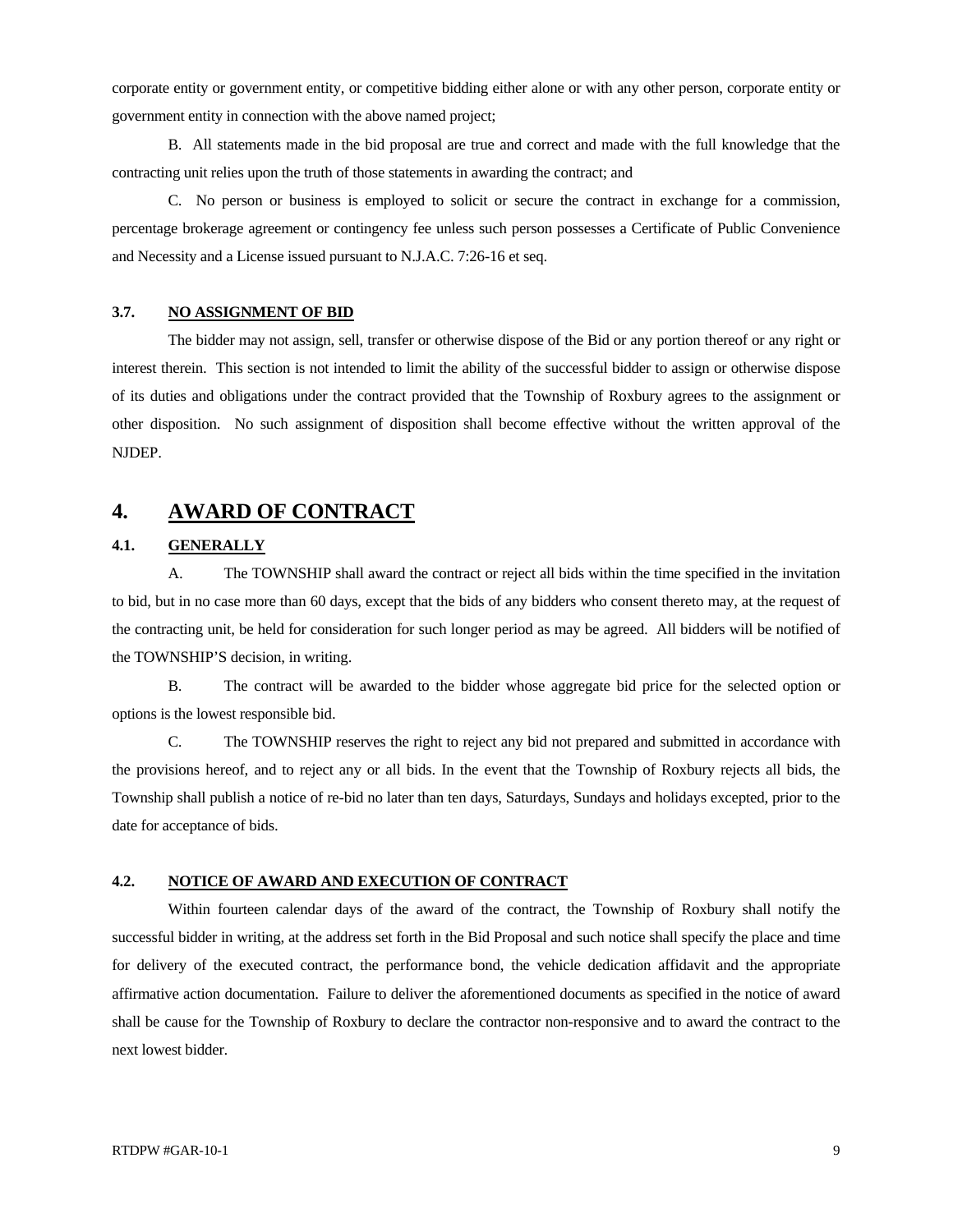### **4.3. RESPONSIBLE BIDDER**

 The TOWNSHIP shall determine whether a bidder is "responsible" in accordance with N.J.S.A. 40A:11-6.1 and N.J.A.C. 7:26H-6.8. The Bid Proposal of any bidder that is deemed not to be "responsible" shall be rejected.

### **4.4. PERFORMANCE BOND**

 A. For a one-year contract, the successful bidder shall provide a one-year performance bond issued by a Surety in an amount equal to no more than 100% of the award price. The successful bidder shall provide said performance bond concurrent with the delivery of the executed contract.

 B. Failure to provide the required one year performance bond at the time and place specified by the Township of Roxbury shall be cause for assessment of damages as a result thereof in accordance with Section G below. In the event that the successful bidder fails to provide said performance bond, the Township of Roxbury may award the contract to the next lowest responsible bidder or terminate the bid process and re-bid the collection services in

 C. For a thirty-six months (36) or sixty (60) month contract the successful bidder shall provide a performance bond issued by a Surety in an amount equal to no more than 100% of the annual value of the contract. The successful bidder shall provide said performance bond concurrent with the delivery of the executed contract. The performance bond for each succeeding year shall be delivered to the Township of Roxbury with proof of full payment of the premium one hundred twenty (120) days prior to the expiration of the current bond.

 D. Failure to deliver a performance bond for any year of a multi-year contract one hundred twenty (120) days prior to the termination of the current bond will constitute a breach of contract and will entitle the Township to terminate the contract upon the expiration of the current bond. Notwithstanding termination pursuant to this section, the contractor is obligated to fully perform through the date of termination of the contract and damages shall be assessed in an amount to the costs incurred by the Township of Roxbury in re-bidding the contract.

### **4.5. AFFIRMATIVE ACTION REQUIREMENTS**

accordance with N.J.A.C. 7:26H-6.7(d) and Section A above.

 A. If awarded a contract; the successful bidder will be required to comply with the requirements of N.J.S.A. 10:5-31 et seq. and N.J.A.C. 17:27 et seq.

 B. Within seven days after receipt of notification of the Township of Roxbury intent to award any contract the contractor must submit one of the following to the contracting unit:

- 1. If the Contractor has a federal affirmative action plan approval which consists of a valid letter from the Office of Federal Contract Compliance Programs, the Contractor should submit a photo copy of its letter of approval.
- 2. If the Contractor has a certificate of employee information report, the Contractor shall submit a copy of the certificate.
- 3. If the Contractor has none of the above, the Township of Roxbury shall provide the Contractor with an (A.A.302) affirmative action employee information report.
- C. If the Contractor does not submit the affirmative action document within the required time period the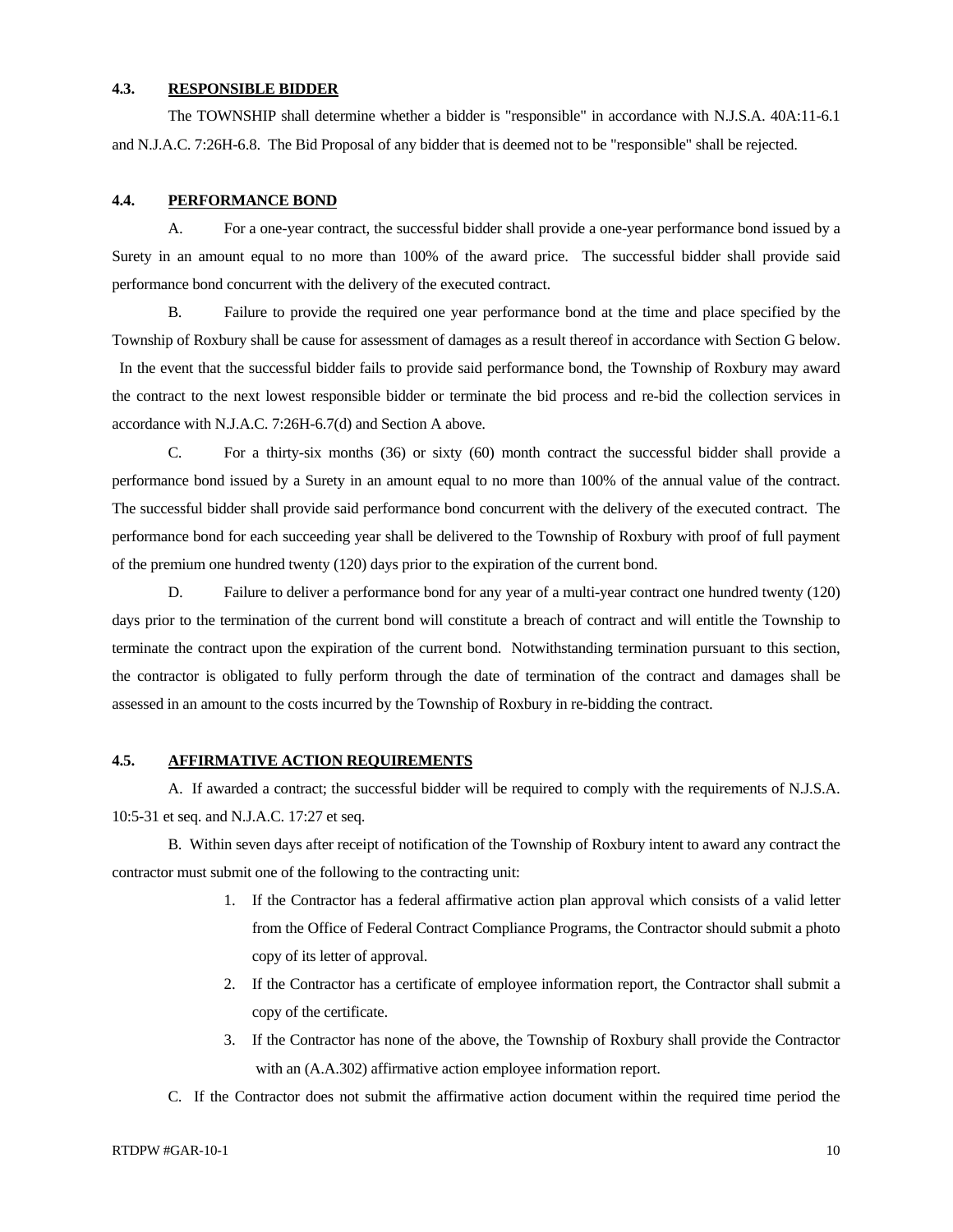Township of Roxbury may extend the deadline by a maximum of the fourteen calendar days. Failure to submit the affirmative action document by the fourteenth calendar day shall be cause for the Township to declare the Contractor to be non-responsive and to award the contract to the next lowest bidder.

### **4.6. VEHICLE DEDICATION AFFIDAVIT**

 The Contractor shall execute and submit at the time and place specified in the award notice a vehicle dedication affidavit which at a minimum shall attest that: The successful bidder will dedicate a fixed number of vehicles, reasonably calculated to meet the requirements of these bid specifications; or to the extent that dedication of a fixed number of vehicles is not feasible, the Contractor shall covenant that the Township will only be accountable for its proportional share of the waste contained in the collection vehicle and shall be assessed charges based only on its share of the waste at the time of disposal.

### **4.7. ERRORS IN PRICE CALCULATION**

 Any discrepancy between a numerical price and a price written in words shall be resolved in favor of the price as written in words. Any discrepancy between the unit price multiplied by the quantity and a corresponding total price figure set forth in the Proposal Forms(s) shall be resolved in favor of a total price reached by multiplying the unit price by the quantity. The corrected total shall be used to determine the award of the contract. After all Bid Proposals have been read, the bids will be tabulated and adjusted, if necessary, in accordance with this paragraph. If any mathematical corrections must be made on any bid proposal, then the Township may not award a contract until all tabulations are complete.

## **5. WORK SPECIFICATIONS**

**5.1** The Contractor shall provide service for each Option awarded by the Township of Roxbury. The Township of Roxbury shall select one collection option for the contract period of twelve (12) months, thirty-six (36) months (3 years) or sixty (60) months (5 years) in accordance with any of the option proposals submitted.

**5.2** The Contractor shall provide collection, removal and disposal from within the territorial and geographical boundaries of the Township of Roxbury. The Township of Roxbury is 22 square miles with over 114 miles of local roads. The township's population has increased from 20,429 per the 1990 Census to 23,883 per the 2000 Census and is currently estimated at 23,360. There are approximately 7,800 residences including condominiums and multi-family units, and several small businesses. The Township's current collection divides the Township in to five (5) routes as described in **Attachment #3**.

### **5.3. GARBAGE AND RECYCLE COLLECTION**

The Township of Roxbury desires to solicit bids for both Garbage (Solid Waste) and Recyclable materials.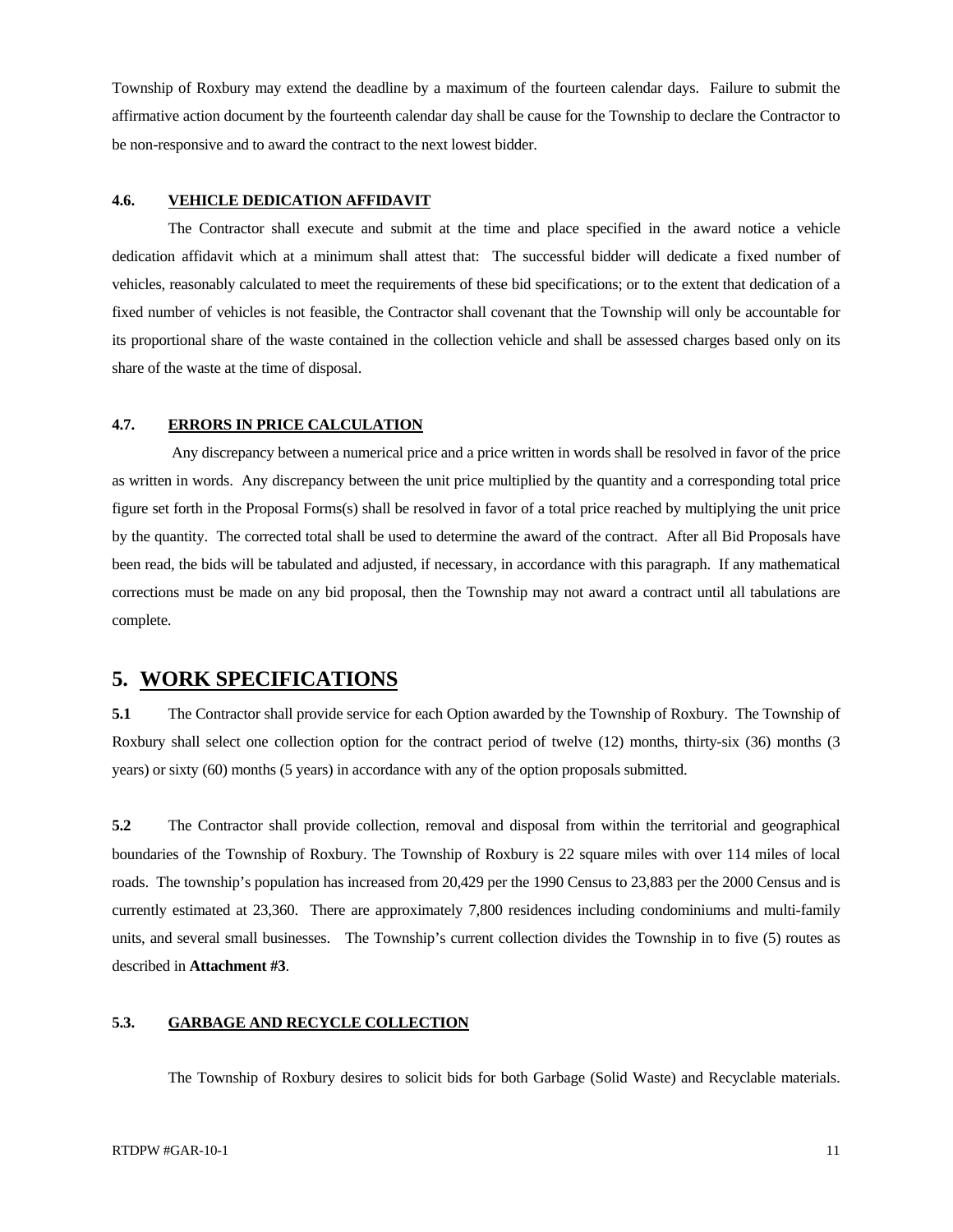The base bid or option is to mirror the current collection schedules for both Garbage and Recyclables. Currently, garbage is collected once per week and recyclables are collected once per week with paper and comingled items alternating each week. Hours of operation are weekdays beginning no earlier at 6 A.M. and typically ending at 2 P.M. There are additional requirements for Bulky Waste, Bulky Metals and Vegetative Waste.

 One hauler, the lowest responsible bidder, will be awarded one contract which will include both Garbage (Solid Waste) and Recyclable materials. **CONTRACTOR TO PAY ALL TIPPING FEES UNLESS OTHERWISE DESIGNATED IN THESE SPECIFICATIONS.**

 The Township of Roxbury's proposal for Residential Garbage and Refuse Collection and Disposal, as outlined in this section, is intended to mirror the current service provided. This proposal includes the following items/current services:

### **CURBSIDE PICKUP OF RESIDENTIAL WASTE**

- o Curbside pickup of up to five 32 gallon waste receptacles or 5 plastic bags of residential waste, at the time options noted, including bulky waste.
- o Collection of all Type 10 and Type 13 solid waste from all residential excepting only commercial and industrial sources.
- o (1) Bulky waste items will be disposed of each week in place of two (2) receptacles or bags of waste.

### **BULKY METAL COLLECTION**

- Bulky Metal Collection includes hot water heaters, stoves, refrigerators, dishwashers bed frames, etc. The Township of Roxbury will compile a call-in list of bulky metal pickups and transmit same to the hauler on a weekly basis.
- o Bulky Metal Collection is currently picked up on Fridays.
- o Bulky Metal will be collected by appointment only, with the appointment list closing Thursday morning at 12:00PM.

### **BULKY WASTE COLLECTION**

- o Bulky Waste is to be picked up each week. Bulky Waste includes but is not limited to dressers, mattresses, couches, tables, etc.
- o There will be no bulky pick-up on those days immediately following a celebrated holiday. (i.e. double pickup)
- o (1) Bulky waste items will be disposed of each week in place of two (2) receptacles or bags of waste

### **VEGETATIVE WASTE COLLECTION**

- o From Approximately April  $1<sup>st</sup>$  to December  $15<sup>th</sup>$
- o Includes Curbside Pickup of Brush, Leaves and Grass
- o Grass and leaves must be in paper bags or in open cans.
- o Collection schedule as posted in the Township Calendar **(See Attachment #4)**

### **Curbside Pickup Of Brush**

- The Contract Hauler shall supply the manpower and equipment to collect the quantities noted in the proposal and deliver the collected materials to a facility licensed to accepted brush and approved by the Township.
- Unlimited bundles of brush (40 lbs each and or less than 4" in diameter) shall be collected on designated weeks. **(See Attachment #4)**

### **Curbside Pickup Of Leaves and/or Grass**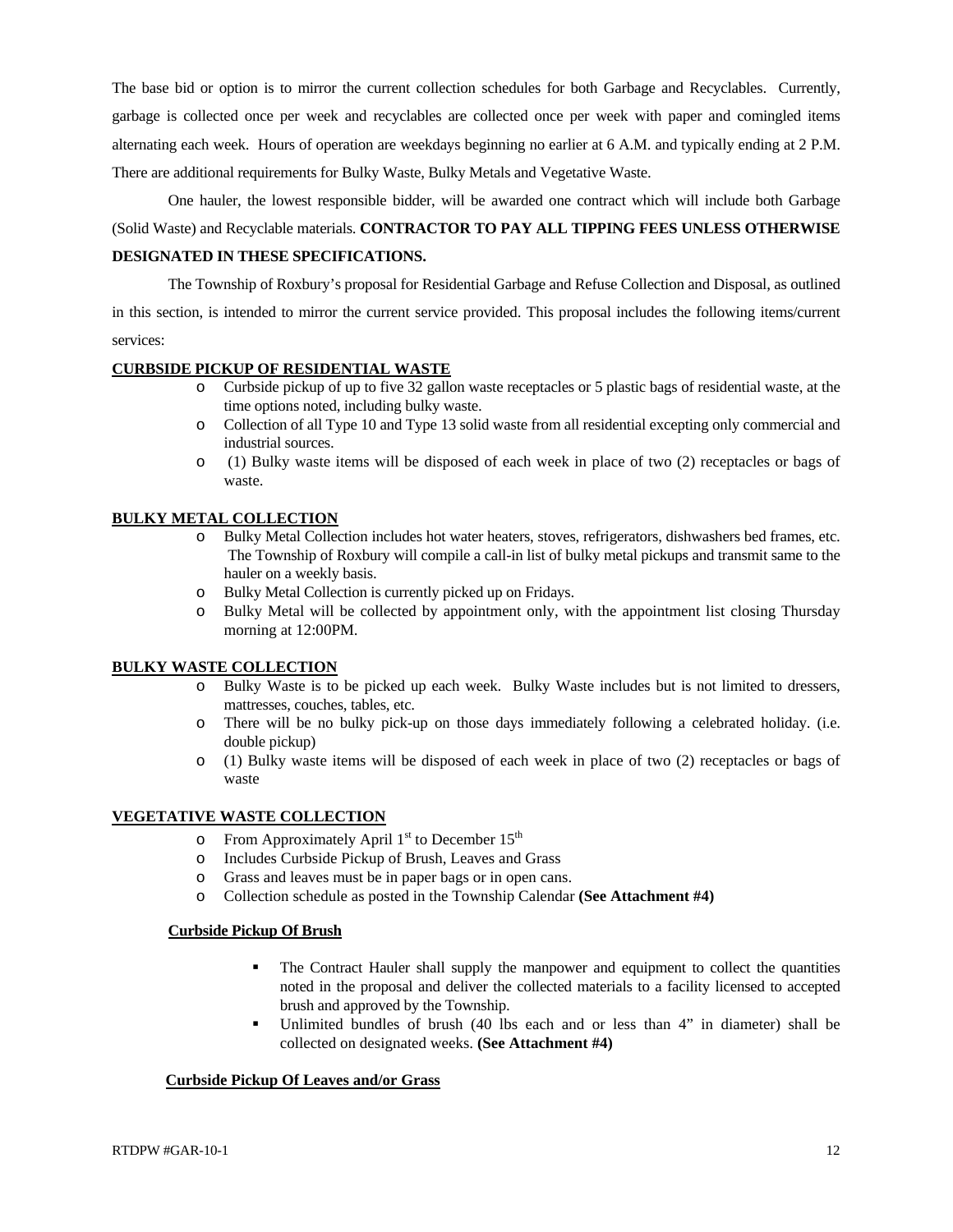- The Contract Hauler shall supply the manpower and equipment to collect the quantities noted in the proposal and deliver the collected materials to a facility licensed to accept leaves and grass approved by the Township.
- Leaves and/or grass shall be collected weekly beginning the last Monday in March and ending the  $3<sup>rd</sup>$  Friday in December (weather permitting) – unlimited bags

## **CREDIT FOR RECYCLING METAL BULKY WASTE**

- o Credit "per tons" for recycling the Metal Bulky Waste collected.
- o Minimum Bid is \$8.00 per ton.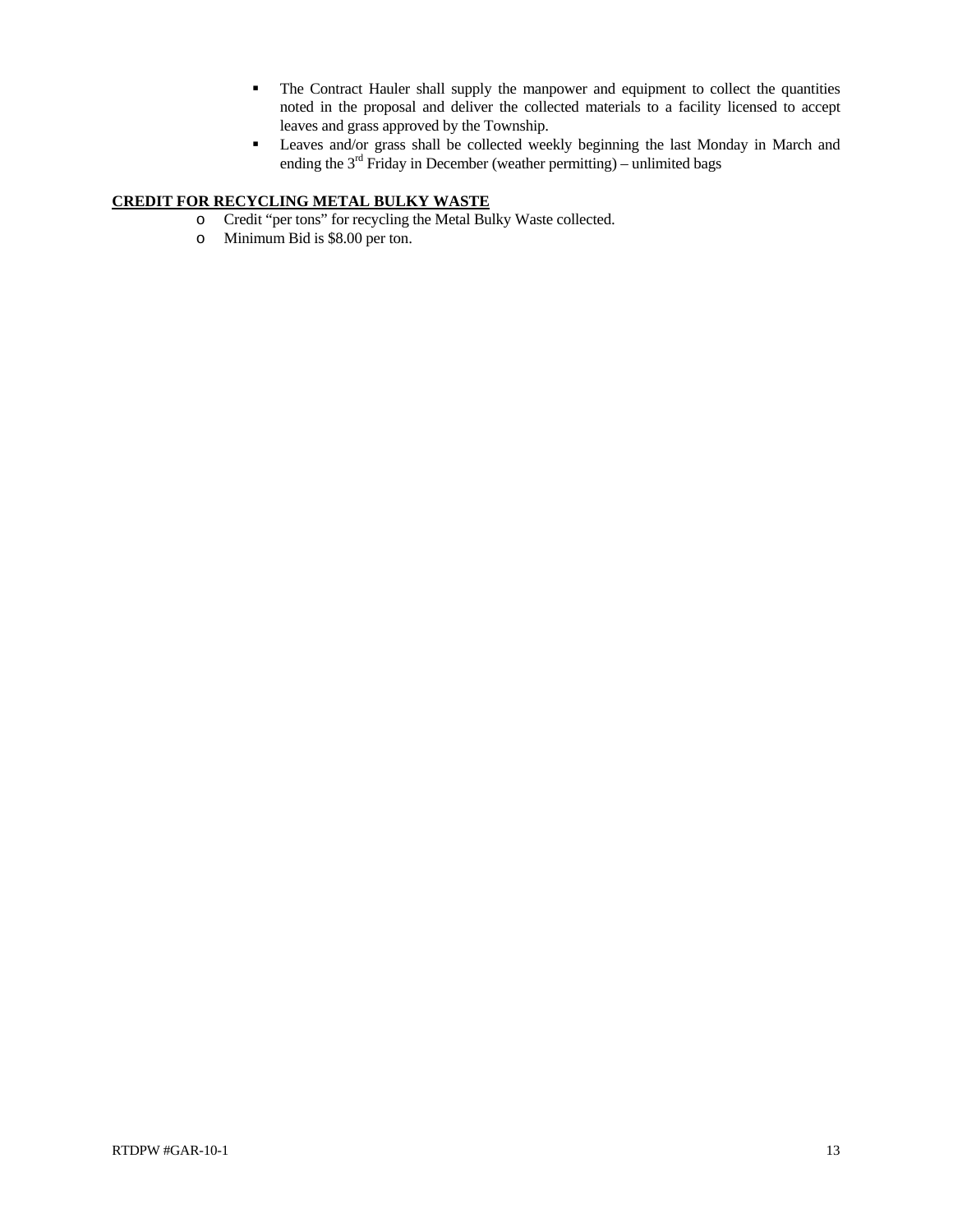## **SOLID WASTE AND RECYCLING COLLECTION**

## **A. Location:**

1. The contractor shall provide for the weekly collection of materials from:

| a. All Roxbury Residential and Small Commercial Properties that complies with our (5) 32-gallon |                                                                                                                                                                  |
|-------------------------------------------------------------------------------------------------|------------------------------------------------------------------------------------------------------------------------------------------------------------------|
| waste receptacles or (5) plastic bag limit (Curbside Only)                                      |                                                                                                                                                                  |
| b. Municipal Facilities (Dumpster service)                                                      |                                                                                                                                                                  |
| 1.<br>Roxbury Municipal Building/Police Department                                              |                                                                                                                                                                  |
| 1715 Rt. 46, Ledgewood                                                                          | Two (2) 2-yard containers (Trash)<br>Three (3) 2-yard containers (Recycling)                                                                                     |
| 2.<br>Municipal Library                                                                         |                                                                                                                                                                  |
| 103 Main Street, Succasunna                                                                     | One (1) 2-yard container (Trash)<br>One (1) 2-yard container (Recycling)                                                                                         |
| 3.<br>Community Center/Health Dept/Recreation Center                                            |                                                                                                                                                                  |
| 72 Eyland Ave, Succasunna                                                                       | Four (4) 2-yard containers (Trash)<br>One (1) 4 yard container (Trash)<br>One (1) 2 yard container (Cans & Bottles)<br>Two (2) 2 yard container (Paper Products) |
| Roxbury Chemical Co. #1<br>4.                                                                   |                                                                                                                                                                  |
| 122 Main Street, Succasunna                                                                     | One (1) 2-yard container                                                                                                                                         |
| 5.<br>Roxbury Township Water Dept. Booster Station                                              |                                                                                                                                                                  |
| 2 Ford Rd. Landing                                                                              | One (1) 2-yard container                                                                                                                                         |
| Department of Public Works Facility<br>6.                                                       |                                                                                                                                                                  |
| 96 N. Dell Ave, Kenvil                                                                          | One (1) 4-yard container (Trash)<br>Two (2) 2 yard container (Trash)<br>One (1) 2-yard container (Paper Products)                                                |
| 7.<br>Ajax Sewer Treatment Plant                                                                |                                                                                                                                                                  |
| 2 Ajax Terrace, Succasunna                                                                      | Two (2) 2-yard containers (Trash)                                                                                                                                |
| 8.<br>Hillside Apartment                                                                        |                                                                                                                                                                  |
| 40 S. Hillside Ave, Succasunna                                                                  | One (1) 4-yard Container (Trash)<br>One (1) 2-yard container (Paper Products)<br>One (1) 2-yard container (Commingled)                                           |
| 9. Roxbury Shooting Range                                                                       |                                                                                                                                                                  |
| Berkshire Valley Rd.                                                                            | One (1) 2-yard container (Trash)                                                                                                                                 |
| 10. Roxbury Day Care                                                                            |                                                                                                                                                                  |
| 25 Righter Rd. Succasunna                                                                       | Two (2) 2-yard container (Trash)                                                                                                                                 |
| 11. Boy Scout Camp Ledgewood Park                                                               |                                                                                                                                                                  |
| 12 Mountain Rd. Ledgewood                                                                       | One (1) 2-yard container                                                                                                                                         |
| 12. VFW Post                                                                                    |                                                                                                                                                                  |
| 16 High St, Kenvil                                                                              | One (1) 2 yard container (Trash)                                                                                                                                 |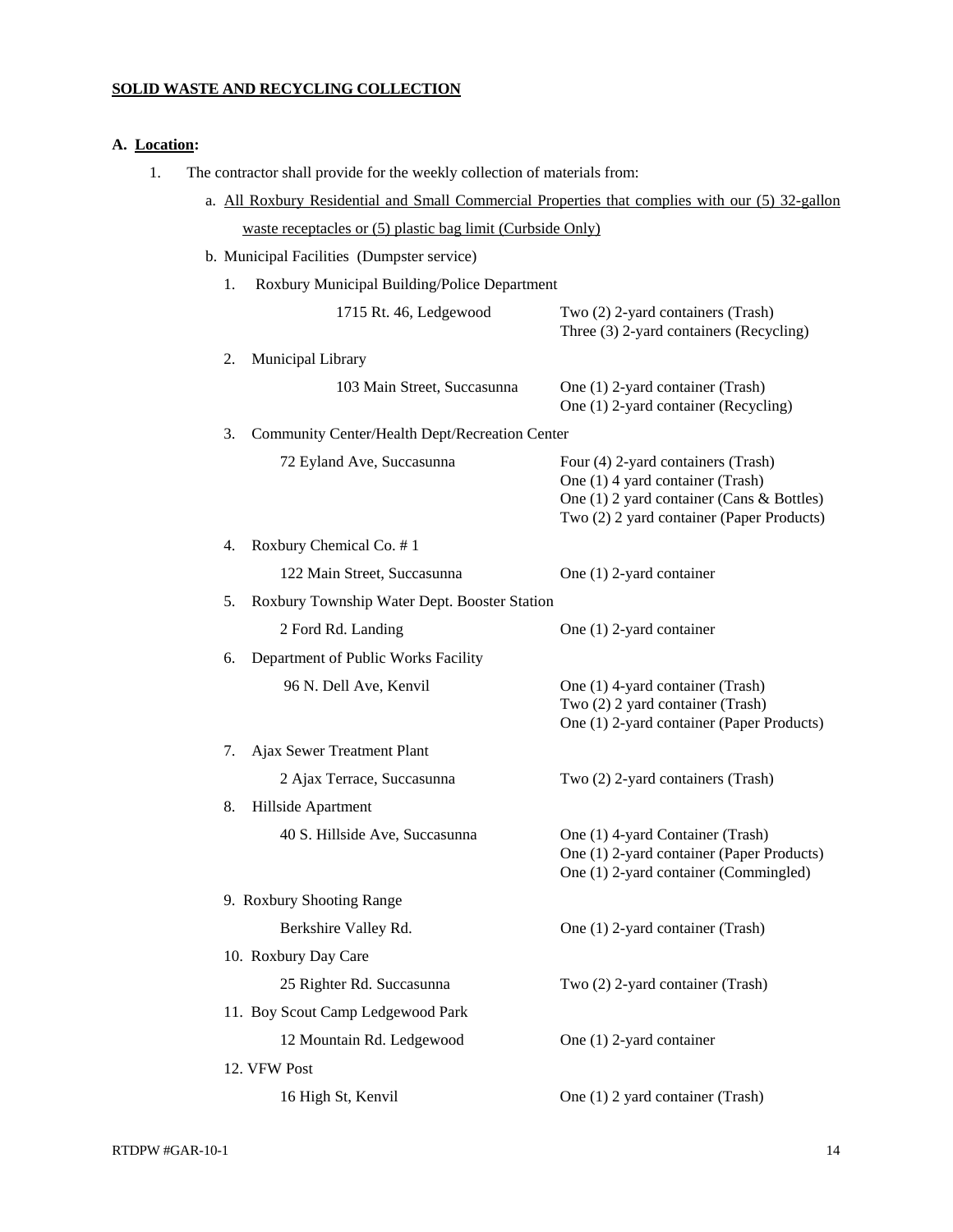### **Alternate #1- Additional Locations (dumpster service)**

| A1. Roxbury High School      |                             |                                                                                                                                                                       |
|------------------------------|-----------------------------|-----------------------------------------------------------------------------------------------------------------------------------------------------------------------|
|                              |                             | 1 Bryant Dr. Succasunna 2X/Wk - Four (4) 8 yard front load containers (Trash)<br>Three (3) 2 yard container (Commingle)<br>Two (2) 4 yard containers (Paper Products) |
| A2. Eisenhower School        |                             |                                                                                                                                                                       |
|                              |                             | Eyland Ave Succasunna 2X/Wk - Two (2) 8 yard front load containers (Trash)<br>One (1) 2 yard container (Commingle)<br>One (1) 4 yard containers (Paper Products)      |
| A3. Franklin School          |                             |                                                                                                                                                                       |
|                              | Meeker St, Succasunna       | Two (2) 8 yard front load containers (Trash)<br>One (1) 2 yard container (Commingle)<br>One (1) 4 yard containers (Paper Products)                                    |
| A4. Jefferson School         |                             |                                                                                                                                                                       |
|                              | Corn Hollow Rd, Succasunna  | Two (2) 8 yard front load containers (Trash)<br>One (1) 2 yard container (Commingle)<br>One (1) 4 yard containers (Paper Products)                                    |
| A5. Kennedy School           |                             |                                                                                                                                                                       |
|                              | Pleasant Hill Rd Succasunna | Two (2) 8 yard front load containers (Trash)<br>One (1) 2 yard container (Commingle)<br>One (1) 4 yard containers (Paper Products)                                    |
| A6. Nixon School             |                             |                                                                                                                                                                       |
|                              | Mt Arlington Ave, Landing   | Two (2) 8 yard front load containers (Trash)<br>One (1) 2 yard container (Commingle)<br>One (1) 4 yard containers (Paper Products)                                    |
| A7. Lincoln/Roosevelt School |                             |                                                                                                                                                                       |
|                              | N. Hillside Ave, Succasunna | Four (4) 8 yard front load containers (Trash)<br>Two (2) 2 yard container (Commingle)<br>Two (2) 4 yard containers (Paper Products)                                   |

### **Alternate #2- Dumpster Service**

Contractor shall provide 30 Yd roll-off service to municipal facilities on an as-needed basis. The fee for this service shall include drop-off and transportation within the geographical township to the County disposal facility in Mt Olive and storage for up to 2 weeks. The Township will be responsible for any tipping fees.

### **Alternate #3 – Hopper Charge**

Contractor shall provide a fee per hopper for those residents who require more than the weekly allowance. A hopper should equal approximately 3 cubic yards and typically be used for cleaning out attics, basements etc. The fee would be paid directly to the trash hauler by appointment.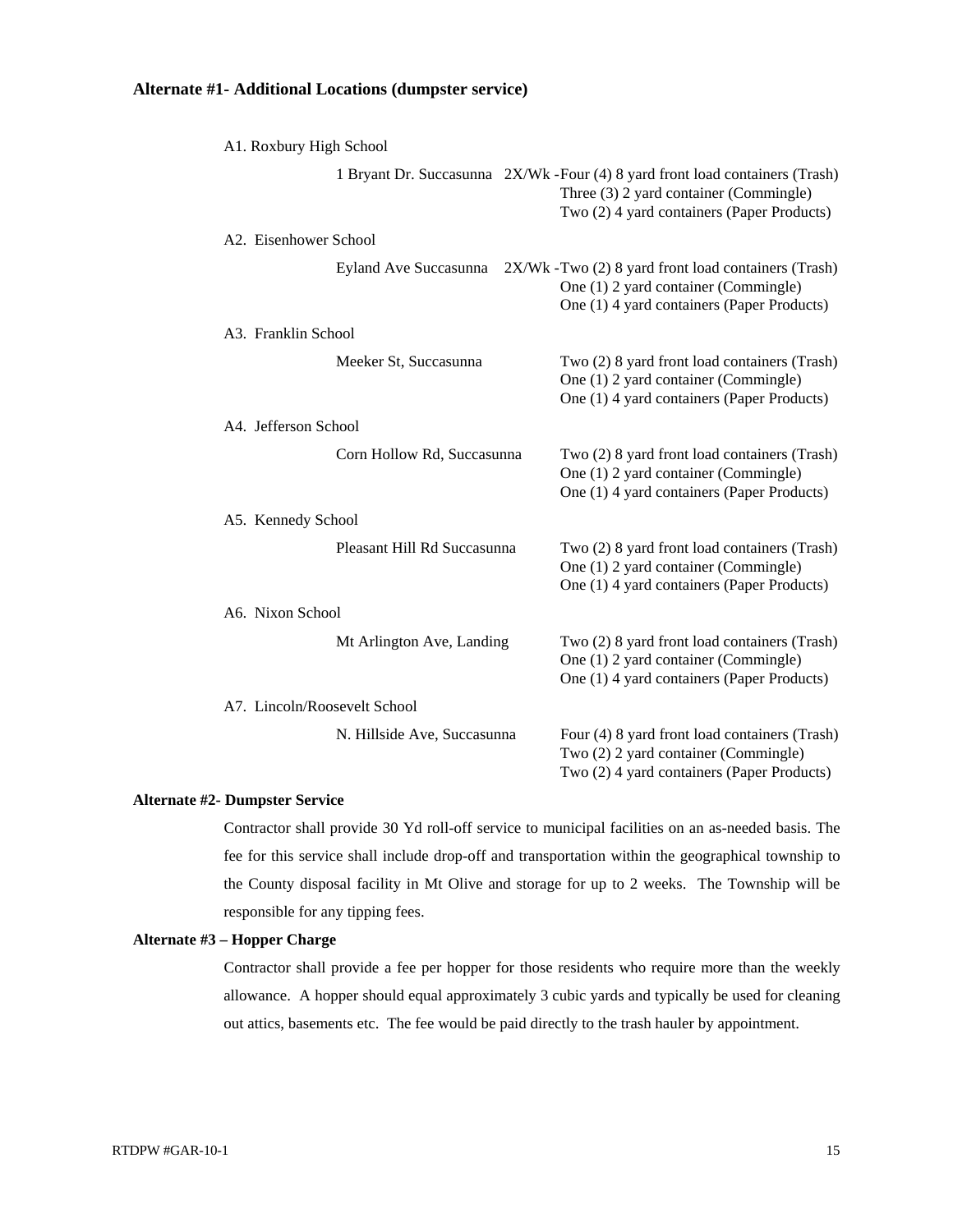### **B. Frequency:**

- 1. Residential Collection shall be made in accordance with schedule provided.
- 2. The following legal holidays are exempted from the waste collection schedule: New Years Day, Memorial Day, Fourth of July, Labor Day, Thanksgiving Day, and Christmas Day. The Municipality reserves the right to add or delete from this list. The contract hauler shall reschedule any holiday pickup to the next regular pickup day, i.e. Monday holiday, pick up Tuesday; Friday holiday, pick up Monday. There will be no metal or vegetative waste pick-up immediately following a holiday (double pickup). Any changes to this procedure must be approved after consultation between contractor and Manager or her designee. Notification to residents of holidays and collection schedules shall be advertised by the Township.

### **C**. **Material Quantity Information**

| Year | Type $10 \& 13$<br>Residential<br>Waste | <b>Brush Collection</b> | Type 23<br>Vegetative<br>Waste | Comingle<br>Recycle | Mixed Paper<br>Recycle |
|------|-----------------------------------------|-------------------------|--------------------------------|---------------------|------------------------|
| 2009 | 9,318 Tn                                | 930 CY                  | 3,238 CY                       | 904 Tn              | $1,155$ Tn             |

### **D. Miscellaneous Recycle Requirements**

- 1. All comingled recyclables shall be collected from curbside in containers of not more than 32 gallons in capacity and not more than 50 pounds in weight.
- 2. All recyclables shall be collected as follows:
	- a. JUNK MAIL Must be tied in bundles or placed in brown paper bags.
	- b. CORRUGATED CARDBOARD Must be flattened, tied and bundled or placed in brown paper bags.
	- c. COMINGLED CONTAINERS Aluminum cans, tin cans, steel cans, glass jars and bottles and plastic #1 and #2 must be combined in a single container at curbside.
	- d. NEWSPAPERS Must be tied and bundled.
- 3. Recyclable containers must be properly identified in accordance with Township regulations.
- 4. There shall be no limit to the number of containers for recycling curbside pick up.
- 5. Metal scrap will be excluded from this alternative.
- 6. Containers provided by the occupant.
	- a. The recyclable materials shall be the property of the contractor.

### **E. Miscellaneous Garbage Collection Requirements**

1. The contract hauler shall reschedule any holiday pickup to the next regular pickup day, i.e. Monday holiday, pick up Tuesday.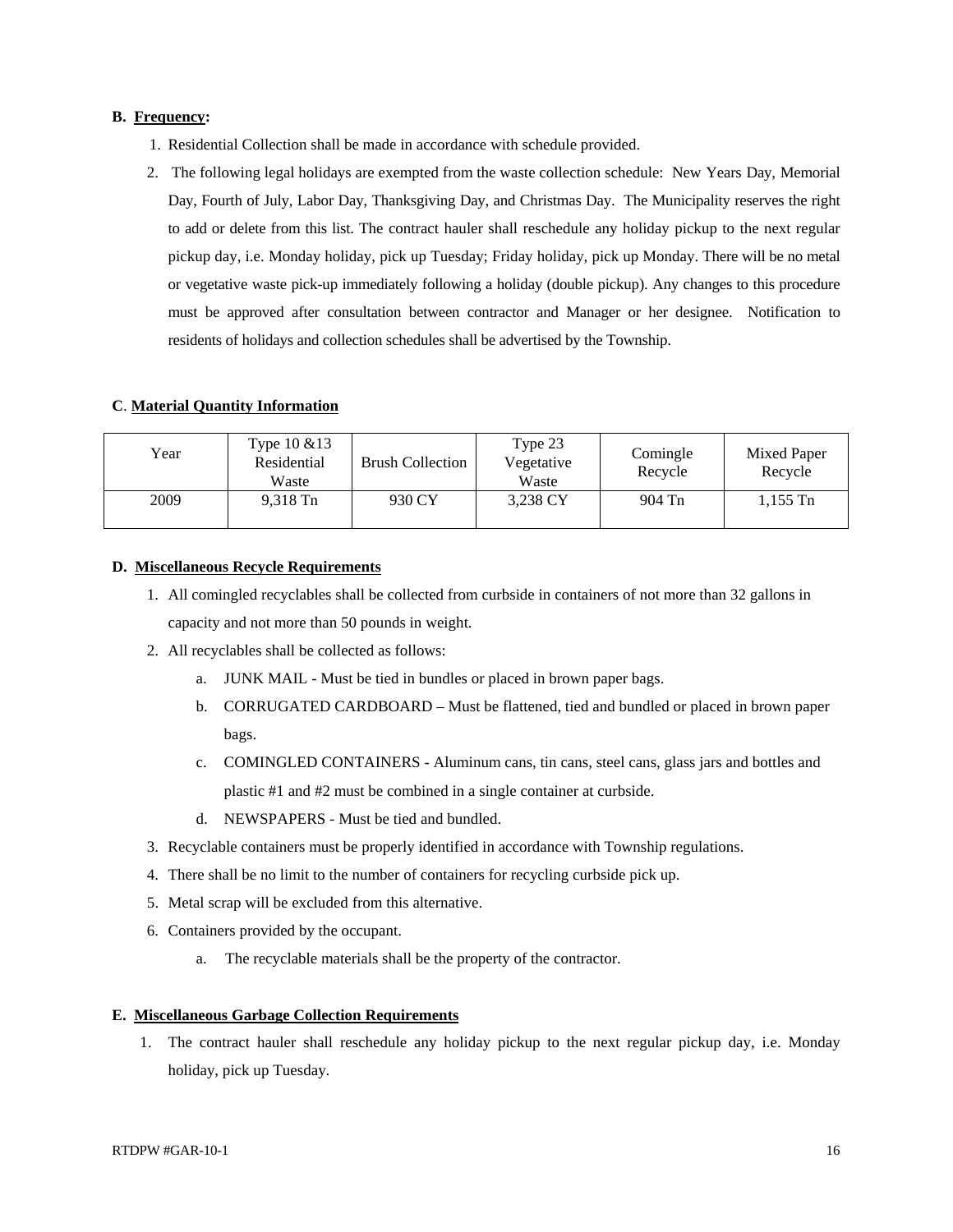- 2. The contract hauler shall have adequate knowledge of the Township and be aware a large collection truck may not be able to fit down every street in some of the sections of the Township. It will be the hauler's responsibility to investigate streets and collection routes to insure efficient pickup of waste is achieved in each route and waste district.
- 3. The contract hauler shall maintain the same pickup schedules which currently exist **unless they feel a more efficient route and pickup schedule is obtainable**. Any change in the current schedules or routes shall be only entertained in writing and at the approval of the Mayor, Township Manager or Director of Public Works.
- 4. Each monthly voucher shall include truck weight slips and dumpster slips for the month's hauling broken into day.
- 5. Called in complaints will be collected by the Department of Public Works and submitted to the contract hauler on a daily basis. Waste not picked up on the scheduled day shall be picked up on the next business day or scheduled pick up day.
- 6. Additional Dumpster Service

### **5.4. SOLID WASTE DISPOSAL**

 A. All solid waste collected within the Township shall be disposed of in accordance with the County Solid Waste Management Plan. For the term of this contract, all waste collected pursuant to the terms of the contract shall be disposed of at the Morris County Waste Transfer Station, Mount Olive, New Jersey. **CONTRACTOR TO PAY ALL TIPPING FEES UNLESS OTHERWISE DESIGNATED IN THESE SPECIFICATIONS.**

 B. The Township reserves the right to designate another disposal facility in accordance with the County Solid Waste Management Plan or in the event that the designated Disposal Facility is unable to accept waste. The Township will assume all additional costs or benefits that are associated with such designation.

### **5.5. VEHICLES AND EQUIPMENT**

 A. All vehicles shall be registered with, and conform to the requirements of the New Jersey Department of Environmental Protection, in accordance with N.J.A.C. 7:26-3.1 et seq.

 B. All collection trucks shall be compaction types, completely enclosed and water tight. Subject to the prior approval of the Contract Administrator, the Contractor may employ equipment other than compaction type vehicles on streets whose width precludes the use of such vehicles. The Contractor shall specify whether the vehicles are side, front or rear loading.

 C. All vehicles shall be maintained in good working order and shall be constructed, used and maintained so as to reduce unnecessary noise, spillage and odor. The Contract Administrator shall have the right to inspect all vehicles, at any time, during the term of this contract, and the Contractor shall comply with all reasonable requests relative to the maintenance and repair of said vehicles and other equipment used in the execution of the Contract. All vehicles shall be equipped with a broom and shovel.

D. The Contract Administrator may order any of the Contractor's vehicles used in performance of the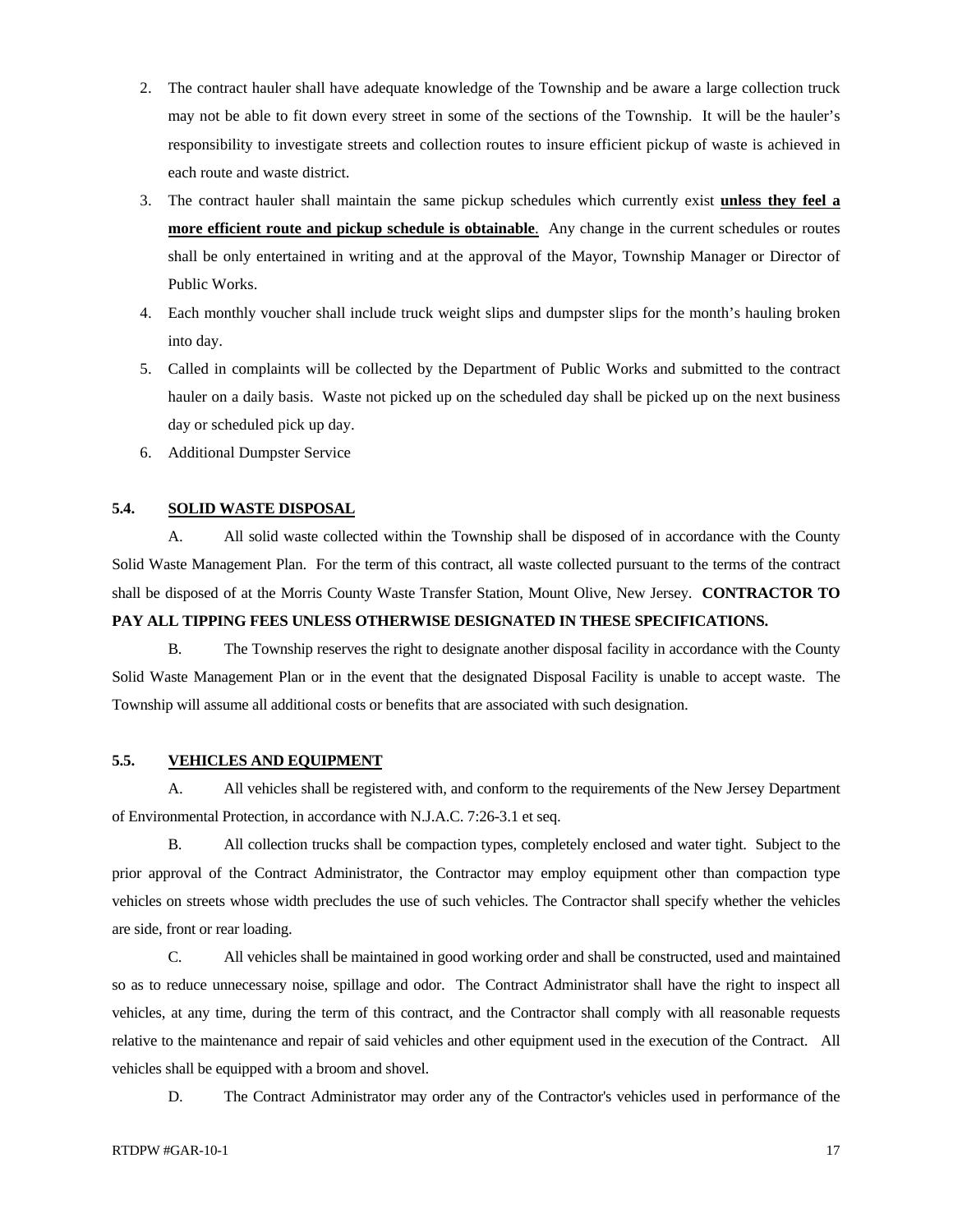contract out of service if the vehicle is not maintained in accordance with the requirements of these Work Specifications. In such event, the Contractor shall replace such vehicle, at its sole cost and expense, with a conforming vehicle satisfactory to the Contract Administrator.

### **5.6. NAME ON VEHICLES**

 The name, address and service phone number of the Contractor shall be placed clearly and distinctly on both sides of all vehicles used in connection with the collection services.

### **5.7. TELEPHONE FACILITIES AND EQUIPMENT**

 A. The Contractor must provide and maintain an office within reasonable proximity of the Township with sufficient telephone lines to receive complaints or inquiries. The Contractor shall ensure that phone service is activated prior to the commencement of service.

 B. Telephone service shall be maintained on all collection days, between the hours of 6:00 a.m. and 5:00 p.m. The Township shall list the Contractor's telephone number in the Telephone directory along with other listings for the Township.

### **5.8. FAILURE TO COLLECT**

 A. The Contractor shall report to the Contract Administrator, within one (1) hour of the start of the Collection Day, all cases in which severe weather conditions preclude collection. In the event of severe weather, the Contractor shall collect solid waste no later than the next regularly scheduled collection day. In those cases where collection is scheduled on a one collection per week basis, that collection will be made as soon as possible, but in no event later than the next scheduled collection day.

### **5.9. COMPLAINTS**

 A. The Contractor shall promptly and properly attend to all complaints of customers and all notices, directives and orders of the Contract Administrator within twenty-four (24) hours of the receipt of same. The Contractor shall be required to maintain a log of all complaints received and the action taken to remedy the complaints. The Complaint log shall be available for inspection by the Township.

B. The Contractor shall submit a copy of all complaints received and the action taken to the Township.

### **5.10. SOLICITATION OF GRATUITIES**

 The Contractor shall ensure that no agent or employee shall solicit or receive gratuities of any kind for any of the work or services provided in connection with the contract. The Contractor shall be subject to the Liquidated Damage clause herein contained for breach hereof.

### **5.11. INVOICE AND PAYMENT PROCEDURE**

A. The Contractor shall submit all invoices for collection and/or disposal services in accordance with the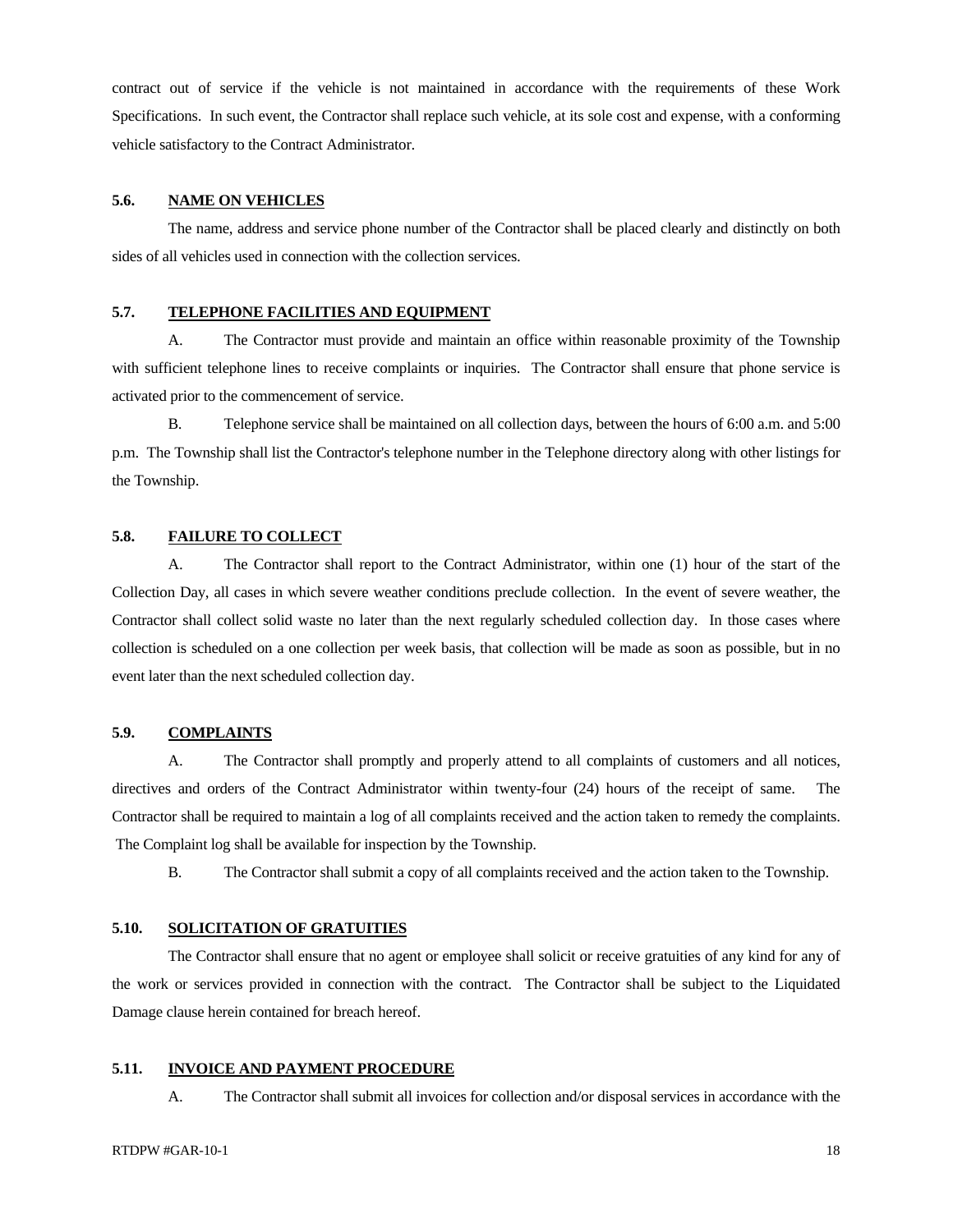requirements of this section.

 1. Within 30 days after the end of each calendar month during the term of the contract during which the Contractor provided services as provided in these Bid Specifications, the Contractor will submit an invoice to the Township for the preceding calendar month (the "Billing Month").

 2. Where the Contractor has paid the costs of disposal, the Contractor shall submit a separate invoice to the Township for reimbursement.

 B. The Township shall pay all invoices within 30 days of receipt. The Township will not be obligated to pay a defective invoice until the defect is cured by the Contractor. The Township shall have 30 days from the date of receipt of the corrected invoice to make payment.

 C. Invoices shall specify the number and type of vehicle used for collection in the contracting unit, the loads per truck, and the number of cubic yards and the tonnage of the material disposed of each day during the billing month. The tonnage for which the Township shall be charged shall be the difference between the weight of the vehicle upon entering the disposal facility and the tare weight of the vehicle.

 D. The Contractor shall submit an invoice setting forth the costs (including all taxes and surcharges) of disposal billed by or paid to the Disposal Facility. Where the Contractor has paid the costs of disposal, the Township shall reimburse the Contractor for the actual quantity of waste disposed of based on the monthly submission of certified receipts from the Disposal Facility. The invoices shall specify the number and type of vehicle used for collection in the Township; the number of cubic yards and the tonnage of the material disposed of each day during the billing month; and monthly receipts issued by the disposal facility showing:

- 1. The amount of the invoice;
- 2. The origin of the waste;
- 3. The truck license plate number;
- 4. The total quantity and weight of the waste; and
- 5. The authorized tipping rate plus all taxes and surcharges.

 E. Where the Township will pay the costs of disposal, the disposal facility shall bill the Township directly for all costs (including taxes and surcharges).

### **5.12 EMPLOYEE WAGE REPORTING**

The contractor and any subcontractor thereof engaged under a contract pursuant to this specification is subject to and shall comply with the provisions of N.J.S.A. 34:11-68 with respect to record keeping of all individuals engaged in the collection or transportation of solid waste or recyclable material, excluding recycled or reclaimed asphalt or concrete, collected under this contract as follows:

1. The contractor shall keep an accurate record showing the name, the actual hourly rate of wages paid to, and the actual daily, overtime and weekly hours worked by, each individual engaged in the collection and transportation work done under the contract, and any other records deemed necessary by the commissioner for the enforcement of wage payments. In addition the records shall be preserved for two years from the date of payment. The record shall be open at all reasonable hours to the inspection of the Township of Roxbury, any other party to the contract, and the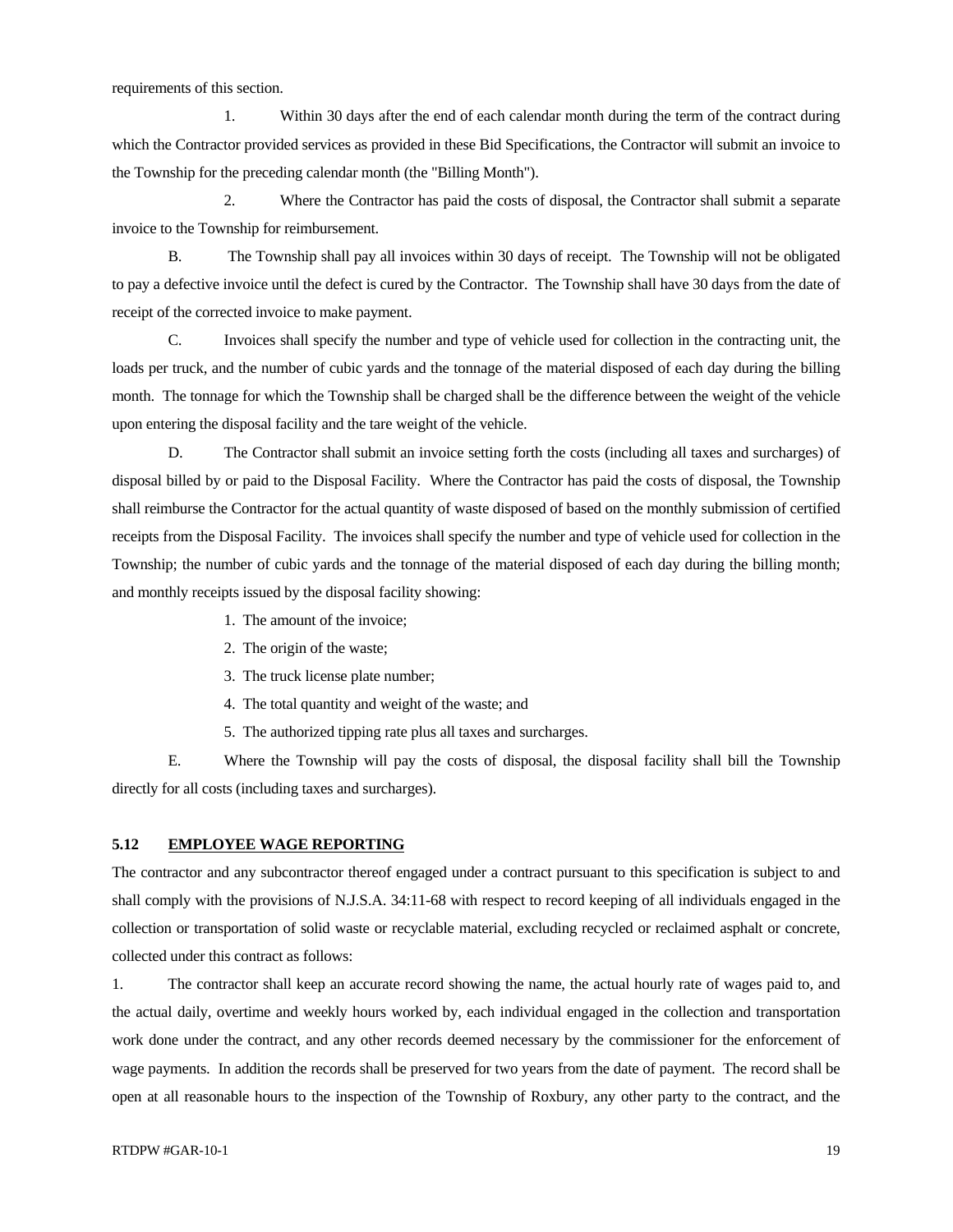commissioner.

2. The contractor or subcontractor shall submit a certified payroll record showing only the name, the actual hourly rate of wages paid to, and the actual daily, overtime and weekly hours worked by each individual engaged in the collection and transportation work done under the contract, in a form satisfactory to the commissioner, to the Township of Roxbury for each payroll period not more than 10 days after the payment of wages. Reporting under this section may be fulfilled by using the N.J. Department of Labor and Workforce Development's "Payroll Certification for Public Works Project" and completing columns 1-5 for each covered employee. The certification shall be submitted to:

### **Township of Roxbury Public Works 1715 Route 46 Ledgewood, NJ 07852**

By entering into a contract, the contractor acknowledges the provisions of N.J.S.A. 34:11-68 with regard to the authority of the Commissioner of the Department of Labor and Workforce Development to investigate the contractor or subcontractor's wages and any penalties that may result from failure to comply.

### **5.13. COMPETENCE OF EMPLOYEES**

 The Contractor's employees must be competent in their work, and if any person employed shall appear incompetent or disorderly, the Township shall notify the contractor and specify how the employee is incompetent or disorderly and the contractor shall take steps to correct and remedy the situation, including disciplinary action if necessary. Any employee who drives or will drive a vehicle in the course of the employee's employment pursuant to the contract must possess a valid New Jersey driver's license for the type of vehicle operated.

### **5.14. SUPERVISION OF EMPLOYEES**

 The Contractor shall employ a Superintendent or Foreman who shall have full authority to act for the Contractor. The Contractor shall notify the Contract Administrator, in writing, that a supervisor has been appointed. Such notification shall be given prior to beginning performance of the contract. The Contractor shall promptly notify the Contract Administrator, in writing, of any changes.

### **5.15. INSURANCE REQUIREMENTS**

 The Contractor shall take out and maintain in full force and effect at all times during the life of this Contract insurance in conformance with the requirements of N.J.A.C. 7:26H-6.17. The insurance policy shall name the Township as an Additional Named insured indemnifying the Township with respect to the Contractor's actions pursuant to the Contract.

### **5.16. CERTIFICATES**

 Upon notification by the Township, the lowest responsible bidder shall supply to the Contract Administrator, within five days of notification, a certificate of insurance as proof that the insurance policies required by these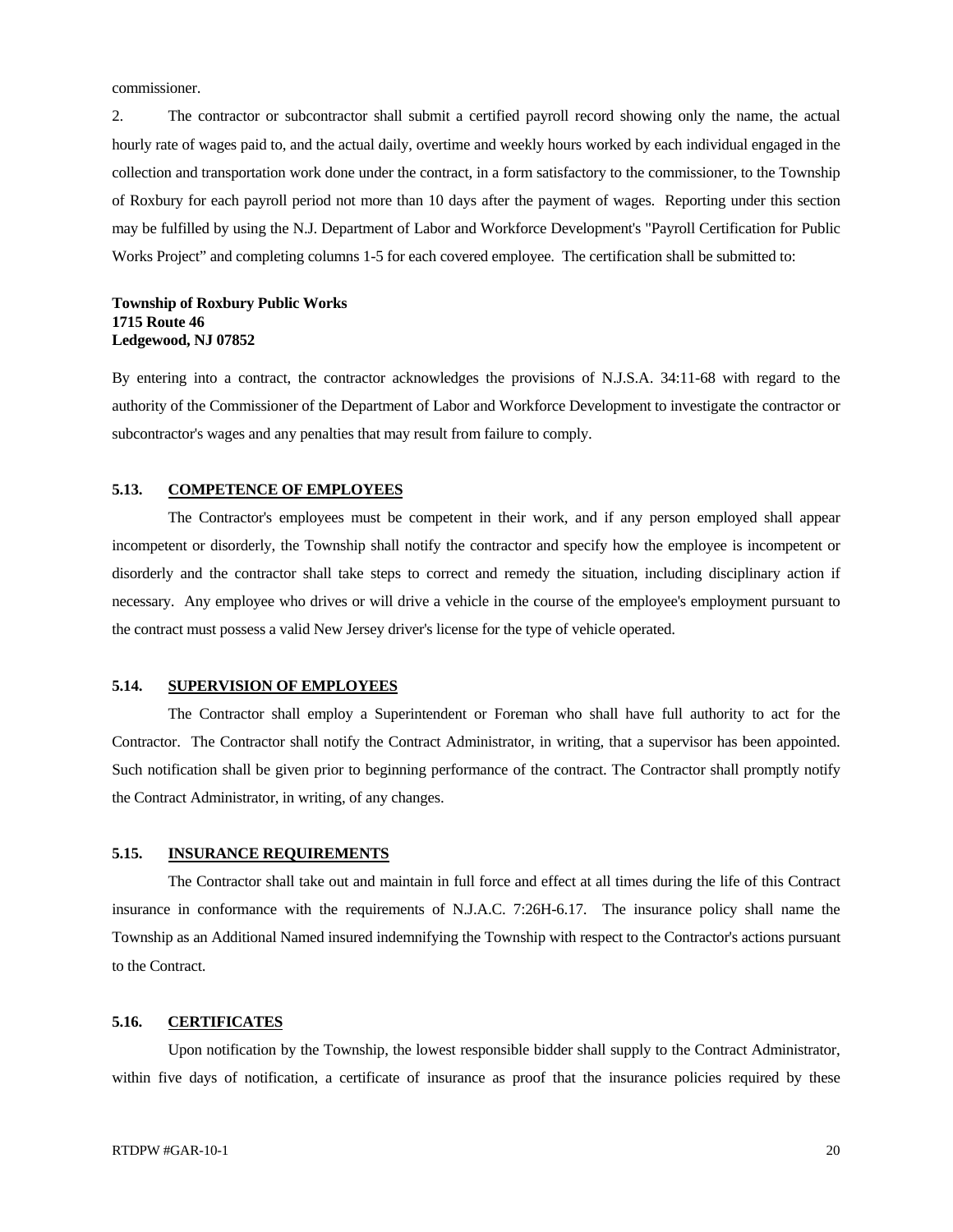specifications are in full force and effect.

### **5.17. INDEMNIFICATION**

 The Contractor shall indemnify and hold harmless the Township from and against all claims, damages, losses, and expenses including all reasonable expenses incurred by the Township on any of the aforesaid claims that may result or arise directly or indirectly, from or by reason of the performance of the contract or form any act or omission by the Contractor, its agents, servants, employees or subcontractors and that results in any loss of life or property or in any injury or damage to persons or property.

### **5.18. VIOLATIONS OF CONTRACT REQUIREMENTS (LIQUIDATED DAMAGES)**

It is understood that orderly and proper collection of garbage, trash, paper and rubbish, and other solid waste materials as defined herein, is a matter of serious and vital concern to the Township because of the effect which the same may have upon the health and welfare of its residents. Occasional and minor violations may occur during the course of the performance of the contract. If a violation is not corrected promptly, the Township Manager or designee may invoke liquidated damages and make the appropriate deduction from the next payment due the Contractor, in accordance with the following violation schedule:

- 1. Failure of a truck and crew to operate and finish a regular route \$300/day.
- 2. Using or maintaining trucks in a leaking or unsanitary condition \$500/per offense.
- 3. Damaging or carrying away permanent receptacles repair or replace with equal quality receptacle within (5) working days - \$200 per offense.
- 4. Failure to clean up any materials spilled from or draining off equipment-\$200/offense.
- 5. Failure to promptly repair damaged public facilities after notice and adequate time to repair- up to \$100/day as determined by the Contract Administrator.
- 6. The foregoing remedies shall be deemed a cumulative remedy and in addition to any rights the Township, the local Board of Health or any other relevant agency, entity or officer may have against the contractor, pursuant to any law, statute, rule or regulation and the Township reserves and retains the right to pursue the aforesaid rights in law, equity or other pertinent form.

### **5.19. ADDITIONAL REGULATIONS - RECYCLING**

If recyclable material is mixed with miscellaneous solid waste, the solid waste contractor shall tag each container contaminated with recyclables, with a non compliance sticker and shall leave the material at curbside (Non-compliance stickers shall be provided by the Township of Roxbury). The contractor must then provide the Municipality with the address of any residence or business in violation. The Township reserves the right to make such other reasonable regulations as may be required concerning the collection of recycling during the contract period, such regulations not to place any unreasonable burden upon the contractor, but only such as may be necessary to protect the public health and interest.

### **5.20. RECYCLING CONTRACTOR REQUIREMENTS**

The recycling contractor MUST provide verified documentation by the 15th of each month, for the previous month.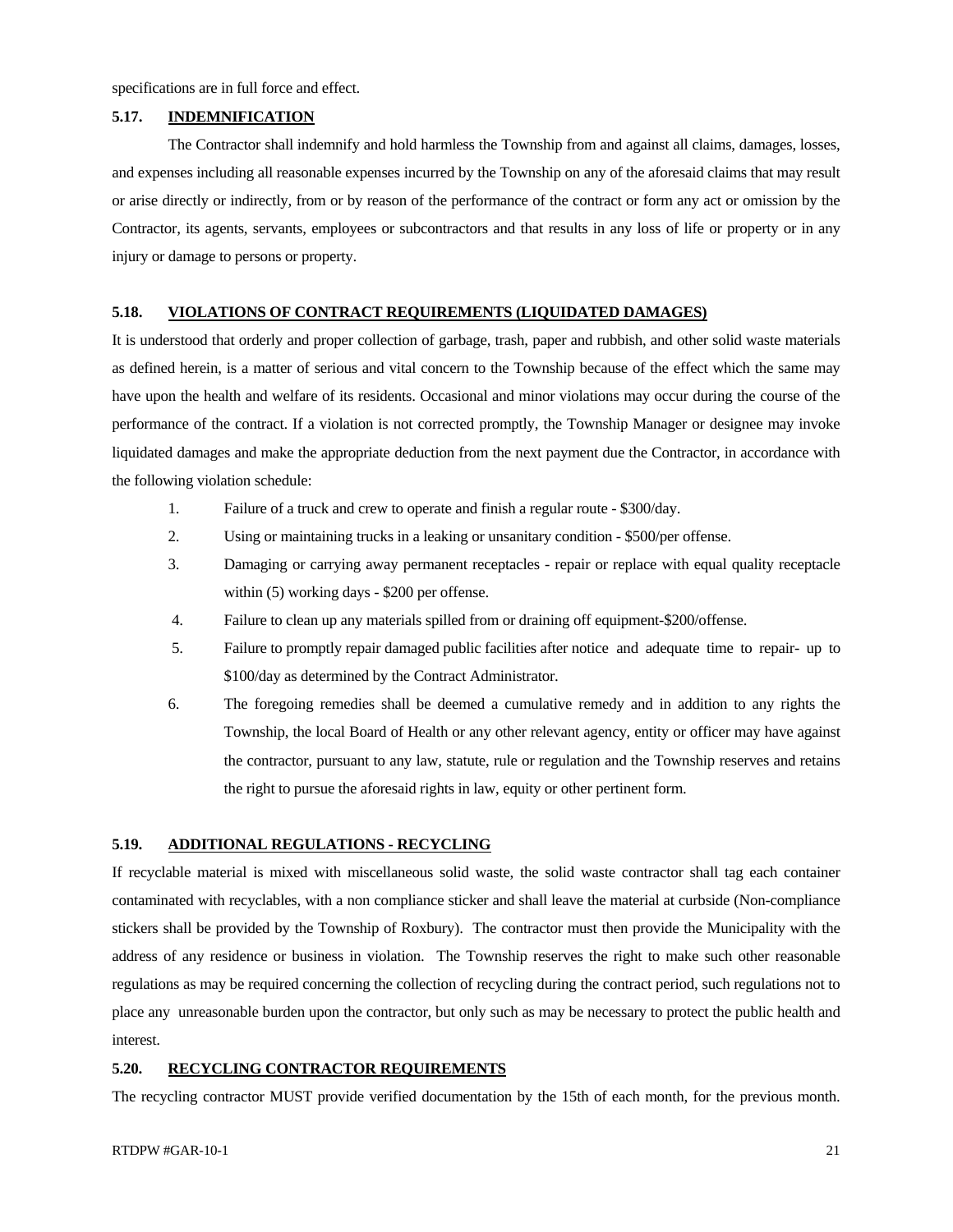Said documentation shall include weight of each recyclable material, date it was received by a certified recycling market and end market for each material.

### **5.21. CURBSIDE RECYCLABLES**

The Municipality reserves the right to increase or decrease the type of curbside recyclable materials to be collected by the successful bidder. Any contract costs that may be affected by said changes may be renegotiated, if necessary, and shall be subject to mutual agreement by both parties and approval by resolution of the Governing Body.

# **6. FLEET PURCHASE (Alternate #4)**

### **6.1. GENERAL INFORMATION**

The Municipality, at its option, may wish to offer several of its present collection vehicles for sale to the successful bidder. These vehicles will be available for purchase 60 days after curbside collection begins.

### **6.2. VEHICLE INVENTORY**

| FL#         | <b>YEAR</b> | <b>MAKE</b>  | <b>DESCRP</b>                             | <b>PLATE#</b> | VIN#              | <b>MILES</b> | <b>MIN. BID</b> |
|-------------|-------------|--------------|-------------------------------------------|---------------|-------------------|--------------|-----------------|
| <b>RX22</b> | 1996        | <b>VOLVO</b> | 31YD LEACH<br><b>PACKER</b><br>31YD LEACH | MG21662       | 4V5SCBJF6TR516054 | ???          | \$4,000         |
| <b>RX28</b> | 1997        | <b>VOLVO</b> | <b>PACKER</b><br>31YD LEACH               | MG26834       | 4V5SCBJFXVR517386 | ???          | \$8,000         |
| <b>RX25</b> | 2000        | <b>VOLVO</b> | <b>PACKER</b><br>32YD LEACH               | MG37456       | 4V5SC2JF8YN520539 | 56,460       | \$15,000        |
| <b>RX26</b> | 2004        | PETERBILT    | <b>PACKER</b><br>32YD LEACH               | MG6194        | 1NPZLTOX94D715413 | 64.500       | \$30,000        |
| <b>RX21</b> | 2006        | PETERBILT    | <b>PACKER</b><br>32 YD LEACH              | MG69686       | 1NPZL00X26D716789 | 40.526       | \$50,000        |
| <b>RX24</b> | 2006        | PETERBILT    | <b>PACKER</b>                             | MG66530       | 1NPZL00X36D716459 | 50,217       | \$50,000        |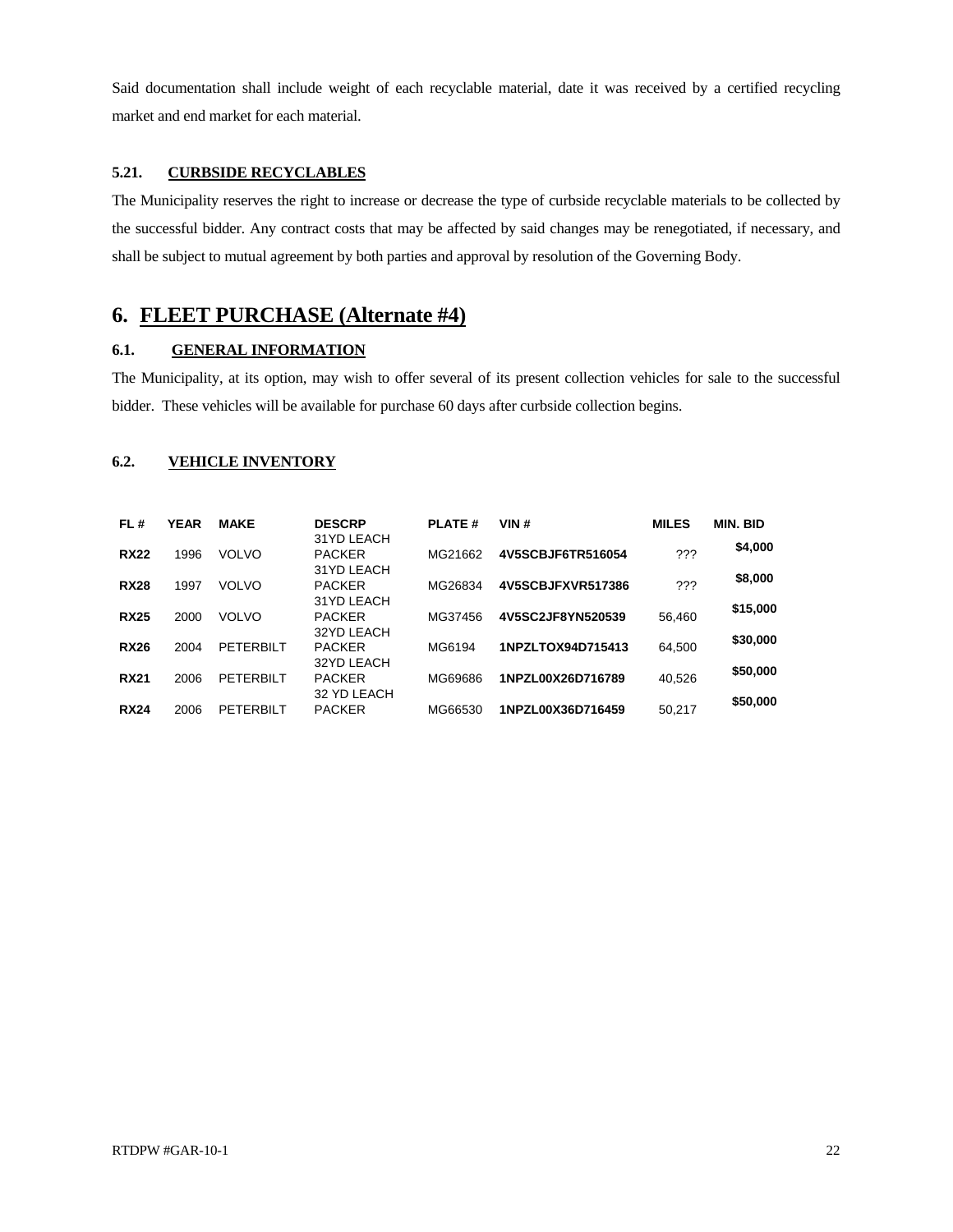# **7. BIDDING DOCUMENTS**

## **7.1 BIDDING DOCUMENTS CHECKLIST**

|    | Photo-copies of bidder's certificate of public convenience and necessity and an approval<br>letter issued in conformance with N.J.S.A. 13:1E-126. |
|----|---------------------------------------------------------------------------------------------------------------------------------------------------|
| 2. | Statement of bidder's qualifications, experience and financial ability.                                                                           |
| 3. | A bid guarantee in the form of a bid bond, certified check or cashier's check in the proper<br>amount made payable to the TOWNSHIP OF ROXBURY.    |
| 4. | Stockholder statement of ownership.                                                                                                               |
| 5. | Non-collusion affidavit.                                                                                                                          |
| 6. | Consent of surety.                                                                                                                                |
| 7. | Proposal.                                                                                                                                         |
| 8. | Photocopies of Business Registration Certificates for Bidder and all Subcontractors.                                                              |

**Name of Firm or Individual**  Title

**Signature** Date

 $\overline{a}$ 

 $\overline{a}$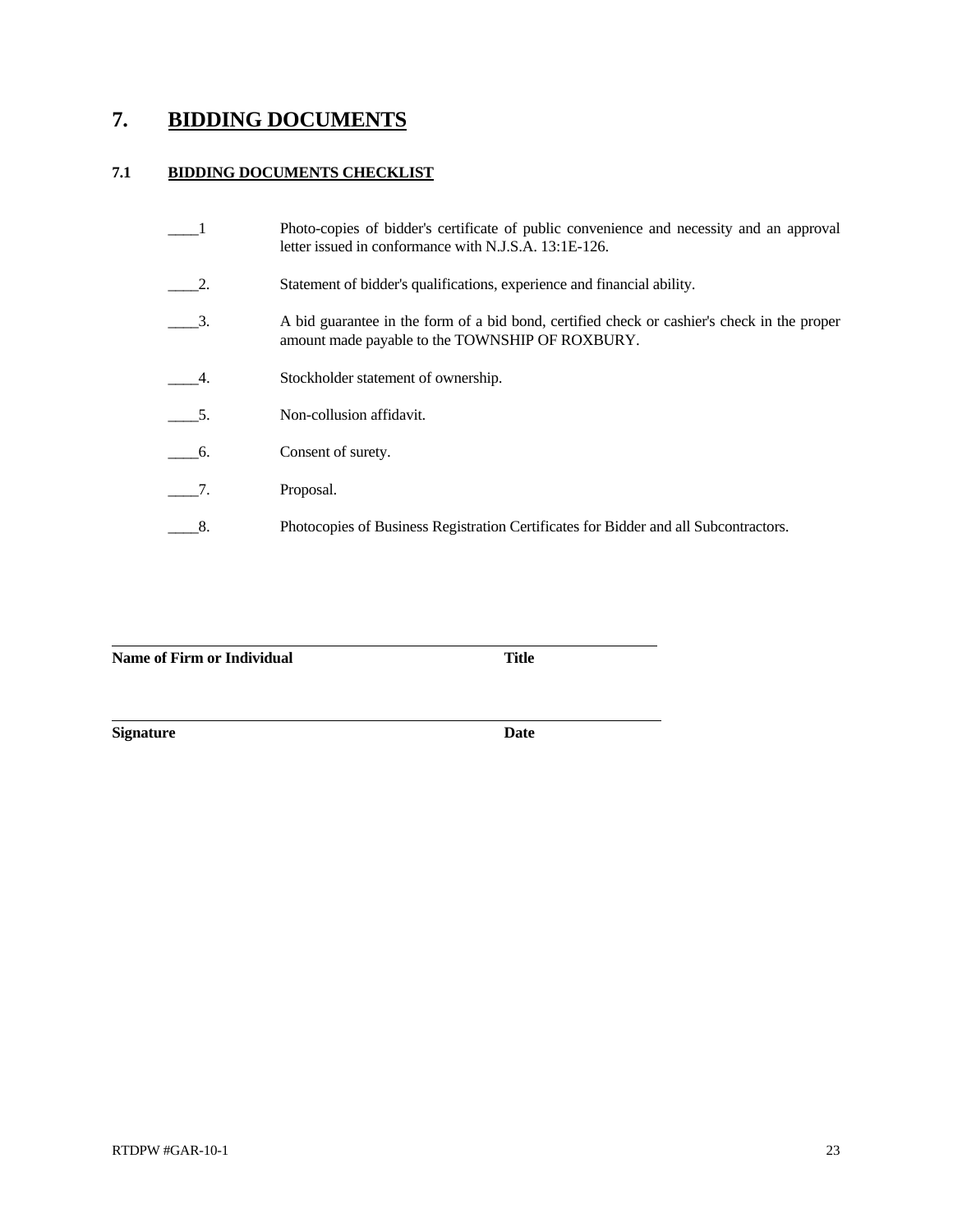## **7.2 CERTIFICATE OF PUBLIC CONVENIENCE AND NECESSITY/A-901 APPROVAL LETTER**

Name

Complete Address

Telephone Number

Certificate Number

Date

ATTACH AN ORIGINAL COPY OF CERTIFICATE OF PUBLIC CONVENIENCE AND NECESSITY TOGETHER WITH AN ORIGINAL COPY OF A-901 APPROVAL LETTER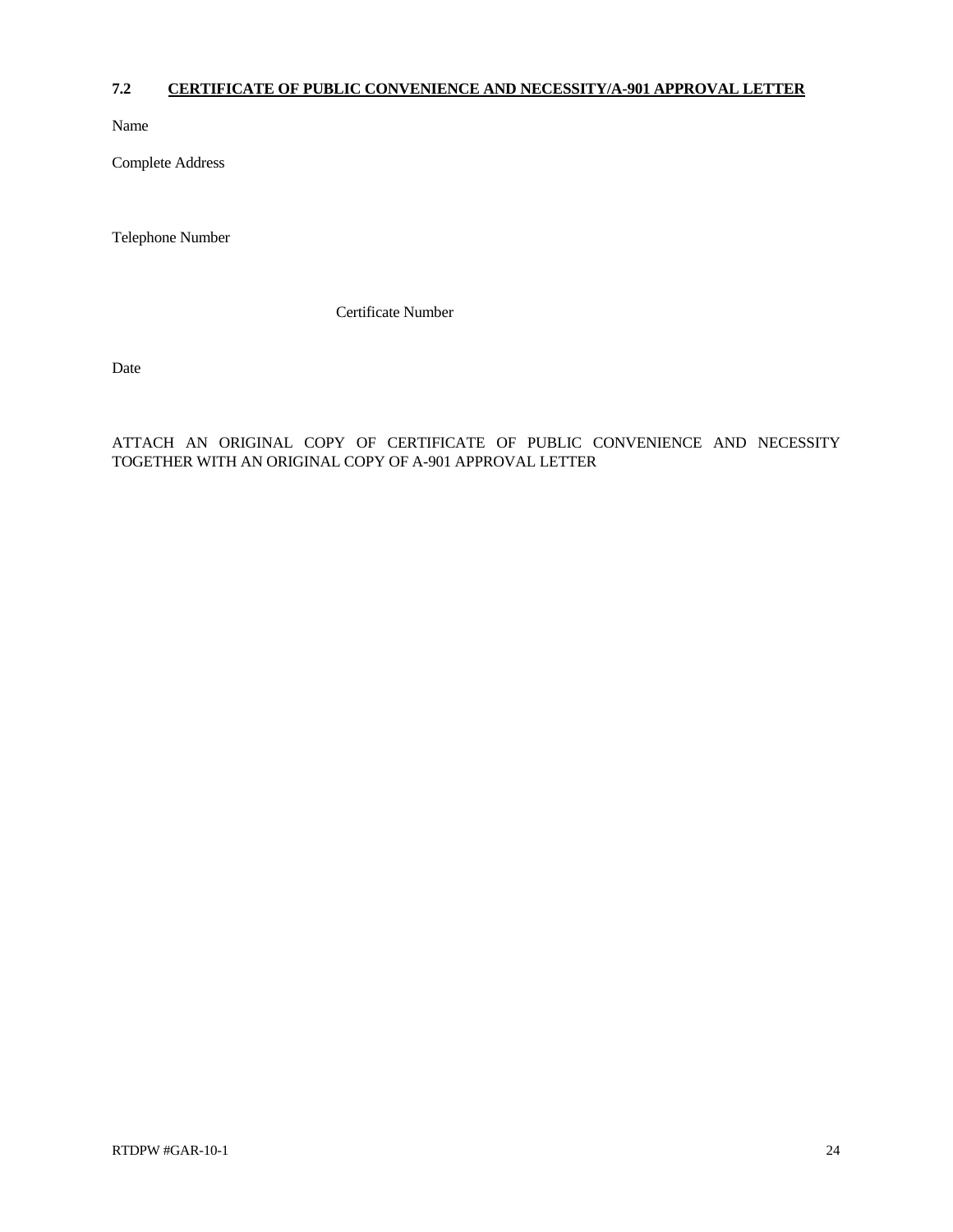### **7.3 STATEMENT OF BIDDER'S QUALIFICATIONS, EXPERIENCE AND FINANCIAL ABILITY**

### **AFFIDAVIT**

STATE OF NEW JERSEY  $\vert$ 

COUNTY OF SS: [PROJECT NAME]

 I, [NAME OF AFFIANT] , am the [IDENTIFY RELATIONSHIP TO BIDDER: OWNER, PARTNER, PRESIDENT, OR OTHER CORPORATE OFFICER] of the [NAME OF BIDDER] , and being duly sworn, I depose and say:

 1. All of the answers set forth in the Questionnaire are true and each question is answered on the basis of my personal knowledge.

 2. All of the answers given in the Questionnaire are given by me for the express purpose of inducing the TOWNSHIP to award to [NAME OF BIDDER] the contract for solid waste collection [and recycling] services in the event said bidder is the lowest responsible bidder on the basis of the bid proposal which is submitted herewith.

 3. I understand and agree that the TOWNSHIP OF ROXBURY will rely upon the information provided in the Questionnaire in determining the lowest, responsible bidder to be awarded the contract.

 4. I also understand and agree that the TOWNSHIP may reject the bid proposal in the event that the answer to any of the foregoing questions is false.

 5. I do hereby authorize the TOWNSHIP OF ROXBURY, or any duly authorized representative thereof, to inquire about or to investigate the answer to any question provided in the Questionnaire, and I further authorize any person or organization that has knowledge of the facts supplied in such statement to furnish the TOWNSHIP OF ROXBURY with any information necessary to verify the answers given.

**Name of Firm or Individual Title** 

**Signature Date**

l

 $\overline{a}$ 

Subscribed and sworn to before me this

day of 20 .

Notary Public of

My Commission expires , 20 .

Note: A partnership must give firm name and signature of all partners. A corporation must give full corporate name and signature of official, and the corporate seal affixed.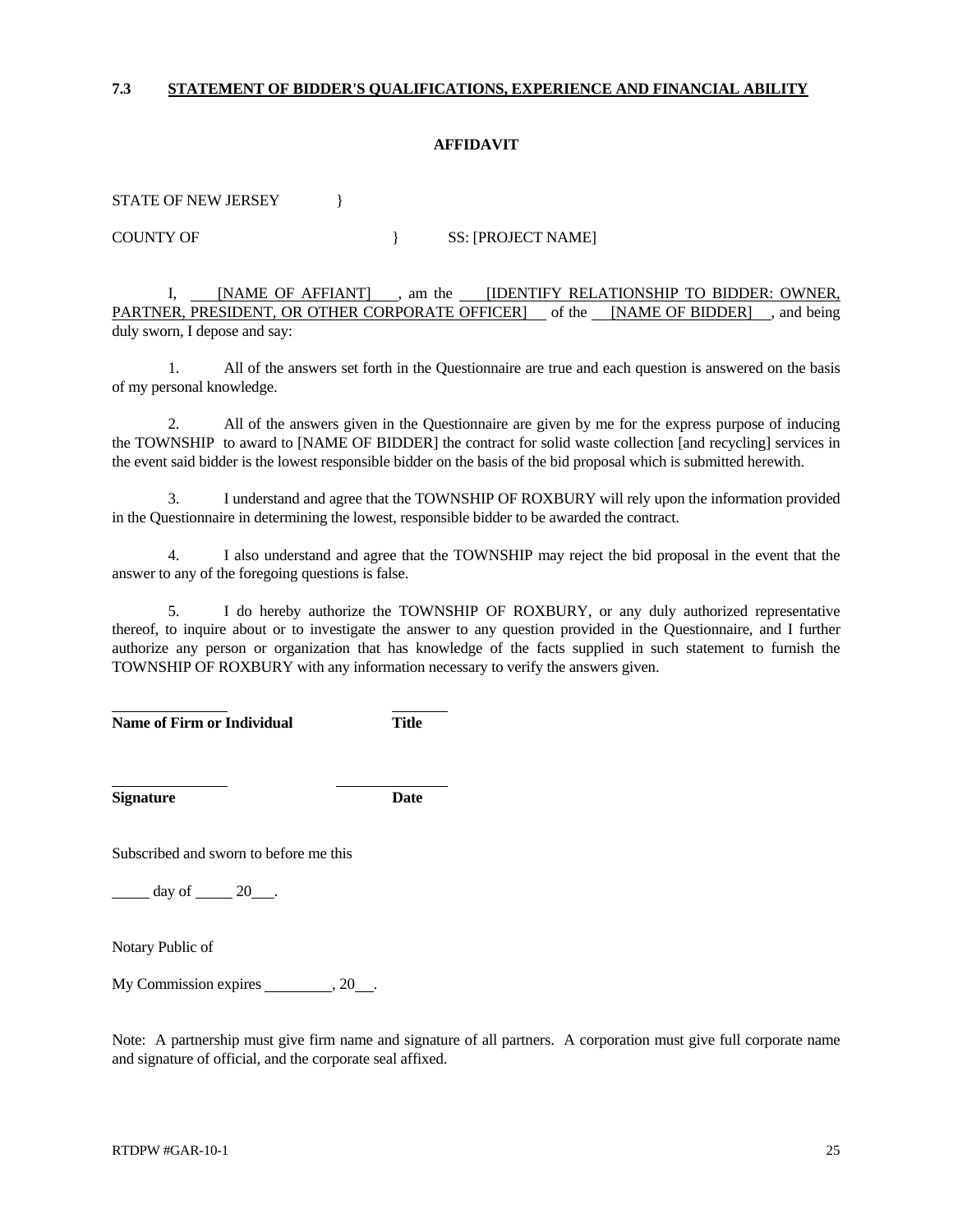### **QUESTIONNAIRE**

 This questionnaire must be filled out and submitted as part of the Bid Proposal for solid waste collection and disposal for the TOWNSHIP OF ROXBURY. Failure to complete this form or to provide any of the information required herein shall result in rejection of the Bid Proposal.

 Answers should be typewritten or printed neatly in black or blue ink. Answers must be legible. Any answer that is illegible or unreadable will be considered incomplete. If additional space is required, the bidder shall add additional sheets and identify clearly the question being answered.

- 1. How many years has the bidder been in business as a contractor under your present name?
- 2. List any other names under which the bidder, its partners or officers have conducted business in the past five years.
- 3. Has the bidder failed to perform any contract awarded to it by the TOWNSHIP under its current or any past name in the past five years? If the answer is "Yes", state when, where and why. A complete explanation is required.
- 4. Has any officer or partner of the bidder's business ever failed to perform any contract that was awarded to him/her as an individual by the TOWNSHIP in the past five years? If the answer is "Yes", state when, where and why. A complete explanation is required.
- 5. List all public entity contracts which the bidder or its partners is now performing or for which contracts have been signed, but work not begun. Give the name of the municipality or owner, the amount of the contract and the number of years the contract covers.
- 6. List the government solid waste collection and disposal services contract that the bidder has completed within the last five years. Give detailed answers to questions below relating to this subject.
	- (a) Name of contracting unit;
	- (b) Approximate population of contracting unit;
	- (c) Term of contract from to ;
	- (d) How were materials collected?
	- (e) Give location of disposal site or sites and methods used in the disposal of solid waste;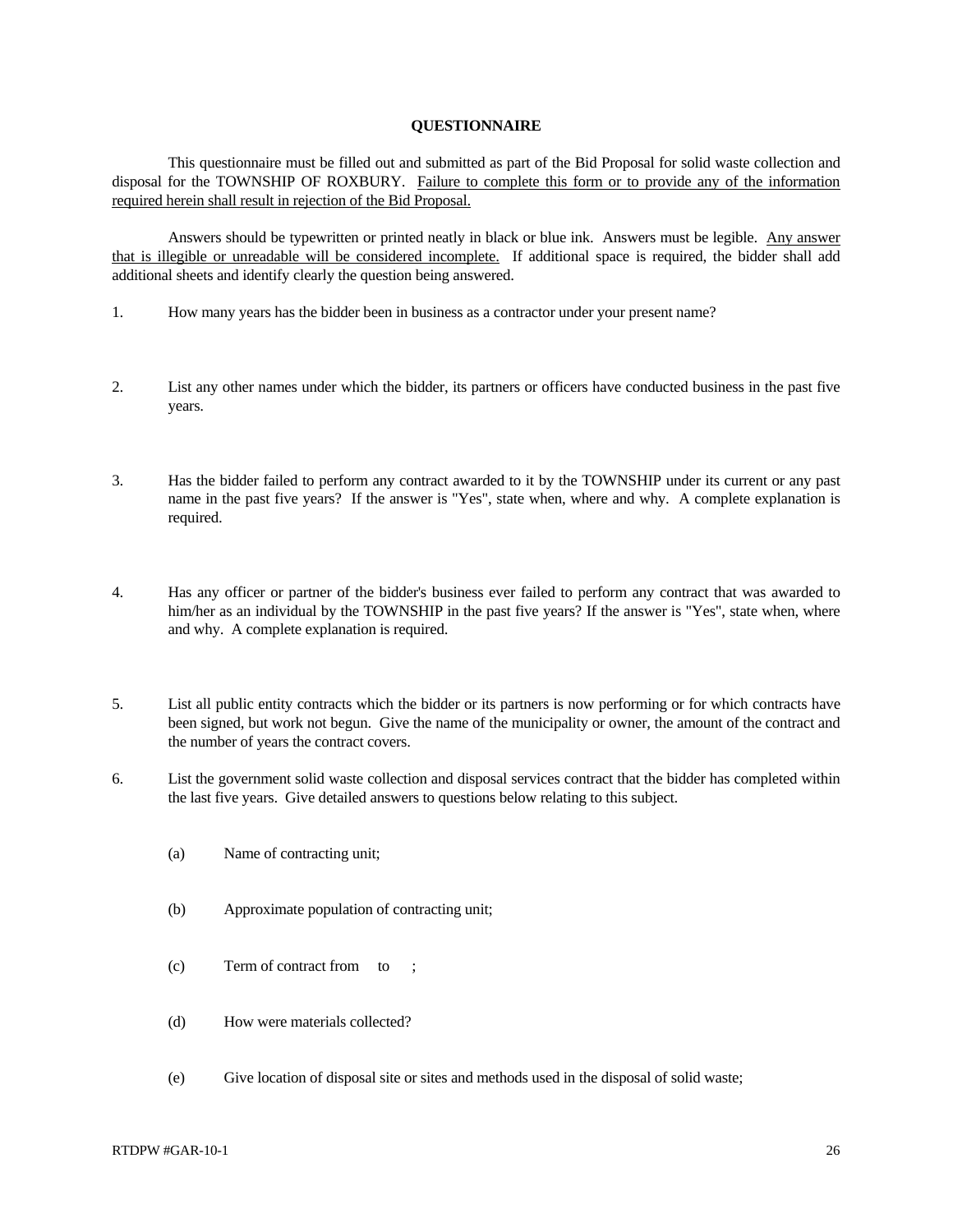- (f) Name and telephone number of Contract Administrator or some other official in charge of collection and disposal.
- 7. State all equipment owned by and/or available to the bidder for use in collection of the waste described in the work specifications. Include the make of each vehicle, the year of manufacture, the capacity, years of service, present condition and the type and size of the truck bodies.
- 8. Where can this equipment described above be inspected?
- 9. Identify all equipment that is not presently owned or leased by the bidder that will be necessary to perform the services in accordance with the work specifications.
- 10. Describe how you will obtain such equipment if you are awarded the contract. If such equipment is to be leased, provide the name, address and phone number of the lessor. If the equipment is to be purchased, provide the name, address and phone number of the seller.
- 11. If the equipment to be leased or purchased is not located at the address(s) given above in answer 9, identify where the equipment can be inspected.
- 12. List the name and address of three credit or bank references.
- 13. Supply the most recent annual Report, as required to be filed with the Department of Environmental Protection. If the company has recently entered the collection business and has not been required to file an annual report, a financial statement for the most recent year, which includes at a minimum the bidders assets, shall be submitted, or a financial statement for the most recent year from the bidder's parent company shall be submitted, provided the parent company's financial statement lists the assets of the bidder's company separately.
- 14. Additional remarks.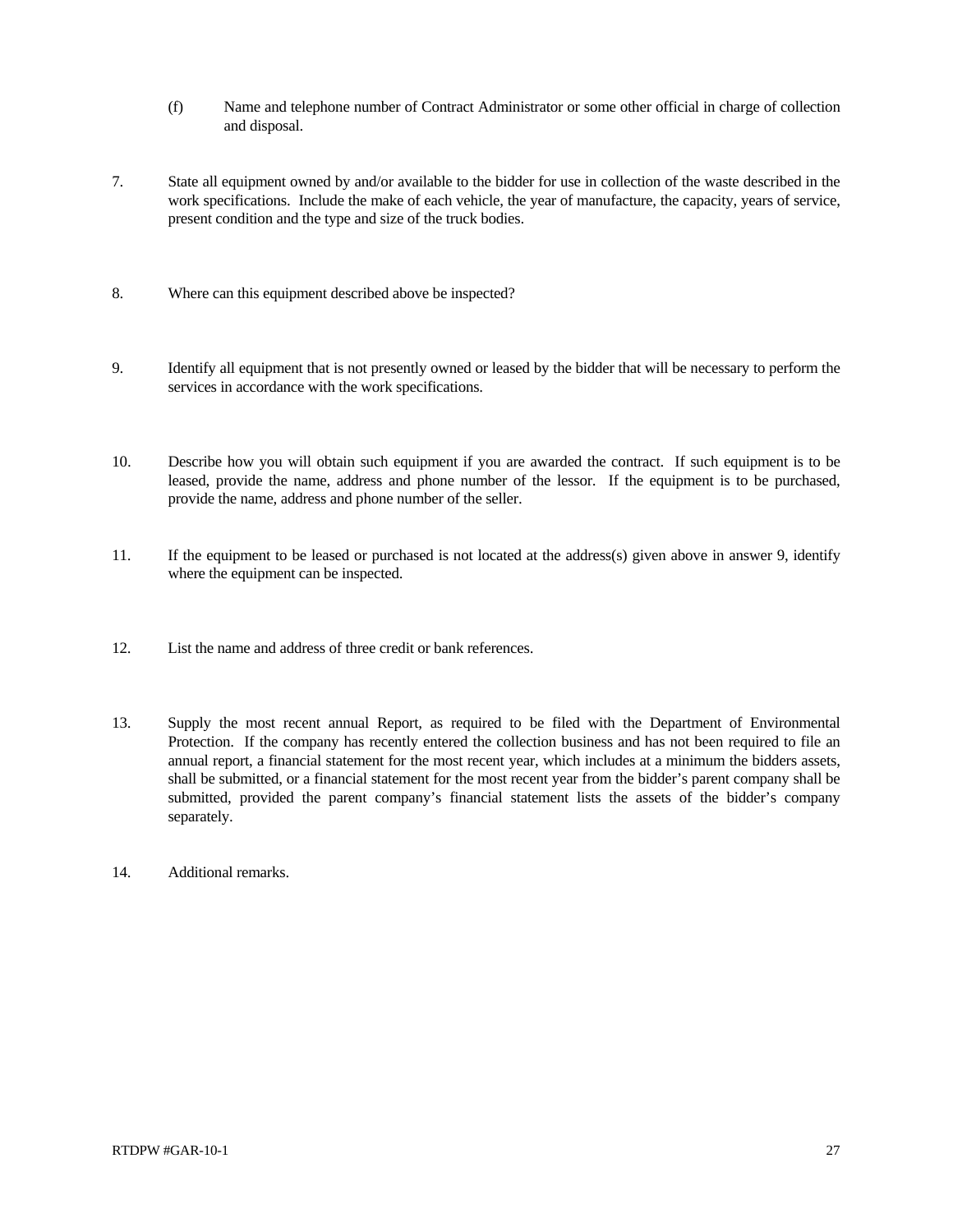### **7.4 BID GUARANTY**

### **BID BOND**

(Page 1 of 4)

|                                                   | KNOW ALL MEN BY THESE PRESENTS, that we, the undersigned,                                                             |
|---------------------------------------------------|-----------------------------------------------------------------------------------------------------------------------|
|                                                   | Principal,<br>and<br>as                                                                                               |
|                                                   | as Surety, are hereby held and firmly bound unto                                                                      |
|                                                   | as OWNER in the penal                                                                                                 |
|                                                   |                                                                                                                       |
| severally bind ourselves, successors and assigns. |                                                                                                                       |
|                                                   |                                                                                                                       |
|                                                   | whereas the Principal has submitted to Montville Township Fire District #1, a certain BID, attached hereto and hereby |
|                                                   | made a part hereof to enter into a contract in writing, for                                                           |
|                                                   |                                                                                                                       |

NOW, THEREFORE,

- a) If said BID shall be rejected, or
- b) If said BID shall be accepted and the Principal shall execute and deliver a contract in the Form of Contract attached hereto (properly completed in accordance with said BID), and shall in all other respects perform the agreement created by the acceptance of said BOND,

then this obligation shall be void, otherwise the same shall remain in force and effect; it being expressly understood and agreed that the liability of the Surety for any and all claims hereunder shall, in no event, exceed the penal amount of this obligation as herein stated.

 The Surety, for value received, hereby stipulates and agrees that the obligations of said Surety and its BOND shall in no way be impaired or affected by any extension of the time within which the OWNER may accept such BID; and said Surety does hereby waive notice of any such extensions.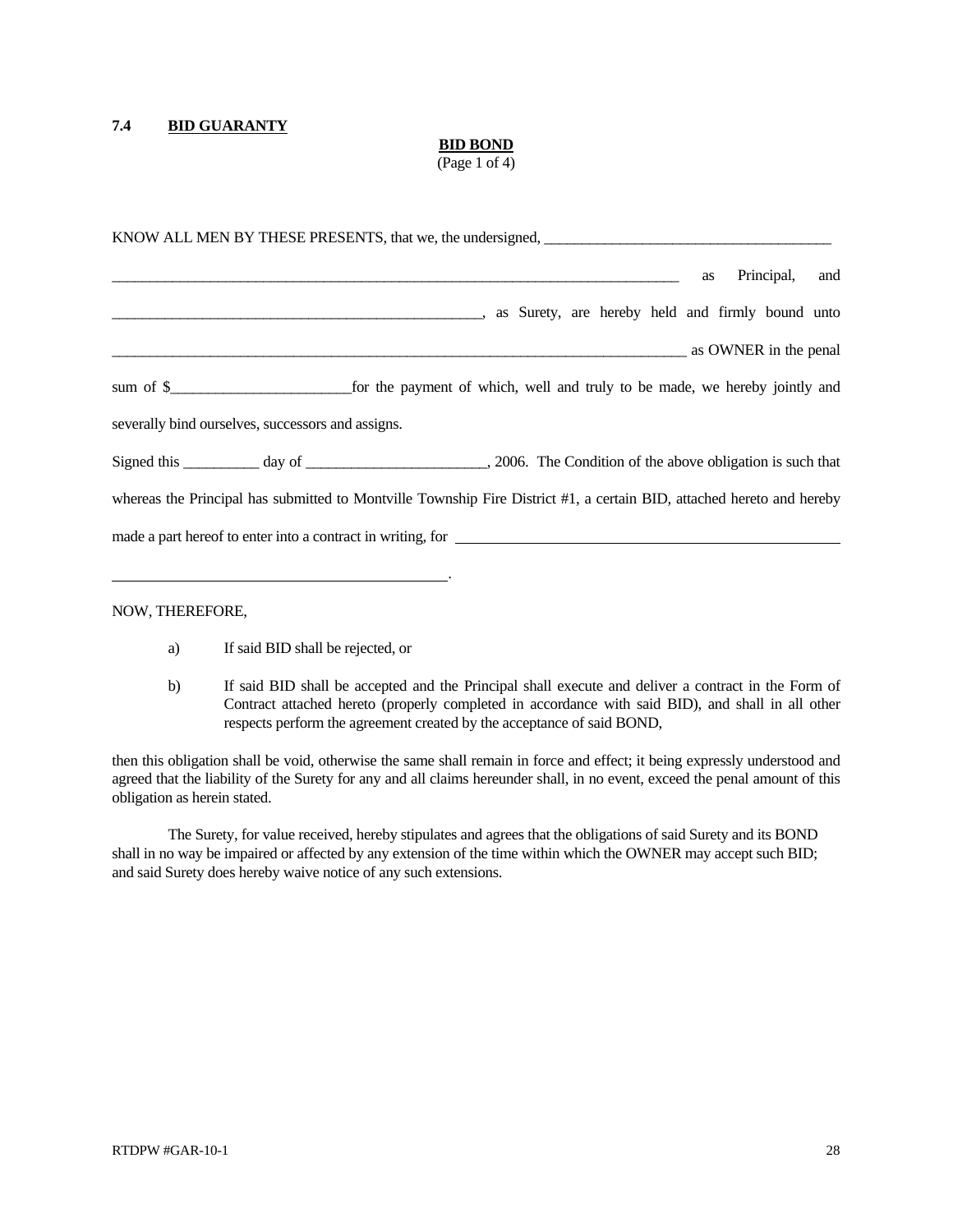### **BID BOND**

(Page 2 of 4)

IN WITNESS WHEREOF, the Principal and the Surety have hereunto set their hands and seals, and such of them as are corporations have caused their corporate seals to be hereto

affixed and these presents to be signed by their proper officers, the day and year first set forth above.

### WITNESS/ATTEST:

|                 |           | (L.S.) |
|-----------------|-----------|--------|
|                 | Principal |        |
| WITNESS/ATTEST: |           |        |
|                 |           | (L.S.) |
|                 | Surety    |        |
|                 |           |        |
|                 | By:       |        |

IMPORTANT - Surety companies executing BONDS must be authorized to transact business in the State of New Jersey.

 Bid Bond must be accompanied by (a) appropriate acknowledgments of the respective parties, (b) appropriate duly certified copy of Power of Attorney or other certificate of authority where bond is executed by agent, officer, or other representative of Principal or Surety, (c) a duly certified extract from by-laws or resolutions of Surety under which Power of Attorney or other certificate of authority of its agent, officer or representative was issued and (d) duly certified copy of latest published financial statement of assets and liabilities of Surety.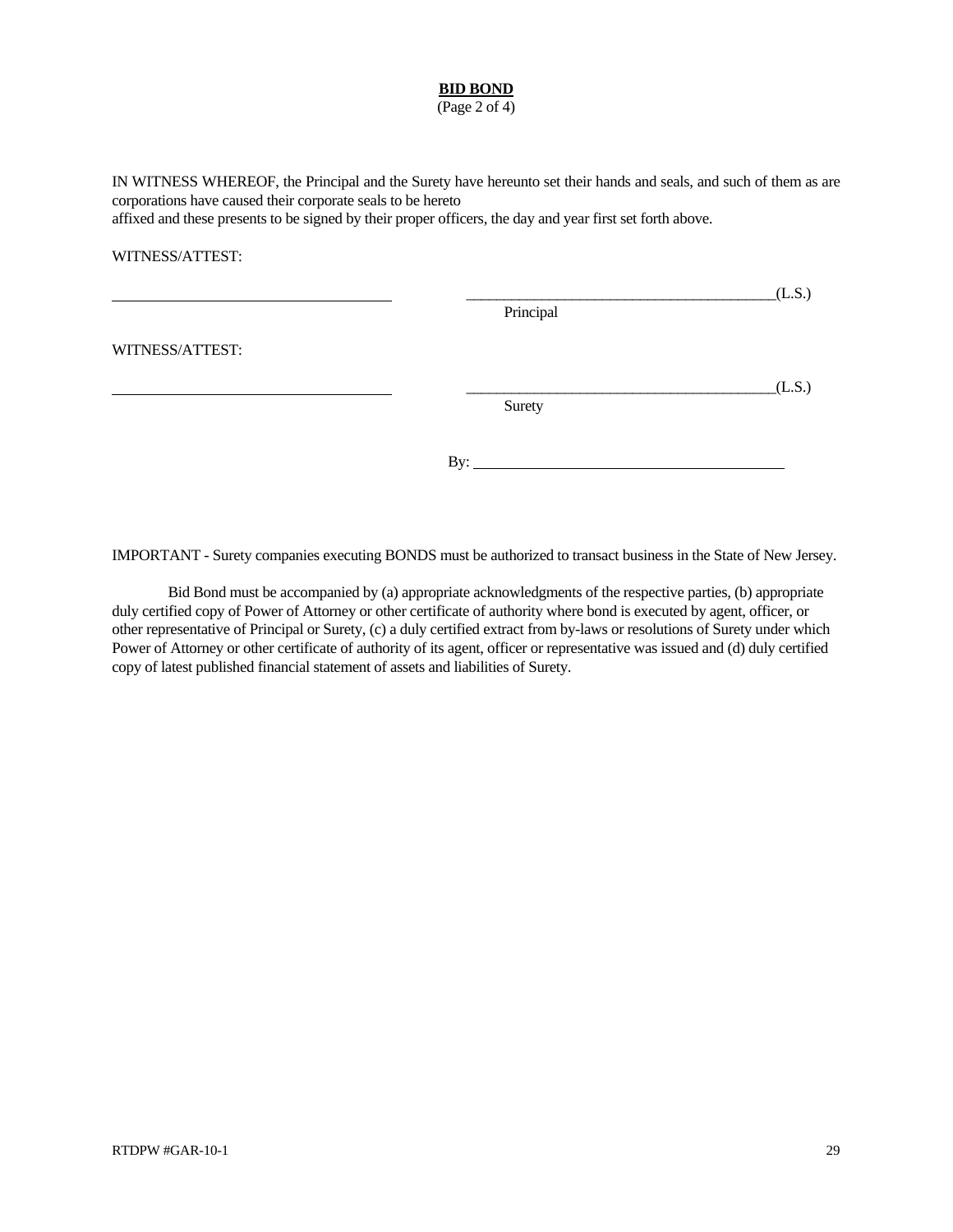### **BID BOND**

(Page 3 of 4)

### ACKNOWLEDGMENT OF PRINCIPAL IF A CORPORATION

State of  $\qquad \qquad$  )  $)$  SS: County of \_\_\_\_\_\_\_\_\_\_\_ )

BE IT REMEMBERED, that on this day of , 2006, before me, the subscriber, a of the State of  $\qquad \qquad$ , personally appeared , who I am satisfied, is the person who signed the within instrument as of the corporation named the corporation named the corporation named the corporation named the corporation named the corporation named the corporation named the corporation named the corporation named the cor therein and he thereupon acknowledged that said instrument made by the corporation and signed with its corporate seal, was signed, sealed with the corporate seal and delivered by him as such officer and is the voluntary act and deed of the corporation, made by virtue of authority from its Board of Directors.

### ACKNOWLEDGMENT OF PRINCIPAL IF A PARTNERSHIP

|                                                                                                   | SS:                       |                                                                                                                      |
|---------------------------------------------------------------------------------------------------|---------------------------|----------------------------------------------------------------------------------------------------------------------|
|                                                                                                   |                           |                                                                                                                      |
| BE IT REMEMBERED, that on this                                                                    | day of<br>of the State of | 2006, before me, the subscriber, a<br>, who I am satisfied, is one                                                   |
| of the members of the firm of                                                                     |                           | partnership<br>named<br>the                                                                                          |
|                                                                                                   |                           | therein and he thereupon acknowledged that the said instrument made by the partnership and signed by him was signed, |
| sealed and delivered by him as such partner and is the voluntary act and deed of the partnership. |                           |                                                                                                                      |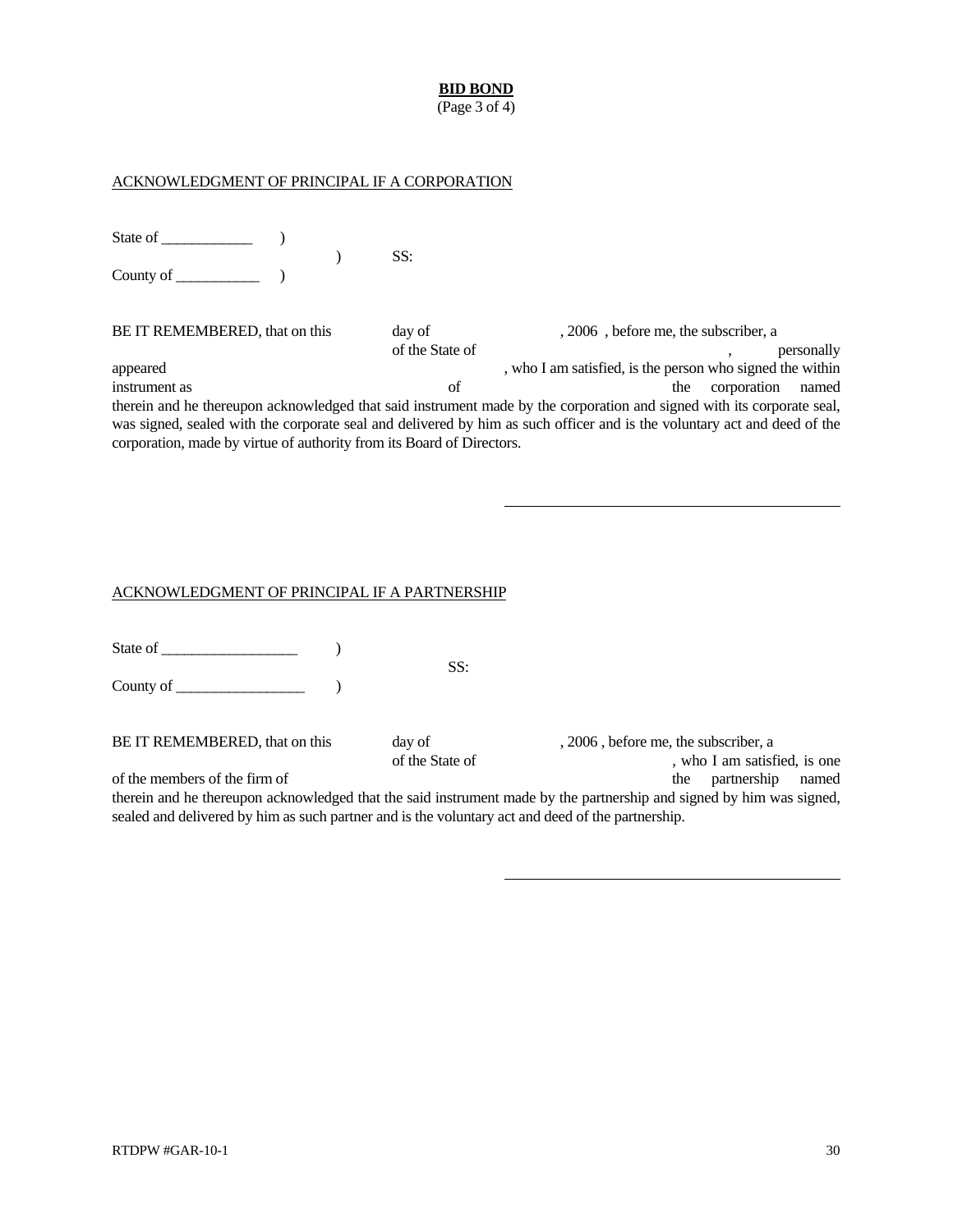## **BID BOND**

(Page 4 of 4)

## ACKNOWLEDGMENT OF PRINCIPAL IF AN INDIVIDUAL

| State of                       |  | SS:                       |                                      |
|--------------------------------|--|---------------------------|--------------------------------------|
|                                |  |                           |                                      |
| BE IT REMEMBERED, that on this |  | day of<br>of the State of | , 2006, before me, the subscriber, a |

, personally appeared , who I am satisfied is the person named in and who executed the within instrument, and thereupon he acknowledged that he signed, sealed and delivered the same as his act and deed, for the uses and purposes therein expressed.

Affix acknowledgments of Sureties.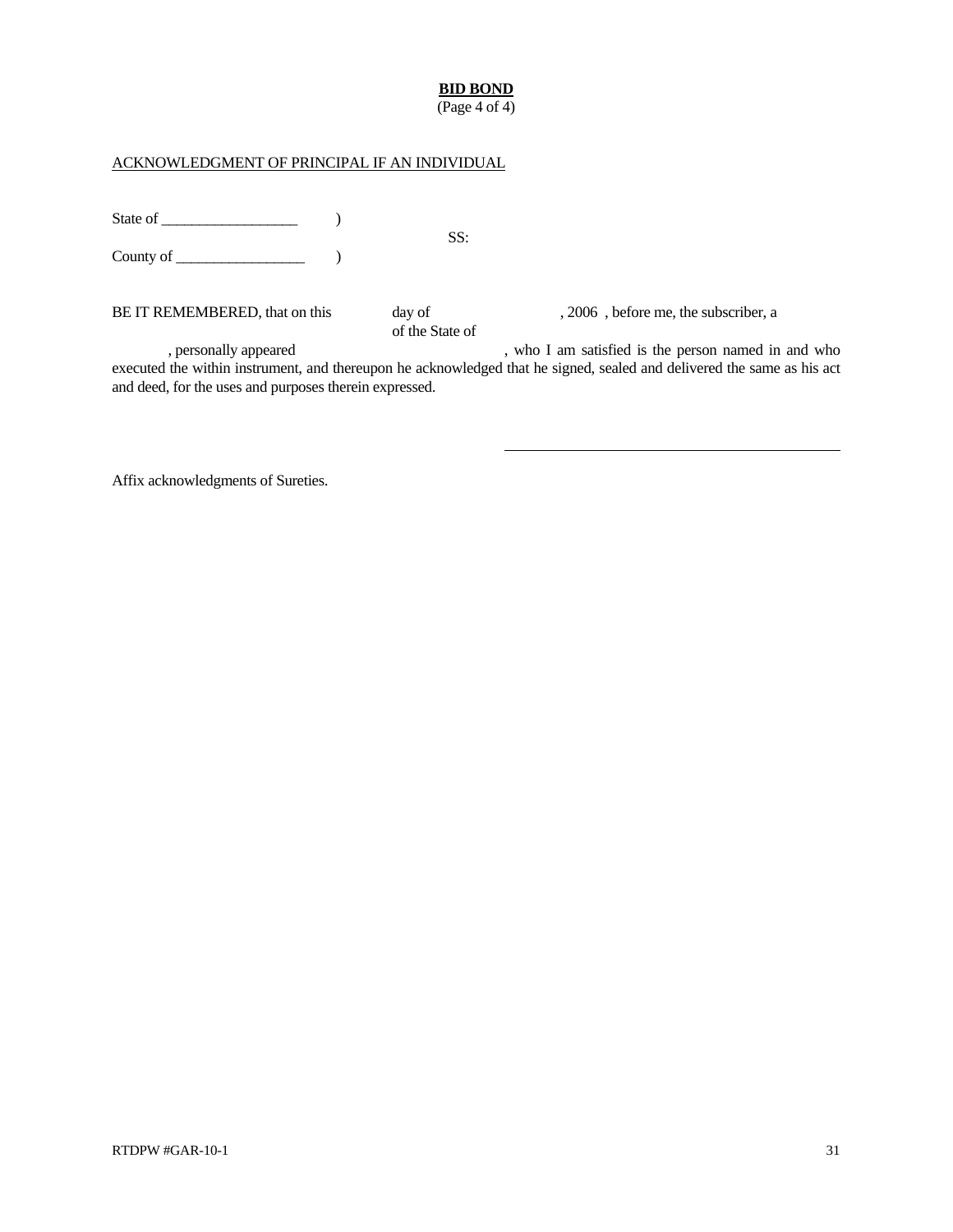### STOCKHOLDER STATEMENT OF OWNERSHIP

In accordance with Chapter 33, P.L. 1977, the corporation or partnership bidding on a public project shall furnish a statement setting forth the names and addresses of all stockholders in the corporation or the partnership who own ten percent (10%) or more of the stock in any class or of individual partners in the partnership who own ten percent (10%) or greater interest therein. BIDS WILL BE REJECTED IF THEY DO NOT CONTAIN THIS DISCLOSURE STATEMENT.

| <b>NAME</b><br><u>and the second</u> | <b>ADDRESS</b> |  |
|--------------------------------------|----------------|--|
|                                      |                |  |
|                                      |                |  |
|                                      |                |  |
|                                      |                |  |
|                                      |                |  |
|                                      |                |  |
|                                      |                |  |
|                                      |                |  |
|                                      |                |  |
|                                      |                |  |
|                                      |                |  |
|                                      |                |  |
|                                      |                |  |
|                                      |                |  |
|                                      |                |  |
|                                      |                |  |

If none, please state none, and sign.

7.5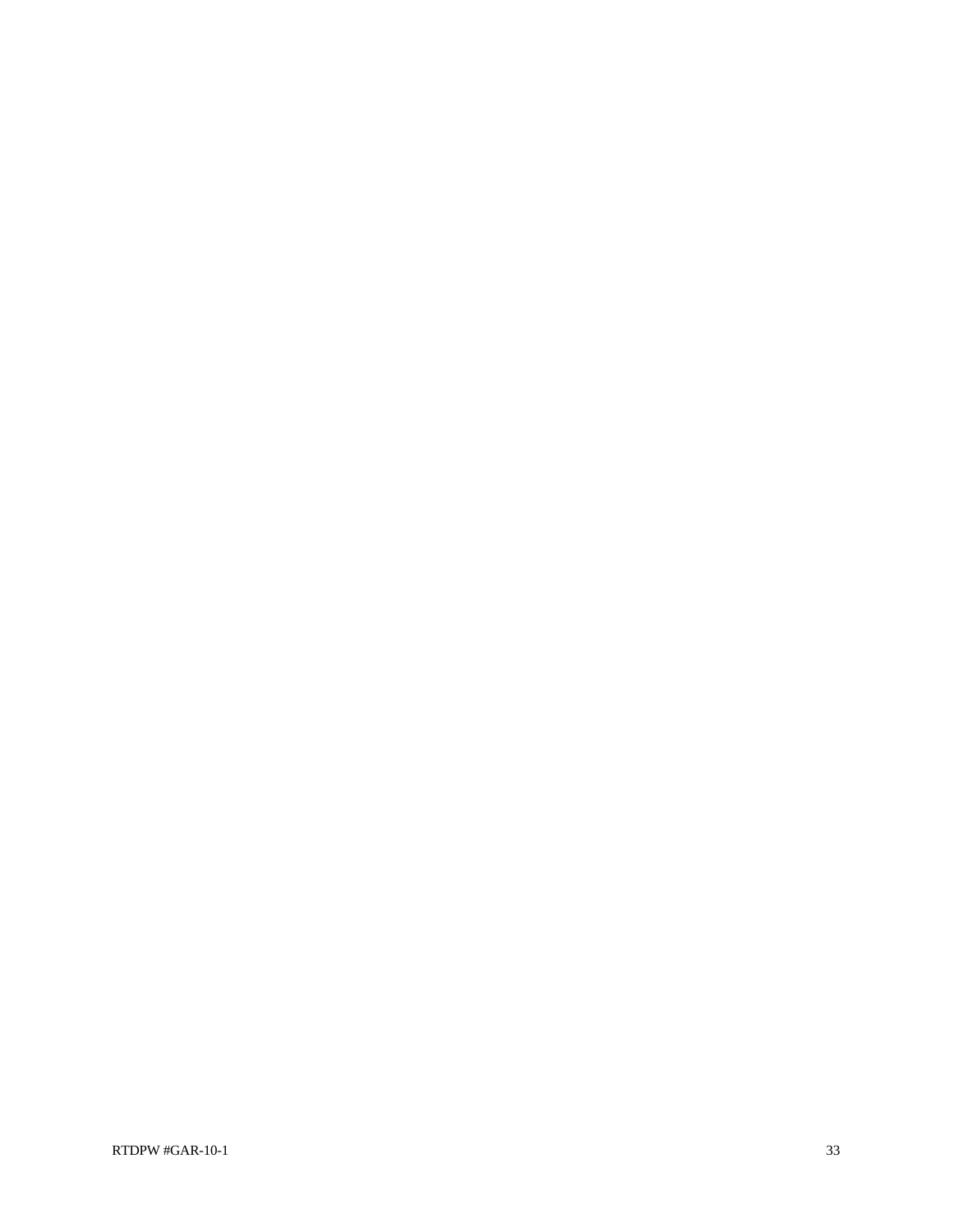### **7.6 NON-COLLUSION AFFIDAVIT**

STATE OF NEW JERSEY }

COUNTY OF  $S.S.:[PROJECT~NAME]$ 

I, contract the City of the City of the City of  $\frac{1}{2}$  in the State of  $\frac{1}{2}$ , being of full age and duly sworn according to law, on my oath depose and say that:

I am employed by the firm of  $\Box$ , the bidder submitting the Bid Proposal for the above named project, in the capacity of , and I have executed the Bid Proposal with full authority to do so. Further, the bidder has not, directly or indirectly, entered into any agreement, participated in any collusion or other wise take any action in restraint of free, competitive bidding in connection with the above named project. All statements contained in said Bid Proposal and in this affidavit are true and correct and made with full knowledge that the State of New Jersey and the TOWNSHIP rely upon the truth of the statements contained in this affidavit and in said bid Proposal in awarding the contract for the said project.

 I further warrant that no person or selling agency has been employed or retained to solicit or secure such contract upon an agreement or understanding for a commission, percentage brokerage or contingent fee, except bona fide employees or bona fide established commercial or selling agencies maintained by the

**Name of Firm or Individual** *Name* Title

.

**Signature** Date

l

 $\overline{a}$ 

Subscribed and sworn to before me this

 $day of$  20  $.$ 

Notary Public of

My Commission expires , 20 .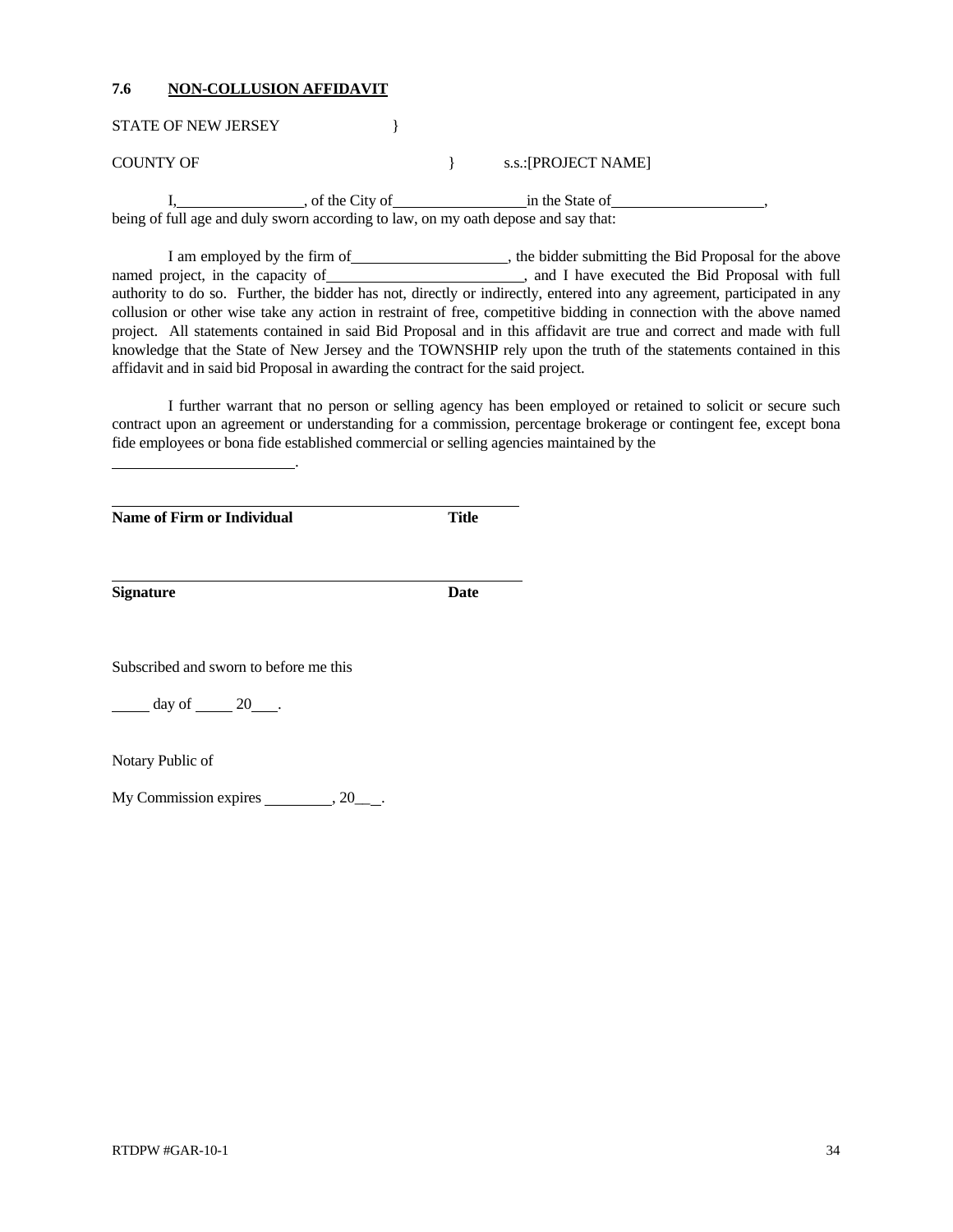### **7.7 CONSENT OF SURETY**

KNOW ALL MEN BY THESE PRESENTS, that we, the undersigned

a corporation organized and existing under the laws of the State of  $\qquad$  and authorized to do business in the State of New Jersey, do hereby consent and agree with the Township of Roxbury that if the foregoing proposal of

 $\_$  ,  $\_$  ,  $\_$  ,  $\_$  ,  $\_$  ,  $\_$  ,  $\_$  ,  $\_$  ,  $\_$  ,  $\_$  ,  $\_$  ,  $\_$  ,  $\_$  ,  $\_$  ,  $\_$  ,  $\_$  ,  $\_$  ,  $\_$  ,  $\_$  ,  $\_$  ,  $\_$  ,  $\_$  ,  $\_$  ,  $\_$  ,  $\_$  ,  $\_$  ,  $\_$  ,  $\_$  ,  $\_$  ,  $\_$  ,  $\_$  ,  $\_$  ,  $\_$  ,  $\_$  ,  $\_$  ,  $\_$  ,  $\_$  ,  $\_$  ,  $\_$  ,  $\_$  ,  $\_$  ,  $\_$  ,  $\_$  ,  $\_$  ,  $\_$  ,  $\_$  ,  $\_$  ,  $\_$  ,  $\_$  ,  $\_$  ,  $\_$  ,  $\_$  ,  $\_$  ,  $\_$  ,  $\_$  ,  $\_$  ,  $\_$  ,  $\_$  ,  $\_$  ,  $\_$  ,  $\_$  ,  $\_$  ,  $\_$  ,  $\_$  ,  $\_$  ,  $\_$  ,  $\_$  ,  $\_$  ,  $\_$  ,  $\_$  ,  $\_$  ,  $\_$  ,  $\_$  ,  $\_$  , \_\_\_\_\_\_\_\_\_\_\_\_\_\_\_\_\_\_\_\_\_\_\_\_\_\_\_\_\_\_\_\_\_\_\_\_\_\_\_\_\_\_\_\_\_\_\_\_\_\_\_\_\_\_\_\_\_\_\_\_\_\_\_\_\_\_\_\_\_\_\_\_\_\_\_\_\_\_\_\_\_\_\_\_\_\_\_\_\_\_\_\_

 $\_$  ,  $\_$  ,  $\_$  ,  $\_$  ,  $\_$  ,  $\_$  ,  $\_$  ,  $\_$  ,  $\_$  ,  $\_$  ,  $\_$  ,  $\_$  ,  $\_$  ,  $\_$  ,  $\_$  ,  $\_$  ,  $\_$  ,  $\_$  ,  $\_$  ,  $\_$  ,  $\_$  ,  $\_$  ,  $\_$  ,  $\_$  ,  $\_$  ,  $\_$  ,  $\_$  ,  $\_$  ,  $\_$  ,  $\_$  ,  $\_$  ,  $\_$  ,  $\_$  ,  $\_$  ,  $\_$  ,  $\_$  ,  $\_$  ,  $\_$  ,  $\_$  ,  $\_$  ,  $\_$  ,  $\_$  ,  $\_$  ,  $\_$  ,  $\_$  ,  $\_$  ,  $\_$  ,  $\_$  ,  $\_$  ,  $\_$  ,  $\_$  ,  $\_$  ,  $\_$  ,  $\_$  ,  $\_$  ,  $\_$  ,  $\_$  ,  $\_$  ,  $\_$  ,  $\_$  ,  $\_$  ,  $\_$  ,  $\_$  ,  $\_$  ,  $\_$  ,  $\_$  ,  $\_$  ,  $\_$  ,  $\_$  ,  $\_$  ,  $\_$  ,  $\_$  ,  $\_$  ,  $\_$  , \_\_\_\_\_\_\_\_\_\_\_\_\_\_\_\_\_\_\_\_\_\_\_\_\_\_\_\_\_\_\_\_\_\_\_\_\_\_\_\_\_\_\_\_\_\_\_\_\_\_\_\_\_\_\_\_\_\_\_\_\_\_\_\_\_\_\_\_\_\_\_\_\_\_\_\_\_\_\_\_\_\_\_\_\_\_\_\_\_\_\_\_

 $\_$  ,  $\_$  ,  $\_$  ,  $\_$  ,  $\_$  ,  $\_$  ,  $\_$  ,  $\_$  ,  $\_$  ,  $\_$  ,  $\_$  ,  $\_$  ,  $\_$  ,  $\_$  ,  $\_$  ,  $\_$  ,  $\_$  ,  $\_$  ,  $\_$  ,  $\_$  ,  $\_$  ,  $\_$  ,  $\_$  ,  $\_$  ,  $\_$  ,  $\_$  ,  $\_$  ,  $\_$  ,  $\_$  ,  $\_$  ,  $\_$  ,  $\_$  ,  $\_$  ,  $\_$  ,  $\_$  ,  $\_$  ,  $\_$  ,  $\overline{a}$  , and the contribution of the contribution of the contribution of the contribution of the contribution of the contribution of the contribution of the contribution of the contribution of the contribution of the co

hereinafter called the Contractor, for

be accepted, and a Contract for said work be awarded to said Contractor, we will, upon its being so awarded become Surety for said Contractor and agree to be bound with said Contractor upon the terms and conditions set forth in the Proposal and Specifications and shall provide security through the issuance of Performance and Payment Bonds in amounts equal to one hundred percent (100%) of the Contract price and to be conditioned so as to indemnify Township of Roxbury against loss due to the failure of the Contractor to fulfill the obligations and requirements of said Contract.

 IN WITNESS WHEREOF, the undersigned Corporation has caused this Agreement to be signed by its duly authorized representative and its corporate seal to be affixed hereto.

Signed, Sealed and Dated this \_\_\_\_\_\_\_\_\_\_\_\_\_\_day of\_\_\_\_\_\_\_\_\_\_\_\_\_\_\_\_\_\_\_, 2010

BY:\_\_\_\_\_\_\_\_\_\_\_\_\_\_\_\_\_\_\_\_\_\_\_\_\_\_\_\_\_\_\_\_\_\_

Attorney-in-fact

### NOTE: PLEASE EXECUTE THIS CONSENT OF SURETY FORM.

Consent of Surety must be accompanied by (a) appropriate acknowledgments of the respective parties; (b) appropriate duly certified copy of Power of Attorney or other certificate of authority where Consent of Surety is executed by agent, officer, or other representative of Principal or Surety; (c) a duly certified extract from By-Laws or resolutions of Surety under which Power of Attorney or other certificate of authority of its agent, officer or representative was issued; and (d) duly certified copy of latest Published financial statement of assets and liabilities of Surety.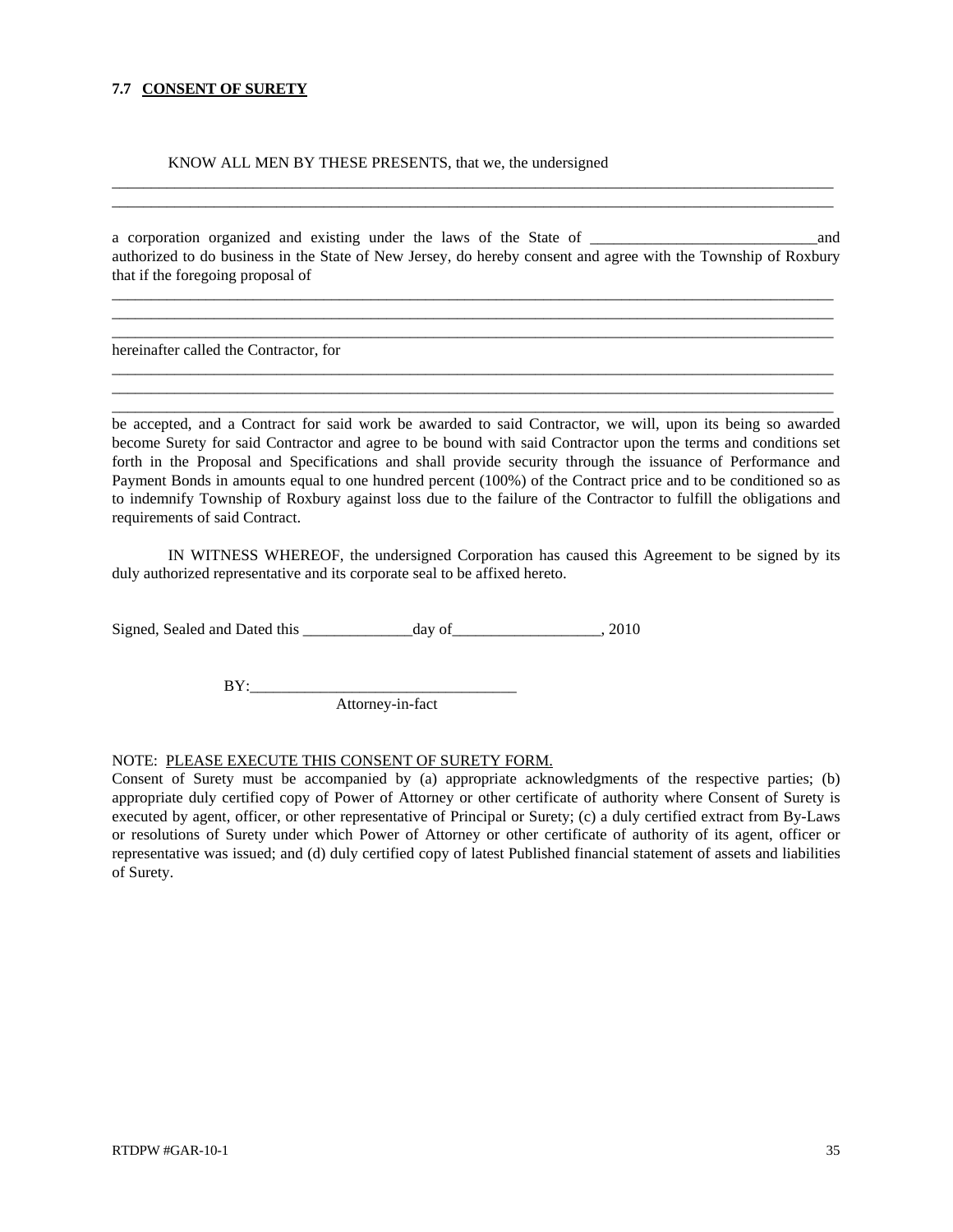## **7.8 PROPOSAL (BASE BID: RESIDENTIAL COLLECTION ONCE PER WEEK)**

## **7.8.1 ONE-YEAR TERM**

| Item<br>No.    | Estimated<br>Quantity              | Description                                                                        | <b>Bid Price</b><br>(Written)         | <b>Bid Price</b><br>(Numerals) |
|----------------|------------------------------------|------------------------------------------------------------------------------------|---------------------------------------|--------------------------------|
| 1              | LS                                 | Collection and<br>Disposal of<br>Garbage and<br>Recyclable                         | \$<br>Dollars and                     | \$.                            |
|                |                                    | Materials - Year<br>One                                                            | Cents                                 |                                |
| $\overline{2}$ | Tons                               | <b>Bulky Metal Waste</b><br>Credit Year One<br>(Minimum Bid $=$<br>\$8.00 Per Ton) | $\mathcal{S}$<br>Dollars and<br>Cents | \$<br>(Total Credit)           |
|                |                                    |                                                                                    | (Total Credit)                        |                                |
|                | <b>TOTAL BID (Bid Less Credit)</b> |                                                                                    | \$<br>Dollars and                     |                                |
|                |                                    |                                                                                    | Cents                                 |                                |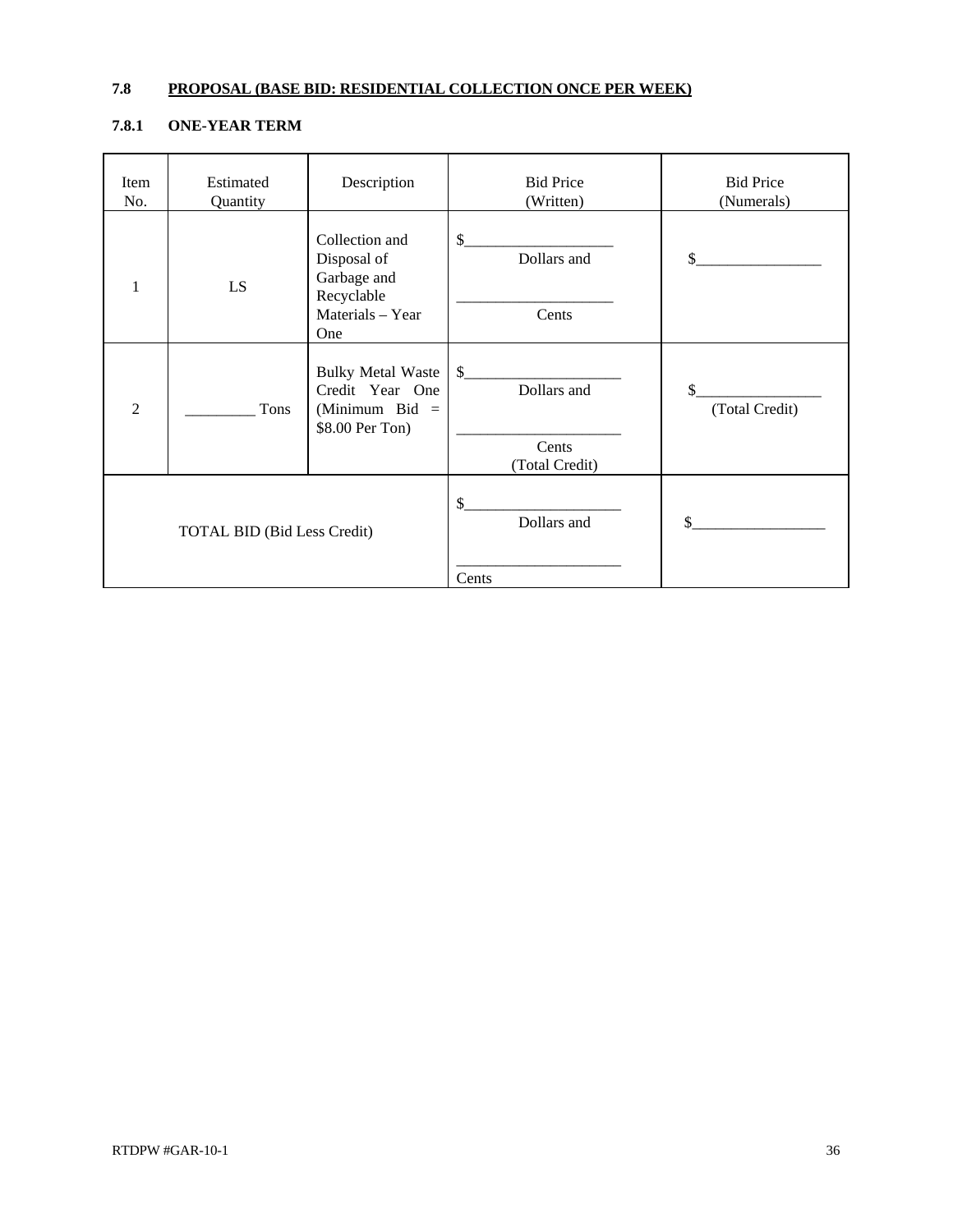## **7.8.2 THREE-YEAR TERM**

| Item<br>No.                                    | Estimated<br>Quantity | Description                                                                               | <b>Bid Price</b><br>(Written)                 | <b>Bid Price</b><br>(Numerals) |
|------------------------------------------------|-----------------------|-------------------------------------------------------------------------------------------|-----------------------------------------------|--------------------------------|
| $\mathbf{1}$                                   | LS                    | Collection and<br>Disposal of<br>Garbage and<br>Recyclable<br>Materials - Year            | $\mathsf{\$}$<br>Dollars and<br>Cents         | $\sim$                         |
| $\overline{2}$                                 | Tons                  | One<br><b>Bulky Metal Waste</b><br>Credit Year One<br>(Minimum Bid $=$<br>\$8.00 Per Ton) | $\frac{\text{S}}{\text{S}}$<br>Dollars and    | (Total Credit)<br>\$           |
|                                                |                       |                                                                                           | Cents<br>(Total Credit)                       |                                |
| 3                                              | LS                    | Collection and<br>Disposal of<br>Garbage and<br>Recyclable                                | $\frac{1}{2}$<br>Dollars and                  | $\sim$                         |
|                                                |                       | Materials - Year<br>Two                                                                   | Cents                                         |                                |
| $\overline{4}$                                 | Tons                  | <b>Bulky Metal Waste</b><br>Credit Year Two<br>(Minimum Bid $=$<br>\$8.00 Per Ton)        | $\frac{1}{2}$<br>Dollars and                  | \$<br>(Total Credit)           |
|                                                |                       |                                                                                           | Cents<br>(Total Credit)                       |                                |
| 5                                              | LS                    | Collection and<br>Disposal of<br>Garbage and                                              | $\frac{1}{2}$<br>Dollars and                  | $\frac{1}{2}$                  |
|                                                |                       | Recyclable<br>Materials - Year<br>Three                                                   | Cents                                         |                                |
| 6                                              | Tons                  | <b>Bulky Metal Waste</b><br>Credit Year Two<br>(Minimum Bid $=$<br>\$8.00 Per Ton)        | \$<br>Dollars and<br>Cents<br>(Total Credits) | \$<br>(Total Credit)           |
| TOTAL BID (Years 1,2 & 3)<br>(Bid Less Credit) |                       |                                                                                           | \$<br>Dollars and                             | \$                             |
|                                                |                       |                                                                                           | Cents                                         |                                |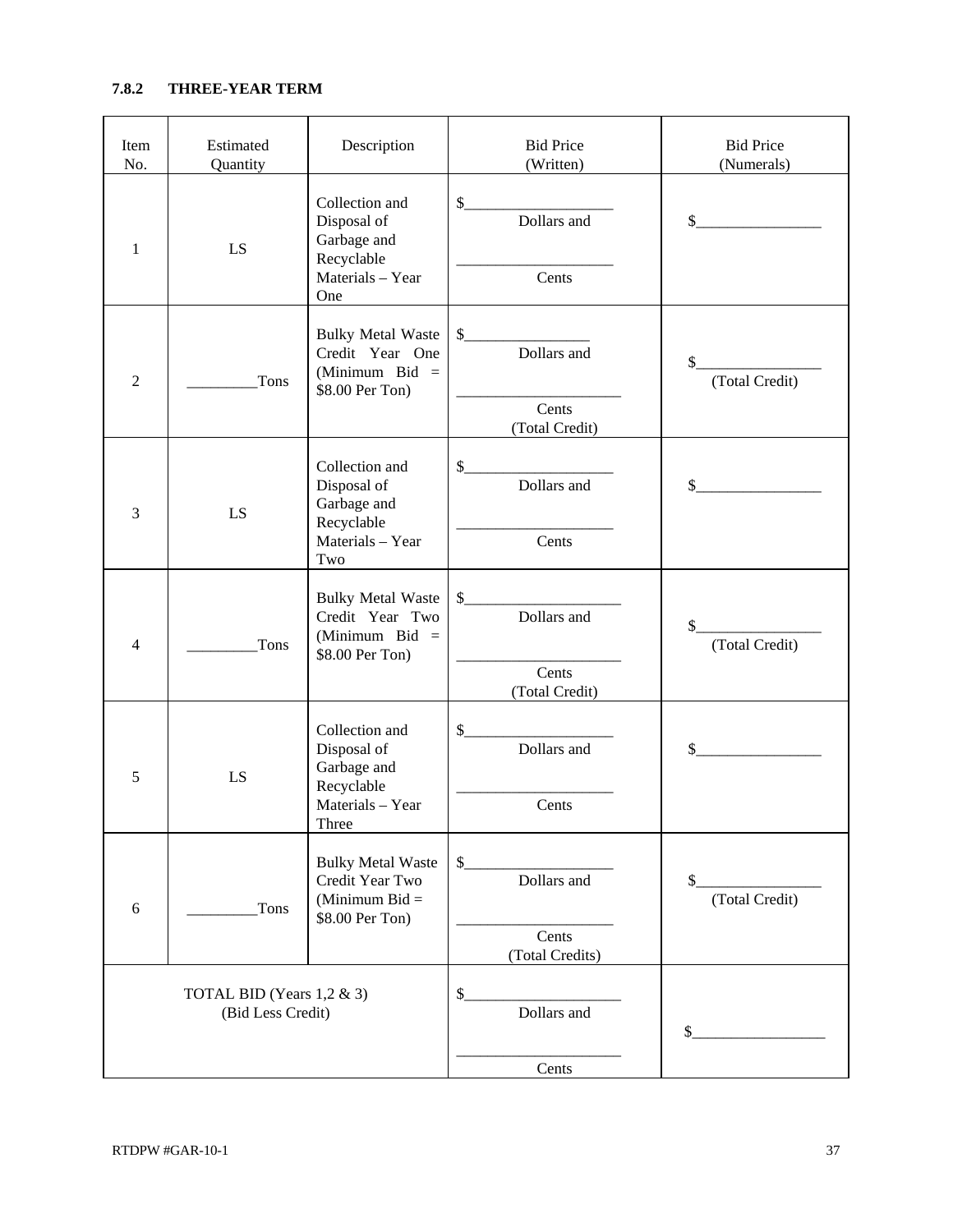## **7.8.3 FIVE-YEAR TERM**

| Item<br>No.    | Estimated<br>Quantity | Description                                                                             | <b>Bid Price</b><br>(Written)                    | <b>Bid Price</b><br>(Numerals)  |
|----------------|-----------------------|-----------------------------------------------------------------------------------------|--------------------------------------------------|---------------------------------|
| $\mathbf{1}$   | LS                    | Collection and<br>Disposal of<br>Garbage and<br>Recyclable<br>Materials - Year<br>One   | Dollars and<br>Cents                             | $\frac{1}{2}$                   |
| $\overline{2}$ | Tons                  | <b>Bulky Metal Waste</b><br>Credit Year One<br>(Minimum Bid $=$<br>\$8.00 Per Ton)      | $\sim$<br>Dollars and<br>Cents<br>(Total Credit) | (Total Credit)<br>\$            |
| 3              | LS                    | Collection and<br>Disposal of<br>Garbage and<br>Recyclable<br>Materials - Year<br>Two   | Dollars and<br>Cents                             | $\frac{1}{2}$                   |
| $\overline{4}$ | Tons                  | <b>Bulky Metal Waste</b><br>Credit Year Two<br>(Minimum Bid =<br>\$8.00 Per Ton)        | $\sim$<br>Dollars and<br>Cents<br>(Total Credit) | $\frac{1}{2}$<br>(Total Credit) |
| 5              | LS                    | Collection and<br>Disposal of<br>Garbage and<br>Recyclable<br>Materials - Year<br>Three | Dollars and<br>Cents                             | $\sim$                          |
| 6              | Tons                  | <b>Bulky Metal Waste</b><br>Credit Year Three<br>(Minimum Bid $=$<br>\$8.00 Per Ton)    | \$<br>Dollars and<br>Cents<br>(Total Credit)     | \$<br>(Total Credit)            |
| $\overline{7}$ | LS                    | Collection and<br>Disposal of<br>Garbage and<br>Recyclable<br>Materials - Year<br>Four  | \$<br>Dollars and<br>Cents                       |                                 |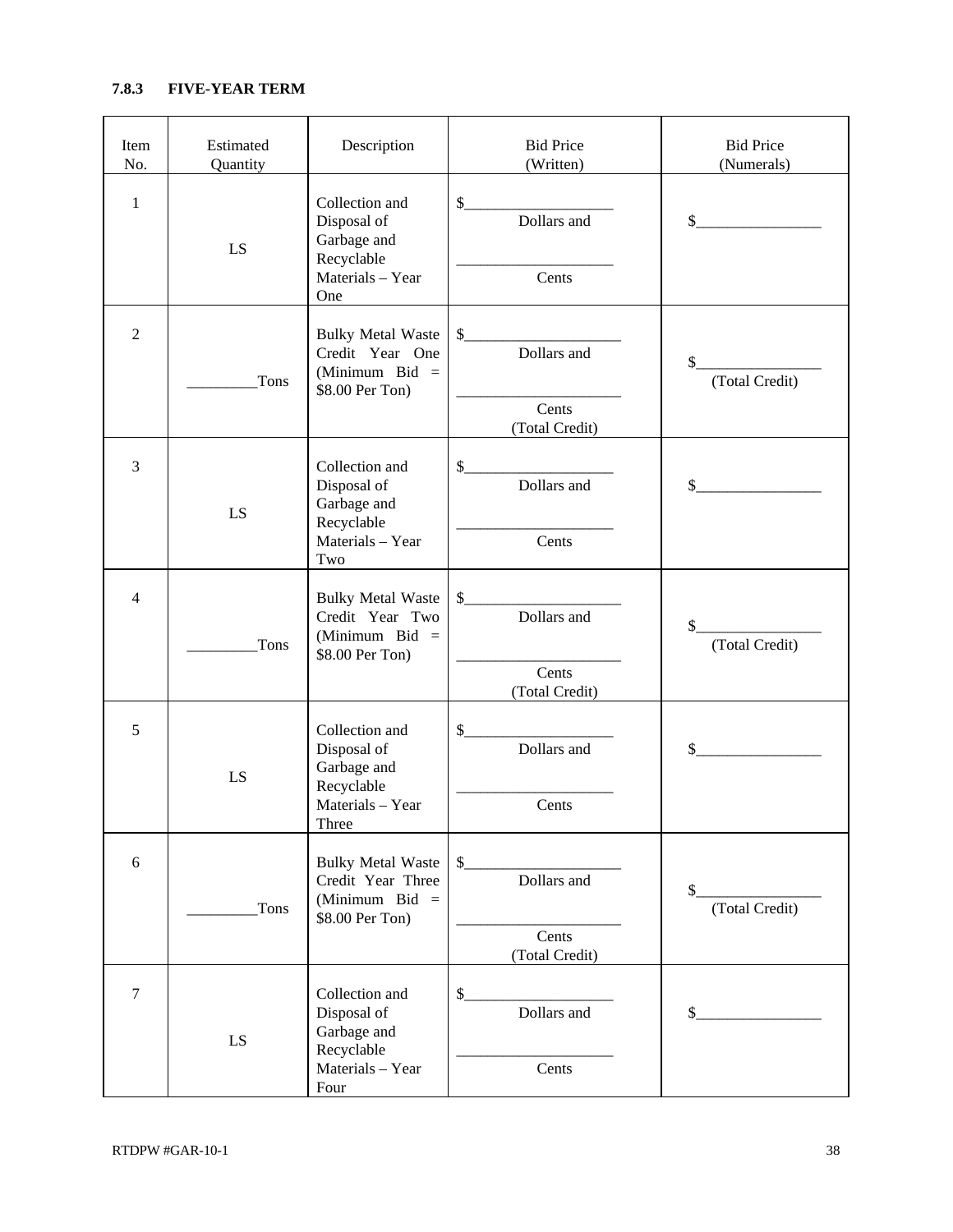## **7.8.3 FIVE-YEAR TERM (Continued)**

| $\,8\,$<br><b>Bulky Metal Waste</b><br>\$<br>Dollars and<br>Credit Year Four<br>\$<br>(Minimum Bid $=$<br>Tons<br>\$8.00 Per Ton)<br>Cents<br>(Total Credit)<br>9<br>\$<br>Collection and<br>Dollars and<br>Disposal of | <b>Bid Price</b><br>(Numerals) |
|-------------------------------------------------------------------------------------------------------------------------------------------------------------------------------------------------------------------------|--------------------------------|
|                                                                                                                                                                                                                         | (Total Credit)                 |
|                                                                                                                                                                                                                         |                                |
| Garbage and<br>LS<br>Recyclable                                                                                                                                                                                         | \$                             |
| Cents<br>Materials - Year<br>Five                                                                                                                                                                                       |                                |
| 10<br><b>Bulky Metal Waste</b><br>\$<br>Dollars and<br>Credit Year Five<br>(Minimum Bid $=$<br>Tons<br>\$8.00 Per Ton)<br>Cents<br>(Total Credit)                                                                       | (Total Credit)                 |
| \$.<br>Dollars and<br>TOTAL BID (Years 1,2, 3 4 $\&$ 5)<br>(Bid Less Credit)<br>Cents                                                                                                                                   | $\frac{1}{2}$                  |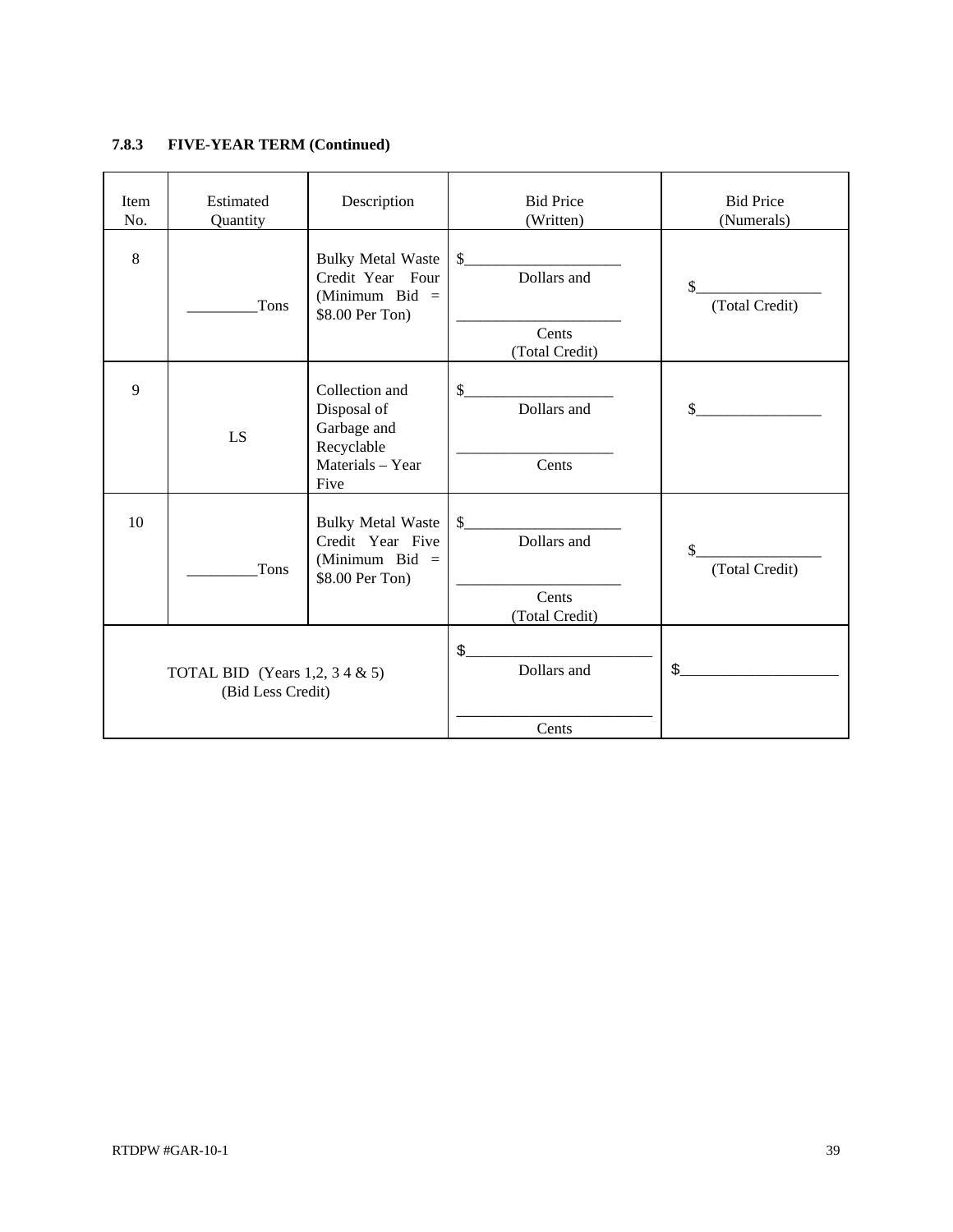## **7.8.4 ALTERNATE #1 - School Dumpster Service**

| Item<br>No. | Estimated<br>Quantity                    | Description                                | <b>Bid Price</b><br>(Written) | <b>Bid Price</b><br>(Numerals)                                                                                                                                                                                                                                                                                      |
|-------------|------------------------------------------|--------------------------------------------|-------------------------------|---------------------------------------------------------------------------------------------------------------------------------------------------------------------------------------------------------------------------------------------------------------------------------------------------------------------|
| Alt $#1$    | LS.                                      | School Dumpster<br>Service - Year One      | S<br>Dollars and              | $\frac{1}{2}$                                                                                                                                                                                                                                                                                                       |
|             |                                          |                                            | Cents                         |                                                                                                                                                                                                                                                                                                                     |
| Alt $#1$    | LS                                       | School Dumpster<br>Service - Year<br>Two   | $\frac{1}{2}$<br>Dollars and  | $\sim$                                                                                                                                                                                                                                                                                                              |
|             |                                          |                                            | Cents                         |                                                                                                                                                                                                                                                                                                                     |
| Alt $#1$    | LS                                       | School Dumpster<br>Service - Year<br>Three | $\mathcal{L}$<br>Dollars and  | $\frac{1}{2}$                                                                                                                                                                                                                                                                                                       |
|             |                                          |                                            | Cents                         |                                                                                                                                                                                                                                                                                                                     |
| Alt $#1$    | LS.                                      | School Dumpster<br>Service - Year<br>Four  | $\sim$<br>Dollars and         | $\sim$                                                                                                                                                                                                                                                                                                              |
|             |                                          |                                            | Cents                         |                                                                                                                                                                                                                                                                                                                     |
| Alt $#1$    | LS                                       | School Dumpster<br>Service - Year<br>Five  | $\mathsf{\$}$<br>Dollars and  | $\sim$                                                                                                                                                                                                                                                                                                              |
|             |                                          |                                            | Cents                         |                                                                                                                                                                                                                                                                                                                     |
|             | TOTAL ALTERNATE BID (Years 1,2, 3 4 & 5) |                                            | $\frac{1}{2}$<br>Dollars and  | $\frac{1}{2}$ $\frac{1}{2}$ $\frac{1}{2}$ $\frac{1}{2}$ $\frac{1}{2}$ $\frac{1}{2}$ $\frac{1}{2}$ $\frac{1}{2}$ $\frac{1}{2}$ $\frac{1}{2}$ $\frac{1}{2}$ $\frac{1}{2}$ $\frac{1}{2}$ $\frac{1}{2}$ $\frac{1}{2}$ $\frac{1}{2}$ $\frac{1}{2}$ $\frac{1}{2}$ $\frac{1}{2}$ $\frac{1}{2}$ $\frac{1}{2}$ $\frac{1}{2}$ |
|             |                                          |                                            | Cents                         |                                                                                                                                                                                                                                                                                                                     |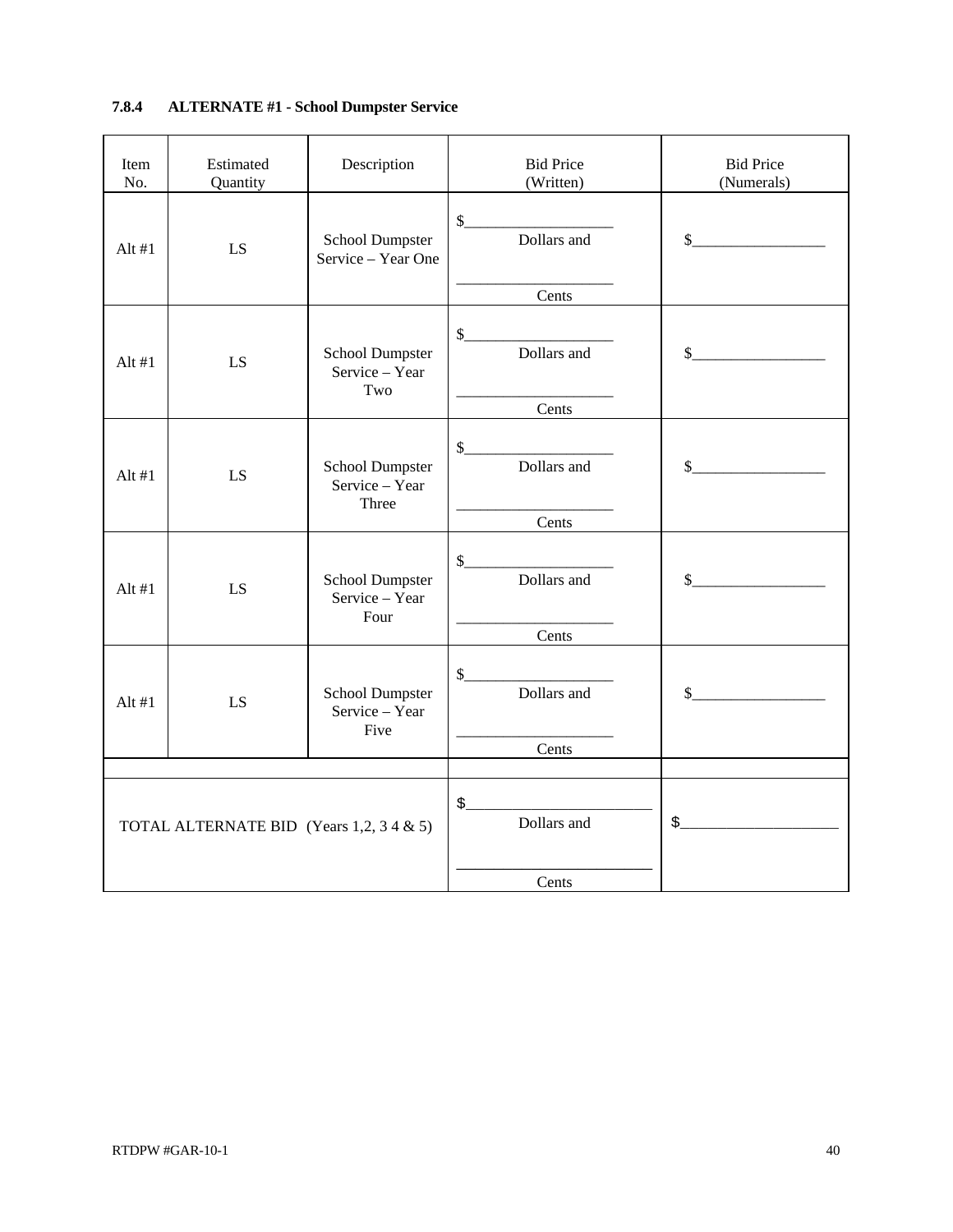## **7.8.5 ALTERNATE #2 - Dumpster Service**

| Item<br>No. | Per<br>Dumpster | Description                                 | <b>Bid Price</b><br>(Written)                                                                                                                                                                                                                                                                                                                                                                                                                                                                                                                                                                             |
|-------------|-----------------|---------------------------------------------|-----------------------------------------------------------------------------------------------------------------------------------------------------------------------------------------------------------------------------------------------------------------------------------------------------------------------------------------------------------------------------------------------------------------------------------------------------------------------------------------------------------------------------------------------------------------------------------------------------------|
| Alt $#2$    | Each            | Dumpster Service - Year One                 | $\frac{1}{2}$<br>\$<br>Dollars and Cents (In Words)                                                                                                                                                                                                                                                                                                                                                                                                                                                                                                                                                       |
| Alt $#2$    | Each            | Dumpster Service - Year Two                 | $\begin{picture}(20,10) \put(0,0){\line(1,0){10}} \put(15,0){\line(1,0){10}} \put(15,0){\line(1,0){10}} \put(15,0){\line(1,0){10}} \put(15,0){\line(1,0){10}} \put(15,0){\line(1,0){10}} \put(15,0){\line(1,0){10}} \put(15,0){\line(1,0){10}} \put(15,0){\line(1,0){10}} \put(15,0){\line(1,0){10}} \put(15,0){\line(1,0){10}} \put(15,0){\line(1$<br>$\frac{1}{2}$<br>Dollars and Cents (In Words)<br>$\overline{\phantom{a}}$                                                                                                                                                                          |
| Alt $#2$    | Each            | Dumpster Service - Year Three               | $\frac{1}{2}$<br>Dollars and Cents (In Words)                                                                                                                                                                                                                                                                                                                                                                                                                                                                                                                                                             |
| Alt $#2$    | Each            | Dumpster Service - Year Four                | $\frac{1}{2}$<br>s<br>Dollars and Cents (In Words)                                                                                                                                                                                                                                                                                                                                                                                                                                                                                                                                                        |
| Alt $#2$    | Each            | Dumpster Service - Year Five                | $\frac{1}{2}$<br>$\quad \  \  \, \textcolor{red}{\textbf{\textcolor{red}{\textbf{S}}}}\textcolor{red}{\textcolor{red}{\textbf{\textcolor{red}{\textbf{S}}}}}\textcolor{red}{\textbf{\textcolor{red}{\textbf{S}}}}\textcolor{red}{\textbf{\textcolor{red}{\textbf{S}}}}\textcolor{red}{\textcolor{red}{\textbf{S}}}\textcolor{red}{\textbf{\textcolor{red}{\textbf{S}}}}\textcolor{red}{\textbf{\textcolor{red}{\textbf{S}}}}\textcolor{red}{\textbf{\textcolor{red}{\textbf{S}}}}\textcolor{red}{\textbf{\textcolor{red}{\textbf{S}}}}\textcolor{red}{\textbf{\textcolor$<br>Dollars and Cents (In Words) |
|             |                 |                                             |                                                                                                                                                                                                                                                                                                                                                                                                                                                                                                                                                                                                           |
|             |                 | TOTAL ALTERNATE BID #2 (Years 1,2, 3 4 & 5) | $\sim$<br>$\mathbb{S}$<br>Dollars and Cents (In Words)                                                                                                                                                                                                                                                                                                                                                                                                                                                                                                                                                    |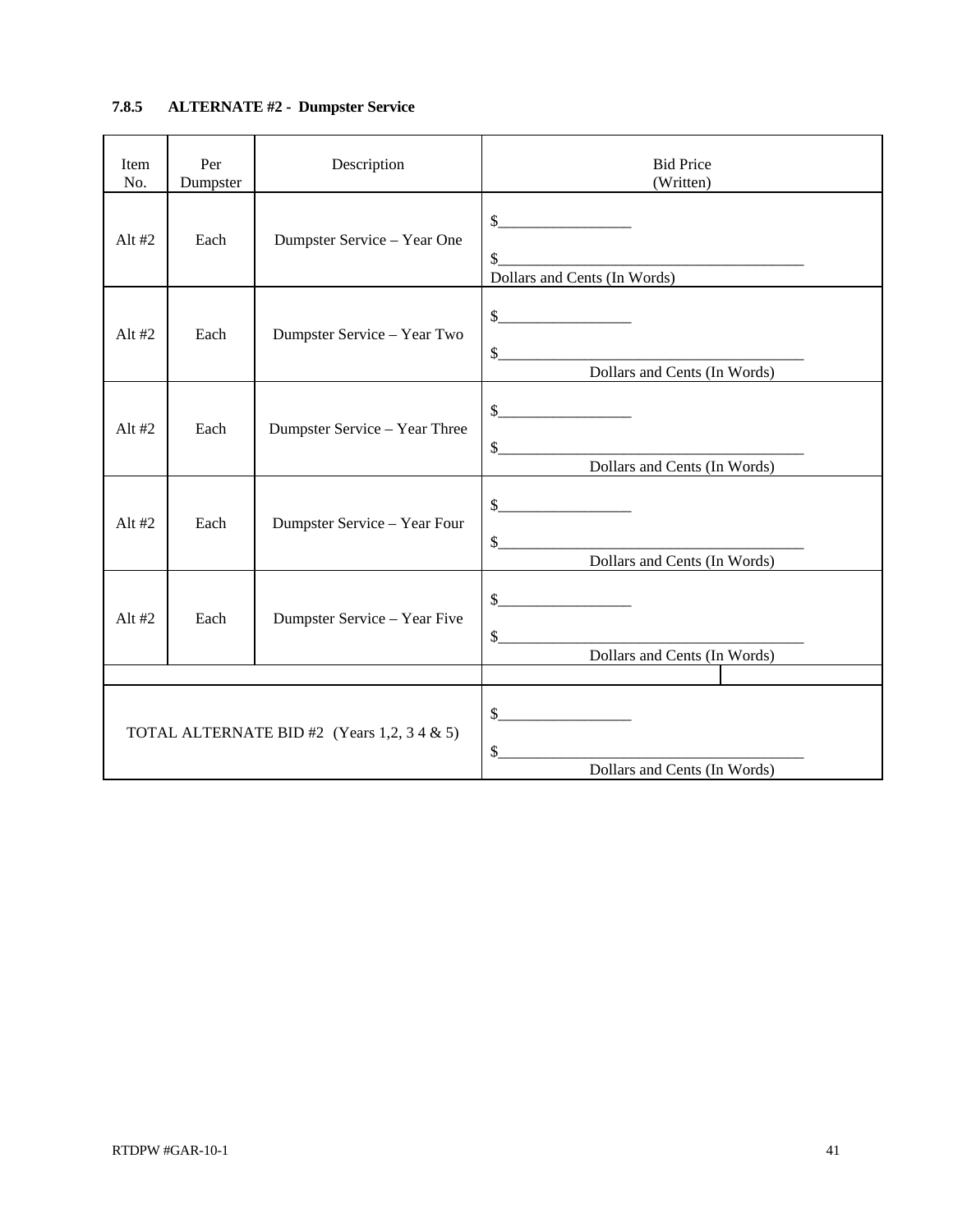## **7.8.6 ALTERNATE #3 Hopper Service**

| Alt $#3$                                              | Price per Hopper              | Year One          | $\frac{\text{S}}{\text{S}}$<br>\$<br>Dollars and Cents (In Words)                                                                                                                                                                                                                                                                                                                                                                                        |
|-------------------------------------------------------|-------------------------------|-------------------|----------------------------------------------------------------------------------------------------------------------------------------------------------------------------------------------------------------------------------------------------------------------------------------------------------------------------------------------------------------------------------------------------------------------------------------------------------|
| Alt $#3$                                              | Price per Hopper              | Year Two          | $\frac{1}{2}$<br>\$<br>Dollars and Cents (In Words)                                                                                                                                                                                                                                                                                                                                                                                                      |
| Alt $#3$                                              | Price per Hopper              | <b>Year Three</b> | $\frac{1}{2}$<br>$\frac{\frac{1}{2} + \frac{1}{2} + \frac{1}{2} + \frac{1}{2} + \frac{1}{2} + \frac{1}{2} + \frac{1}{2} + \frac{1}{2} + \frac{1}{2} + \frac{1}{2} + \frac{1}{2} + \frac{1}{2} + \frac{1}{2} + \frac{1}{2} + \frac{1}{2} + \frac{1}{2} + \frac{1}{2} + \frac{1}{2} + \frac{1}{2} + \frac{1}{2} + \frac{1}{2} + \frac{1}{2} + \frac{1}{2} + \frac{1}{2} + \frac{1}{2} + \frac{1}{2} + \frac{1}{2} + \frac$<br>Dollars and Cents (In Words) |
| Alt $#3$                                              | Price per Hopper              | Year Four         | $\frac{1}{1}$<br>$\frac{\text{S}}{\text{S}}$<br>Dollars and Cents (In Words)                                                                                                                                                                                                                                                                                                                                                                             |
| Alt $#3$                                              | Price per Hopper<br>Year Five |                   | $\frac{1}{2}$<br><u> 1989 - Jan Barnett, mars eta bainar eta bat zen bat zen bat zen bat zen bat zen bat zen bat zen bat zen bat z</u><br>\$<br>Dollars and Cents (In Words)                                                                                                                                                                                                                                                                             |
|                                                       |                               |                   |                                                                                                                                                                                                                                                                                                                                                                                                                                                          |
| <b>TOTAL ALTERNATE BID #3</b><br>(Years 1,2, 3 4 & 5) |                               |                   | $\sim$<br>Dollars and Cents (In Words)                                                                                                                                                                                                                                                                                                                                                                                                                   |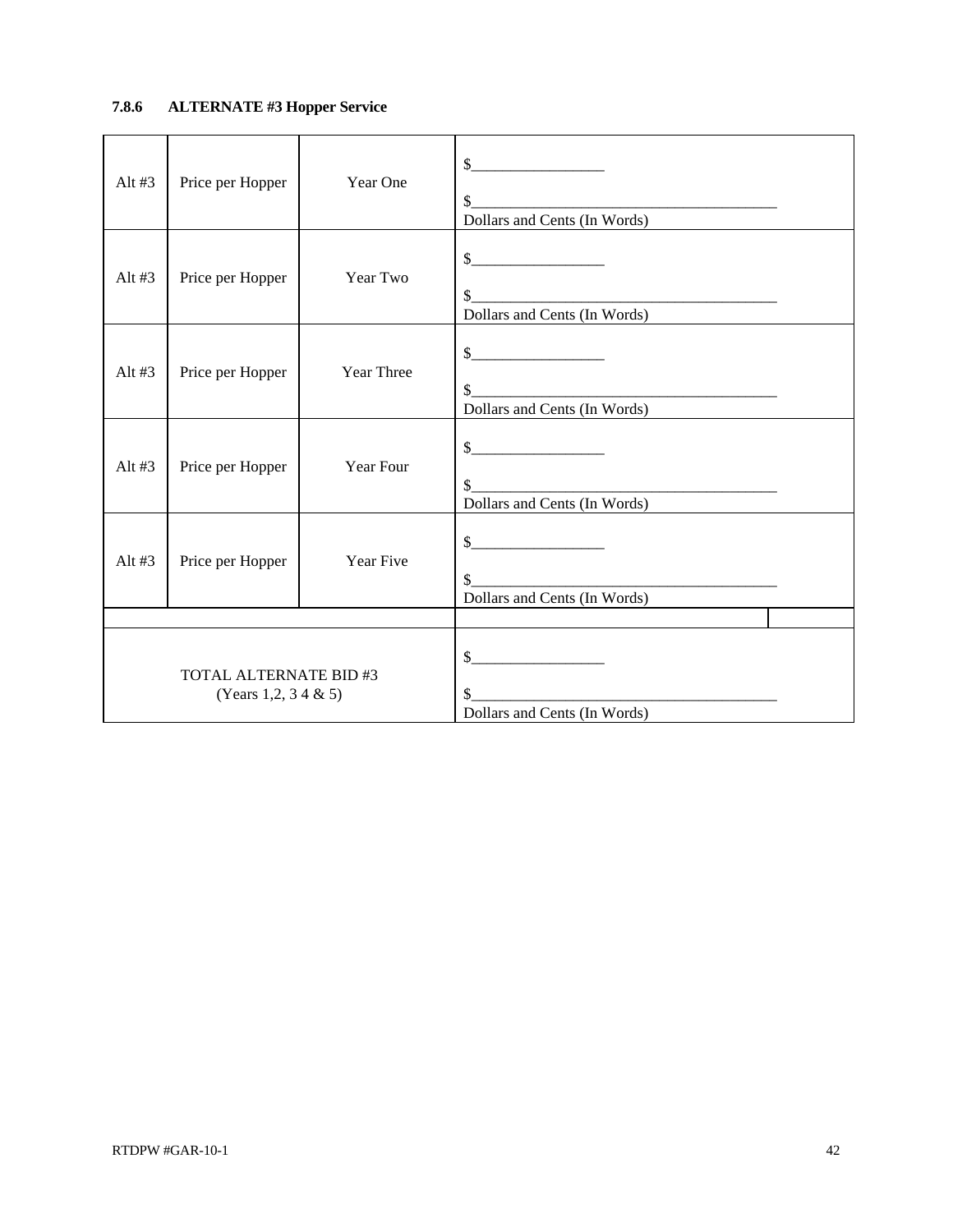## **7.8.7 ALTERNATE #4 Fleet Purchase**

| <b>RX 22</b> | 1996 | <b>VOLVO PACKER</b>               | $\frac{1}{2}$<br>\$<br>Dollars and Cents (In Words)                                                                                                                                                                                                                                                                                                                                                                                                                 |
|--------------|------|-----------------------------------|---------------------------------------------------------------------------------------------------------------------------------------------------------------------------------------------------------------------------------------------------------------------------------------------------------------------------------------------------------------------------------------------------------------------------------------------------------------------|
| <b>RX28</b>  | 1997 | <b>VOLVO PACKER</b>               | Dollars and Cents (In Words)                                                                                                                                                                                                                                                                                                                                                                                                                                        |
| <b>RX25</b>  | 2000 | <b>VOLVO PACKER</b>               | $\begin{picture}(20,10) \put(0,0){\vector(1,0){100}} \put(15,0){\vector(1,0){100}} \put(15,0){\vector(1,0){100}} \put(15,0){\vector(1,0){100}} \put(15,0){\vector(1,0){100}} \put(15,0){\vector(1,0){100}} \put(15,0){\vector(1,0){100}} \put(15,0){\vector(1,0){100}} \put(15,0){\vector(1,0){100}} \put(15,0){\vector(1,0){100}} \put(15,0){\vector(1,0){100}} \$<br>\$<br>Dollars and Cents (In Words)                                                           |
| <b>RX26</b>  | 2004 | <b>PETERBILT</b><br><b>PACKER</b> | s<br>$\frac{1}{2}$<br>Dollars and Cents (In Words)                                                                                                                                                                                                                                                                                                                                                                                                                  |
| <b>RX21</b>  | 2006 | <b>PETERBILT</b><br><b>PACKER</b> | $\begin{array}{c c c c c} \hline \textbf{S} & \textbf{S} & \textbf{S} & \textbf{S} & \textbf{S} & \textbf{S} \\ \hline \textbf{S} & \textbf{S} & \textbf{S} & \textbf{S} & \textbf{S} & \textbf{S} & \textbf{S} & \textbf{S} & \textbf{S} & \textbf{S} & \textbf{S} \\ \hline \textbf{S} & \textbf{S} & \textbf{S} & \textbf{S} & \textbf{S} & \textbf{S} & \textbf{S} & \textbf{S} & \textbf{S} & \textbf{S} & \textbf{S} &$<br>\$<br>Dollars and Cents (In Words) |
| <b>RX24</b>  | 2006 | <b>PETERBILT</b><br><b>PACKER</b> | $\begin{array}{c c c c c} \hline \textbf{S} & \textbf{S} & \textbf{S} & \textbf{S} & \textbf{S} & \textbf{S} & \textbf{S} & \textbf{S} & \textbf{S} & \textbf{S} & \textbf{S} & \textbf{S} & \textbf{S} & \textbf{S} & \textbf{S} & \textbf{S} & \textbf{S} & \textbf{S} & \textbf{S} & \textbf{S} & \textbf{S} & \textbf{S} & \textbf{S} & \textbf{S} & \textbf{S} & \textbf{S} & \textbf{S} & \textbf{S} & \textbf{S}$<br>\$<br>Dollars and Cents (In Words)      |

**Individual Markor Community Community Community Community Community Community Community Community Community Community Community Community Community Community Community Community Community Community Community Community Com** 

\_\_\_\_\_\_\_\_\_\_\_\_\_\_\_\_\_\_\_\_\_\_\_\_\_\_\_\_\_\_\_\_\_\_\_\_\_\_\_\_\_\_\_\_\_\_\_\_\_\_\_\_\_\_\_\_\_\_\_\_\_\_

 **Date Signature**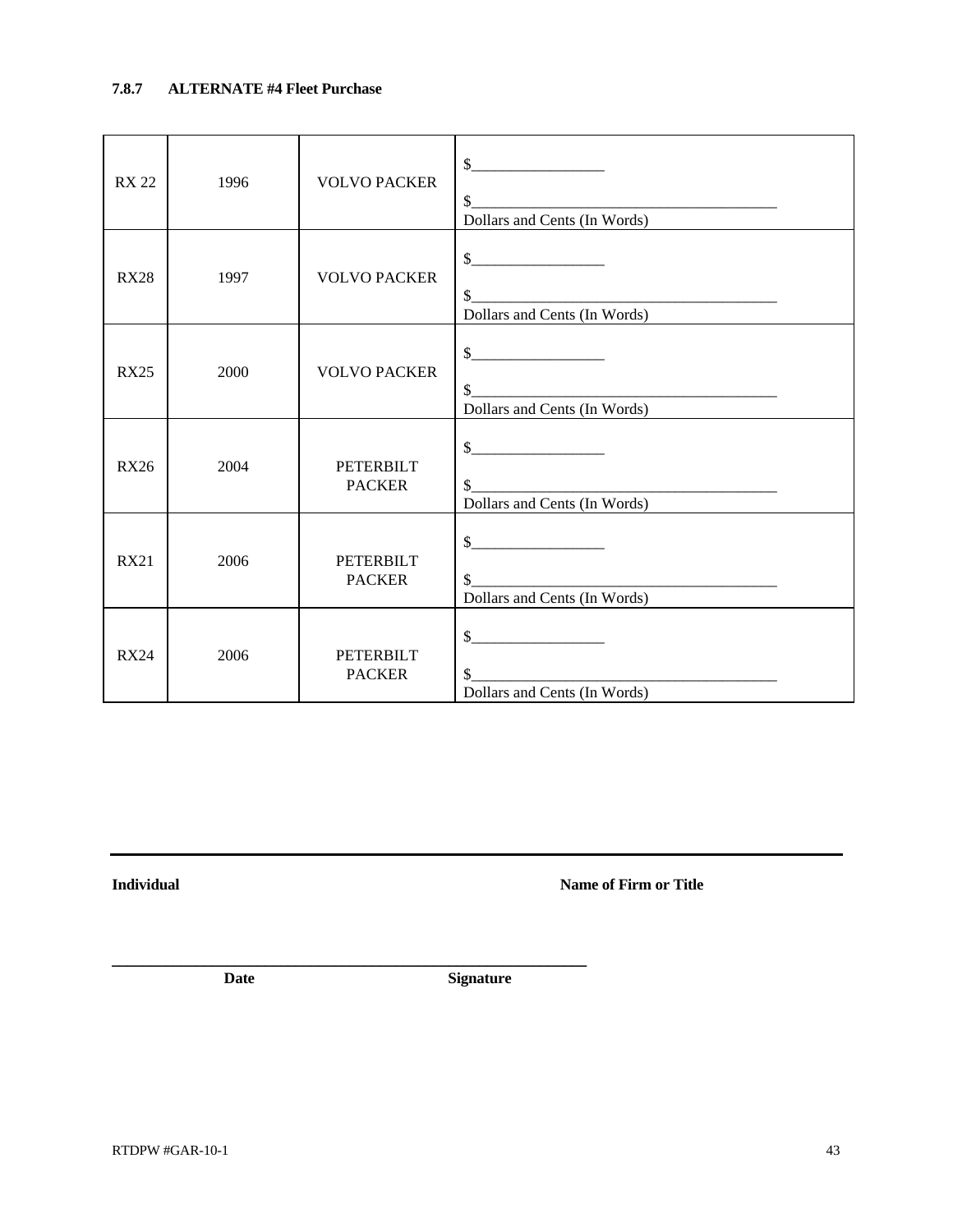# **8. CONTRACT DOCUMENTS**

## **8.1. CONTRACT**

### AGREEMENT (Page 1 Of 2)

THIS AGREEMENT made this day of 20 the ether of the contract of the contract of the contract of the contract of the contract of the contract of the contract of the contract of the contract of the contract of the contract o TOWNSHIP OF ROXBURY, a body politic and corporate of the State of New Jersey, hereinafter the OWNER, and \_\_\_\_\_\_\_\_\_\_\_\_\_\_\_\_\_\_\_\_\_\_\_\_\_\_\_\_\_\_\_\_\_\_\_\_, hereinafter the CONTRACTOR.

### **WITNESSETH**

That in consideration of the mutual covenants hereinafter set forth, to be performed by the parties hereto, it is mutually agreed as follows:

**1**. The CONTRACTOR agrees to perform all the work described in the CONTRACT DOCUMENTS and agrees to comply with all the terms therein for the price or prices submitted in the proposal. Said price or prices shall be full compensation for the completion of the entire contract and for all losses and damages, or for any unforeseen difficulties encountered in prosecution of the CONTRACT and for all risk and expenses incurred by the CONTRACTOR.

**2.** The term "Contract Documents" means and will consist of this Agreement, the Form of Advertisement, Solid Waste Uniform Bid Specifications consisting of 50 pages including, but not limited to, work specifications,, Proposals, Bid Bond, Performance Bond, Notice of Award, Acceptance of Award and Notice to Proceed.

The CONTRACT DOCUMENTS enumerated above are hereby made part of this AGREEMENT as though they are physically attached hereto and by execution of this AGREEMENT, the CONTRACTOR acknowledges that it has examined and is familiar with the contents of the said CONTRACT DOCUMENTS.

**3**. No assignment by a party hereto of any rights, interests or obligations under this AGREEMENT will be binding on another party hereto without the written consent of the party sought to be bound.

**4**. This contract shall be binding upon all parties hereto and their respective heirs, executors, administrators, successors and assigns.

**IN WITNESS WHEREOF,** the parties hereto have caused this instrument to be executed in four (4) original counterparts, the day and year first above written.

### **TOWNSHIP OF ROXBURY**

By:\_\_\_\_\_\_\_\_\_\_\_\_\_\_\_\_\_\_\_\_\_\_\_\_\_\_\_\_\_\_\_\_\_ Attest:\_\_\_\_\_\_\_\_\_\_\_\_\_\_\_\_\_\_\_\_\_\_\_\_\_\_

\_\_\_\_\_\_\_\_\_\_\_\_\_\_\_\_\_\_\_\_\_\_\_\_\_\_\_\_\_\_\_\_

| .ttest•<br>л<br>. |
|-------------------|
|-------------------|

(Name of Contractor)

By: Attest:

If the Contractor is a corporation, the signature of the proper officers and the corporation seal shall be affixed.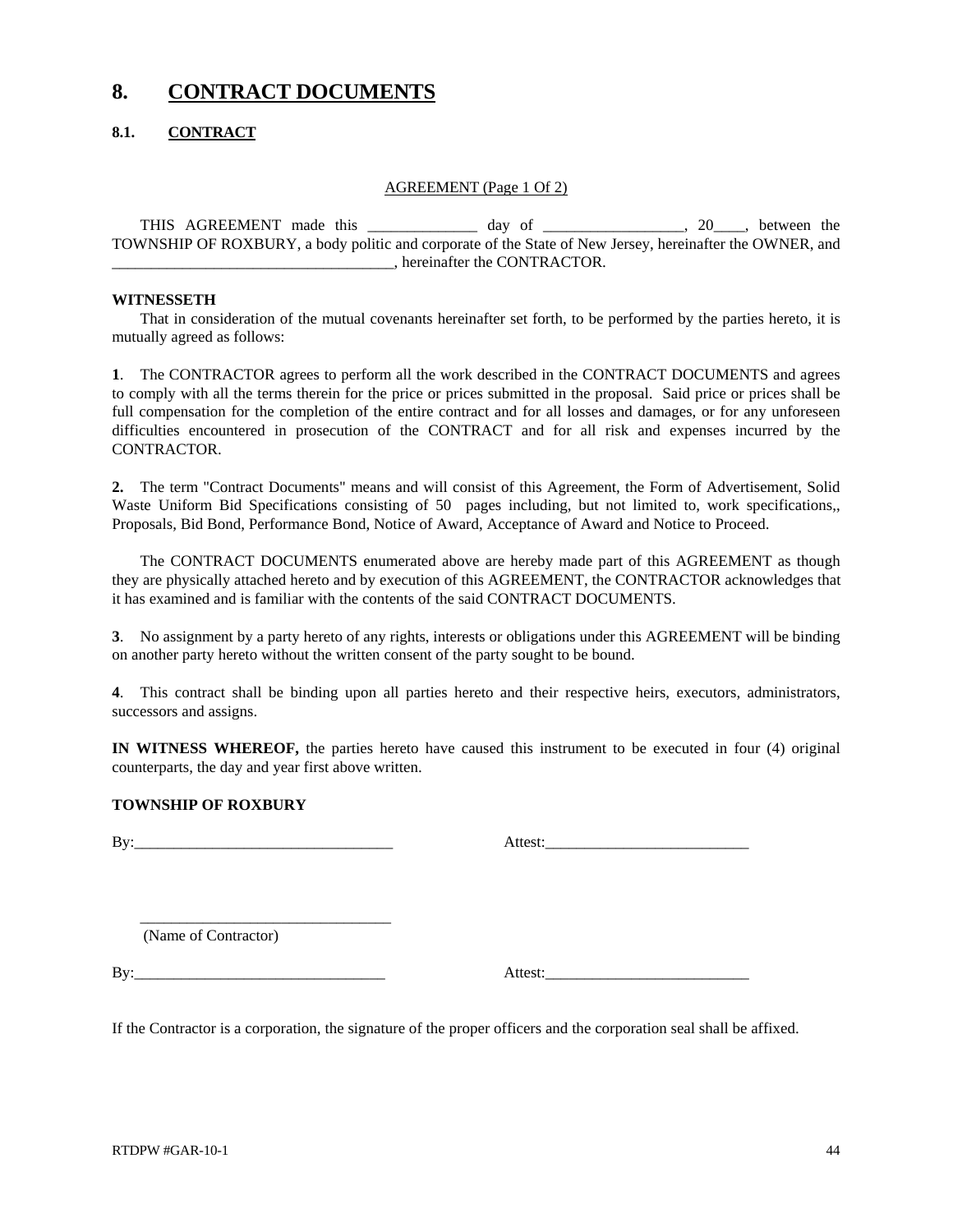### **CERTIFICATE OF TOWNSHIP ATTORNEY**

I, the undersigned, the duly authorized Counsel for the Township of Roxbury, do hereby certify that I have personally examined the contents of the fore-going Agreement and all of the Contract Documents described herein, and have found same to be regular and binding on all parties concerned.

Dated \_\_\_\_\_\_\_\_\_\_\_\_\_\_\_\_\_\_\_\_\_\_\_\_\_\_\_\_\_\_\_\_\_\_\_\_\_\_

\_\_\_\_\_\_\_\_\_\_\_\_\_\_\_\_\_\_\_\_\_\_\_\_\_\_\_\_\_\_\_\_\_\_\_\_\_\_\_\_\_\_\_

Anthony M. Bucco, Township Attorney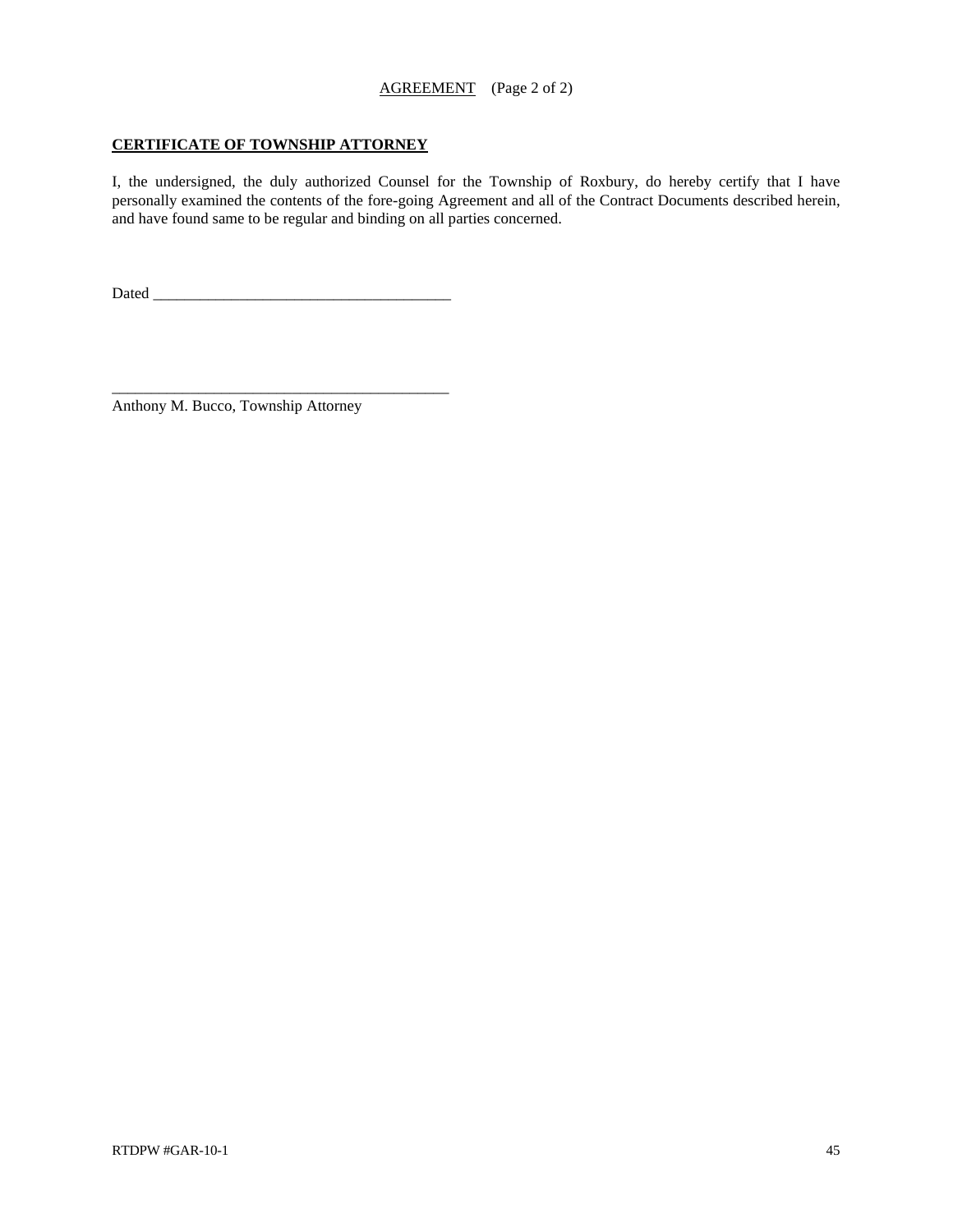### **8.1 NOTICE OF AWARD**

To: \_\_\_\_\_\_\_\_\_\_\_\_\_\_\_\_\_\_\_\_\_\_\_\_\_\_\_\_\_\_\_\_\_\_\_ \_\_\_\_\_\_\_\_\_\_\_\_\_\_\_\_\_\_\_\_\_\_\_\_\_\_\_\_\_\_\_\_\_\_\_ \_\_\_\_\_\_\_\_\_\_\_\_\_\_\_\_\_\_\_\_\_\_\_\_\_\_\_\_\_\_\_\_\_\_\_ PROJECT DESCRIPTION: \_\_\_\_\_\_\_\_\_\_\_\_\_\_\_\_\_\_\_\_\_\_\_\_\_\_\_\_\_\_\_\_\_\_\_\_\_\_\_\_\_\_\_\_\_\_\_\_\_\_\_\_\_\_\_\_\_\_\_\_\_\_\_\_\_\_

The OWNER has considered the BID submitted by you on \_\_\_\_\_\_\_\_\_\_\_\_\_\_\_\_\_\_\_\_\_,20\_\_\_\_\_\_, for the above described ITEM(S)/WORK in response to its Advertisement for Bids and Information for Bidders.

\_\_\_\_\_\_\_\_\_\_\_\_\_\_\_\_\_\_\_\_\_\_\_\_\_\_\_\_\_\_\_\_\_\_\_\_\_\_\_\_\_\_\_\_\_\_\_\_\_\_\_\_\_\_\_\_\_\_\_\_\_\_\_\_\_\_\_\_\_\_\_\_\_\_\_\_\_\_\_\_\_\_\_\_\_\_\_\_\_

\_\_\_\_\_\_\_\_\_\_\_\_\_\_\_\_\_\_\_\_\_\_\_\_\_\_\_\_\_\_\_\_\_\_\_\_\_\_\_\_\_\_\_\_\_\_\_\_\_\_\_\_\_\_\_\_\_\_\_\_\_\_\_\_\_\_\_\_\_\_\_\_\_\_\_\_\_\_\_\_\_\_\_\_\_\_\_\_\_

You are hereby notified that your BID has been accepted for item(s)/work in the amount of  $\mathbb{S}$ 

You are required by the Information for Bidders to execute the Agreement and furnish the required CONTRACTOR'S Performance BOND, and certificates of insurance at the time contract is signed.

If you fail to execute said Agreement and to furnish said BID SECURITY at the time the bid is submitted, said OWNER will be entitled to consider all your rights arising out of the OWNER'S acceptance of your BID as abandoned and as a forfeiture of your BID SECURITY. The OWNER will be entitled to such other rights as may be granted by law.

You are required to return an acknowledged copy of this NOTICE OF AWARD to the OWNER.

Dated this day of the control of the control of the control of the control of the control of the control of the control of the control of the control of the control of the control of the control of the control of the contr

By \_\_\_\_\_\_\_\_\_\_\_\_\_\_\_\_\_\_\_\_\_\_\_\_\_\_\_\_\_\_\_\_\_\_\_\_

Title \_\_\_\_\_\_\_\_\_\_\_\_\_\_\_\_\_\_\_\_\_\_\_\_\_\_\_\_\_\_\_\_\_\_\_

### **ACCEPTANCE OF NOTICE**

Receipt of the above NOTICE OF AWARD is hereby acknowledged by

\_\_\_\_\_\_\_\_\_\_\_\_\_\_\_\_\_\_\_\_\_\_\_\_\_\_\_\_\_\_\_\_\_\_\_\_\_\_\_\_\_\_\_\_\_\_\_\_\_\_\_\_\_\_\_\_\_\_\_\_\_\_\_

this, the \_\_\_\_\_\_\_\_\_\_\_ day of \_\_\_\_\_\_\_\_\_\_\_\_\_\_\_\_\_\_\_\_\_\_\_\_\_, 20\_\_\_\_\_\_\_.

By \_\_\_\_\_\_\_\_\_\_\_\_\_\_\_\_\_\_\_\_\_\_\_\_\_\_\_\_\_\_\_\_\_\_\_\_\_\_\_\_\_\_\_\_\_

Title <u>the set of the set of the set of the set of the set of the set of the set of the set of the set of the set of the set of the set of the set of the set of the set of the set of the set of the set of the set of the se</u>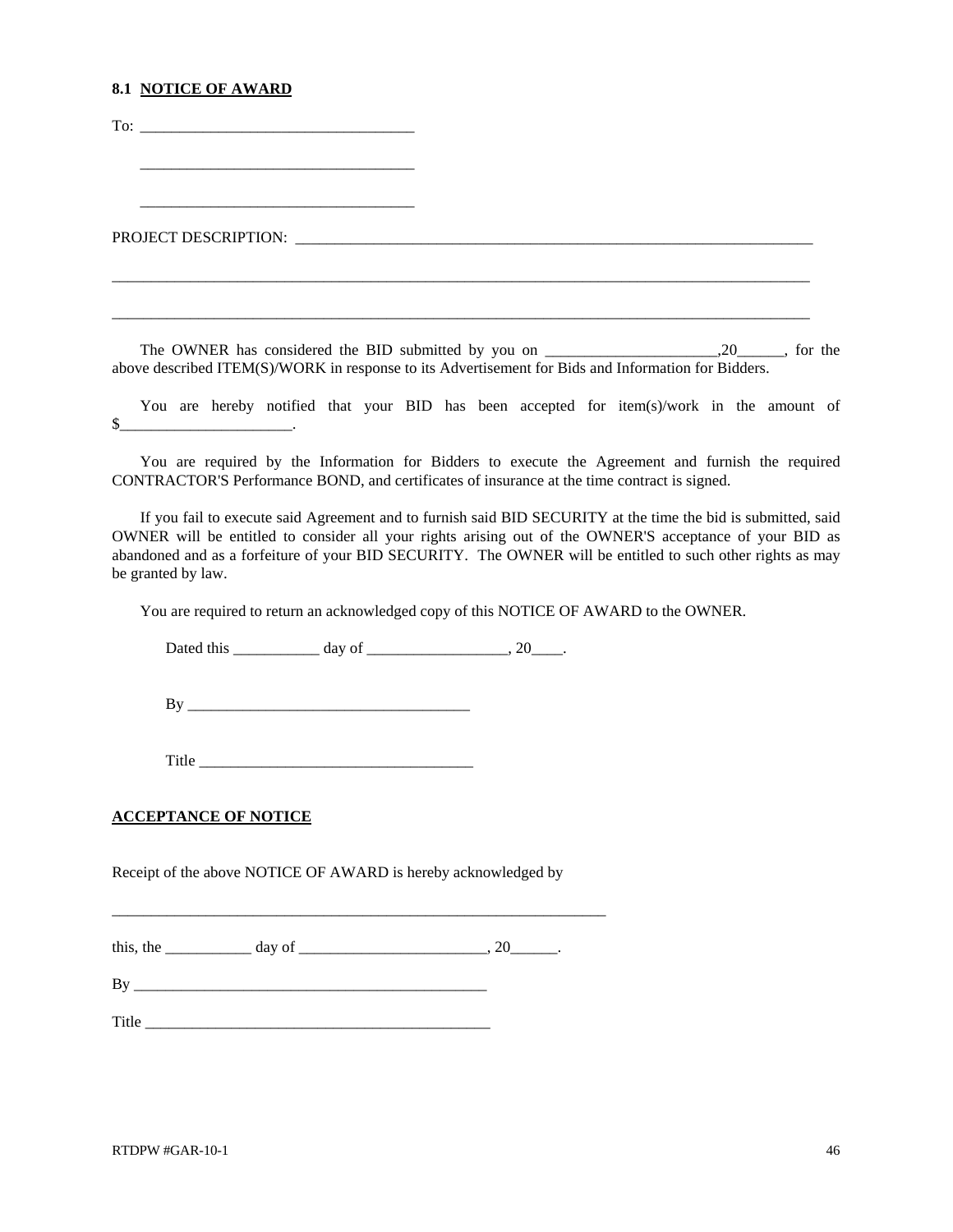## **8.2 NOTICE TO PROCEED**

| You are hereby notified that manufacture/delivery/work as described above, under the above referenced Agreement |  |  |  |
|-----------------------------------------------------------------------------------------------------------------|--|--|--|
|                                                                                                                 |  |  |  |
|                                                                                                                 |  |  |  |
| <b>ACCEPTANCE OF NOTICE</b>                                                                                     |  |  |  |
| Receipt of the above NOTICE TO PROCEED<br>is hereby acknowledged by:                                            |  |  |  |
| this $\_\_\_\_$ day of $\_\_\_\_\_\_$ , 20 $\_\_\_\_\$ .                                                        |  |  |  |
|                                                                                                                 |  |  |  |
|                                                                                                                 |  |  |  |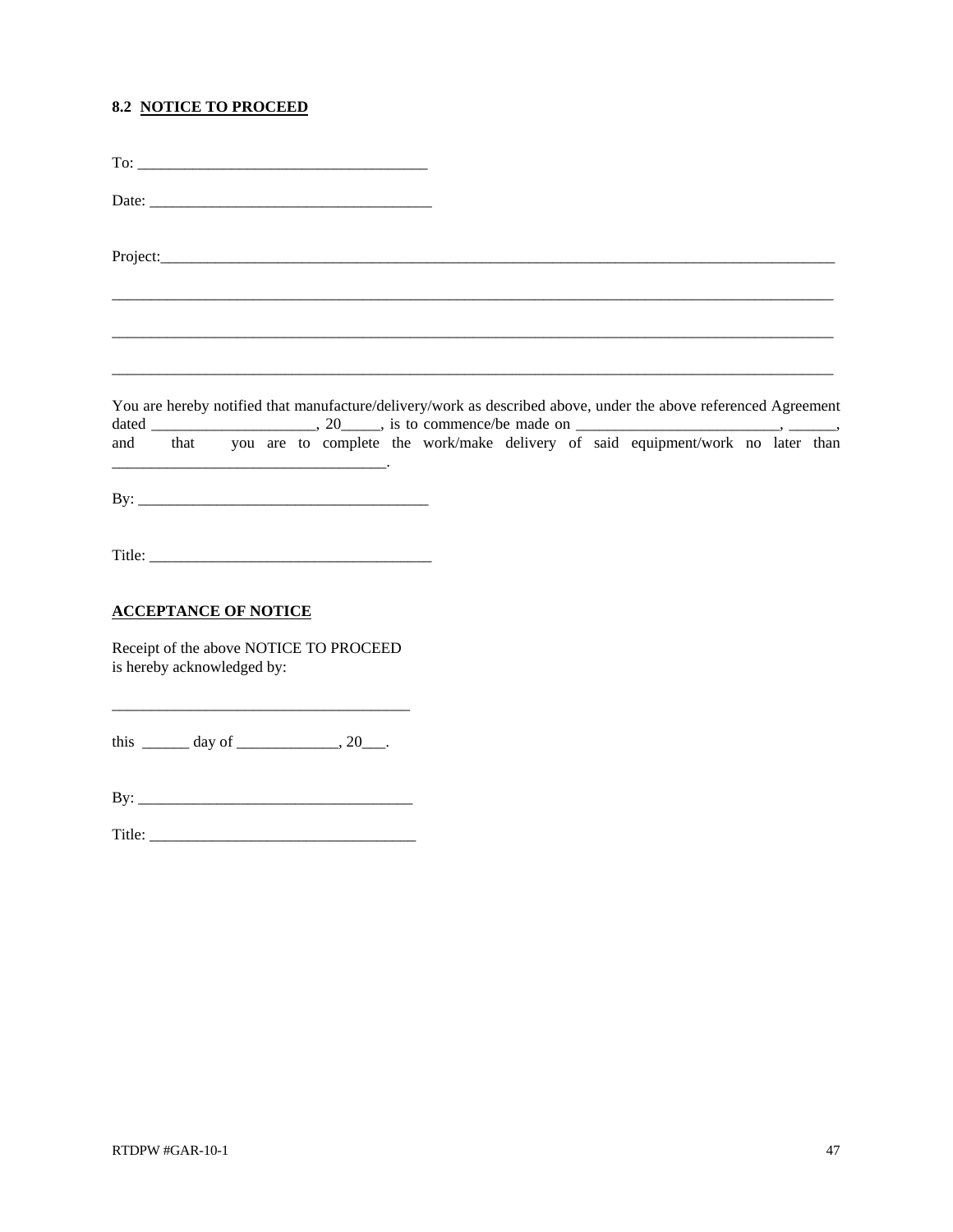### **8.3 PERFORMANCE BOND**

### **PERFORMANCE BOND**

(Page 1 of 2)

 **Bond No. \_\_\_\_\_\_\_\_** 

### **KNOW ALL MEN BY THESE PRESENTS**:

|        |  |     |    |                                                                                                              |  | as Principal (CONTRACTOR) and |       |     |    |
|--------|--|-----|----|--------------------------------------------------------------------------------------------------------------|--|-------------------------------|-------|-----|----|
|        |  |     |    | a Surety duly authorized to transact business in the State of New                                            |  |                               |       |     |    |
| Jersey |  |     |    |                                                                                                              |  |                               |       |     |    |
|        |  | NJ, | as | Obligee (OWNER), in                                                                                          |  | the                           | penal | sum | of |
|        |  |     |    |                                                                                                              |  |                               |       |     |    |
|        |  |     |    | of the United States, for the payment whereof CONTRACTOR and Surety bind themselves, their heirs, executors, |  |                               |       |     |    |
|        |  |     |    | administrators, successors, and assigns, jointly and severally, firmly by these presents.                    |  |                               |       |     |    |

 **WHEREAS,** CONTRACTOR has by written agreement dated \_\_\_\_\_\_\_\_\_\_\_\_\_\_\_\_\_\_\_ entered into a Contract with the OWNER for the

which Contract is by reference made a part hereof and is hereinafter referred to as the Contract.

 **NOW, THEREFORE, THE CONDITION OF THIS OBLIGATION** is such that if the CONTRACTOR, its representatives or assigns, shall promptly and faithfully perform said Contract and all modifications, amendments, additions and alterations thereto that may hereafter be made, according to its terms and true intent and meaning, including repair and/or replacement of defective Work, and shall fully indemnify and save harmless the OWNER from all cost and damage which it may suffer by reason on CONTRACTOR's failure to do so, and shall fully reimburse and repay the OWNER for all outlay and expense which the OWNER may incur in making good any such default, and shall protect said OWNER against and pay such default, and shall protect said OWNER against and pay any and all amounts, damages, costs and judgments which may or shall be recovered against said OWNER or its officers or agents or which the said OWNER may be called upon to pay to any person or corporation by reason of any damages arising or growing out of the doing of said Work or the manner of doing the same or the neglect of said CONTRACTOR or its agents or servants or the improper performance of the said Work by the said CONTRACTOR or its agents or servants or the infringement of any patent or patent right by reason of the use of any materials furnished or worked on as aforesaid or otherwise, then this obligation shall be null and void; otherwise it shall remain in full force and effect.

The Surety, for value received, for itself, its successors and assigns, hereby stipulates and agrees, if requested to do so by the OWNER, to fully perform and complete the Work to be performed under the Contract, pursuant to the terms, conditions, and covenants thereof, if for any cause, the CONTRACTOR fails or neglects to fully perform and complete such Work. The Surety further agrees to commence such Work of completion within twenty (20) days after written notice thereof is received from the OWNER and to complete such Work within such time as the OWNER may fix.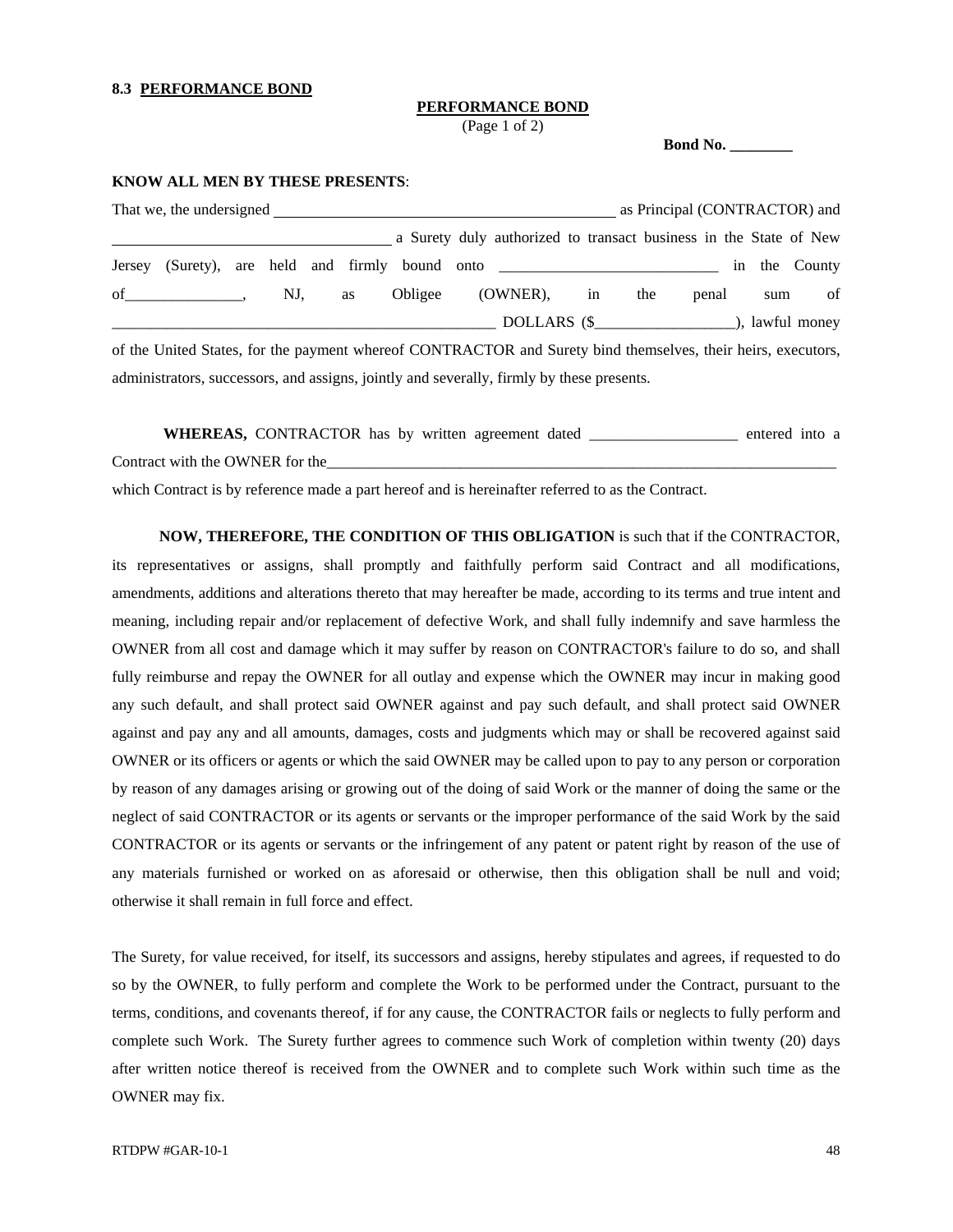### **PERFORMANCE BOND**

(Page 2 of 2)

**IN WITNESS WHEREOF,** this instrument is executed in four (4) counterparts, each one of which shall be deemed an original, this  $\frac{1}{2}$  day of  $\frac{1}{2}$ ,  $\frac{20}{2}$ .

| <b>ATTEST:</b>       | <b>CONTRACTOR'S NAME &amp; ADDRESS</b>                                                                                                                                                                                                             |  |  |  |  |
|----------------------|----------------------------------------------------------------------------------------------------------------------------------------------------------------------------------------------------------------------------------------------------|--|--|--|--|
|                      |                                                                                                                                                                                                                                                    |  |  |  |  |
| Secretary            | BY: Principal of CONTRACTOR                                                                                                                                                                                                                        |  |  |  |  |
| <b>WITNESS:</b>      | <b>SURETY NAME &amp; ADDRESS</b>                                                                                                                                                                                                                   |  |  |  |  |
| Witness as to Surety |                                                                                                                                                                                                                                                    |  |  |  |  |
|                      | BY: The contract of the contract of the contract of the contract of the contract of the contract of the contract of the contract of the contract of the contract of the contract of the contract of the contract of the contra<br>Attorney-In-Fact |  |  |  |  |
|                      | Print Name and Title                                                                                                                                                                                                                               |  |  |  |  |
|                      | <b>SURETY SEAL</b>                                                                                                                                                                                                                                 |  |  |  |  |

### **NOTES:**

The date of the Bond shall not be earlier than the date of or a date after the date of the Agreement.

The Surety Company shall be authorized to transact business in New Jersey and meet requirements set forth in N.J.S.A. 2A:44-143-144.

If CONTRACTOR is a partnership, all partners shall execute the Bond.

Upon award of Contract, a Surety Disclosure Statement and Certification must be submitted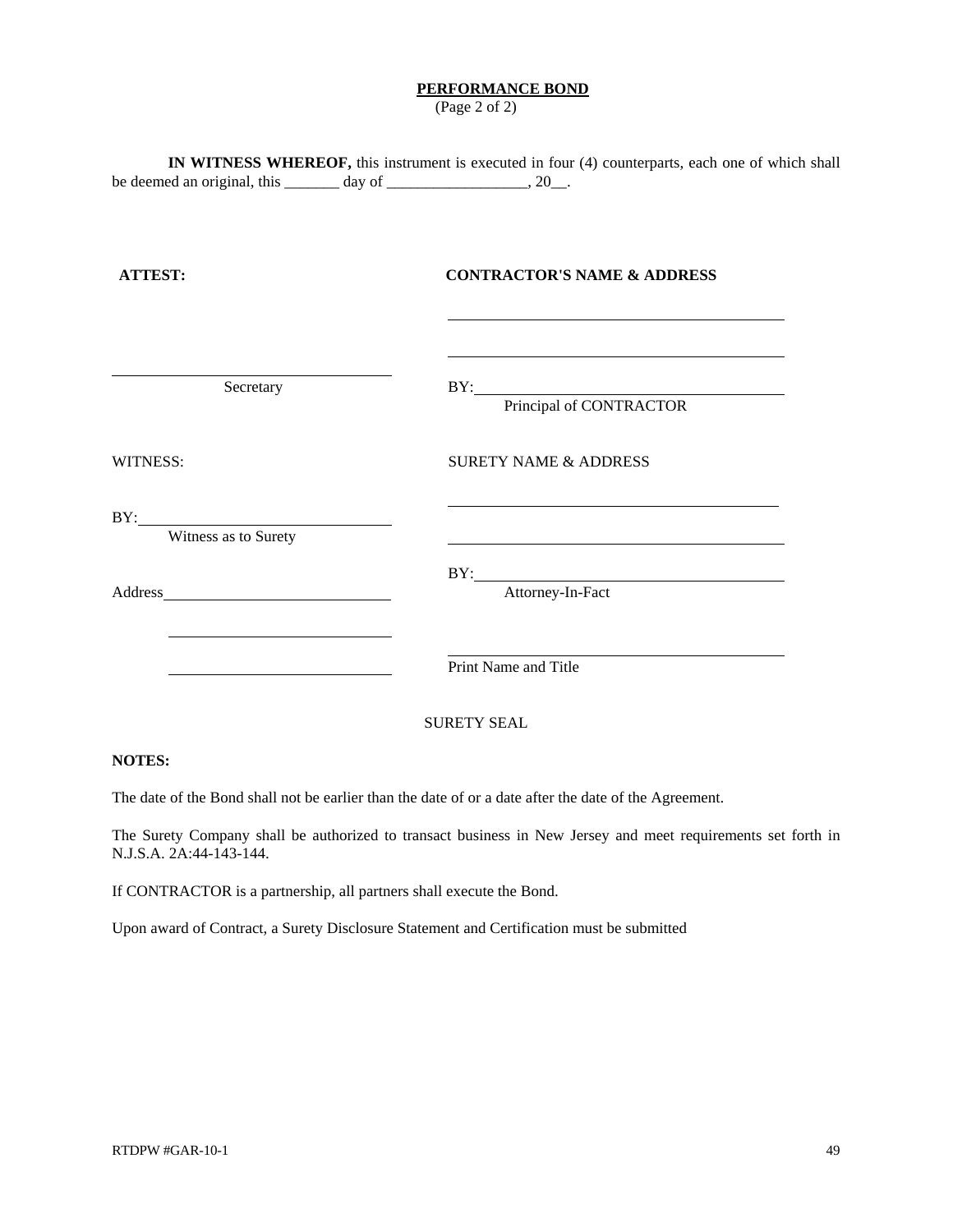### **8.4. VEHICLE DEDICATION AFFIDAVIT**

| <b>AFFIDAVIT</b>           |                           |
|----------------------------|---------------------------|
| <b>STATE OF NEW JERSEY</b> |                           |
| <b>COUNTY OF</b>           | <b>SS: [PROJECT NAME]</b> |
|                            | am the                    |
| and say:                   |                           |

All statements contained in this affidavit are true and correct and made with full knowledge that the State of New Jersey and the [GOVERNING BODY] rely upon the truth of the statements contained in this affidavit and in said Bid Proposal in signing the contract for the said project.

At all times during the performance of the collection contract, I agree to commit, for use only in the TOWNSHIP OF ROXBURY, the number of collection vehicles reasonably calculated to ensure safe, adequate and proper service. I further warrant that in the event that dedication of vehicles for use only in the TOWNSHIP OF ROXBURY is not feasible, that the TOWNSHIP OF ROXBURY will not be responsible for disposal costs for waste generated outside the TOWNSHIP OF ROXBURY.

I also understand and agree that failure to comply with the representations container herein shall be cause for breach of contract and will entitle the TOWNSHIP OF ROXBURY to damages arising therefrom.

| Name of Firm or Individual                                                                    | <b>Title</b> |  |  |
|-----------------------------------------------------------------------------------------------|--------------|--|--|
| <b>Signature</b>                                                                              | Date         |  |  |
| Subscribed and sworn to before me this<br>$\frac{1}{\sqrt{2}}$ day of $\frac{20}{\sqrt{2}}$ . |              |  |  |

Notary Public of

 $\overline{a}$ 

My Commission expires \_\_\_\_\_\_\_\_\_\_\_, 20\_\_.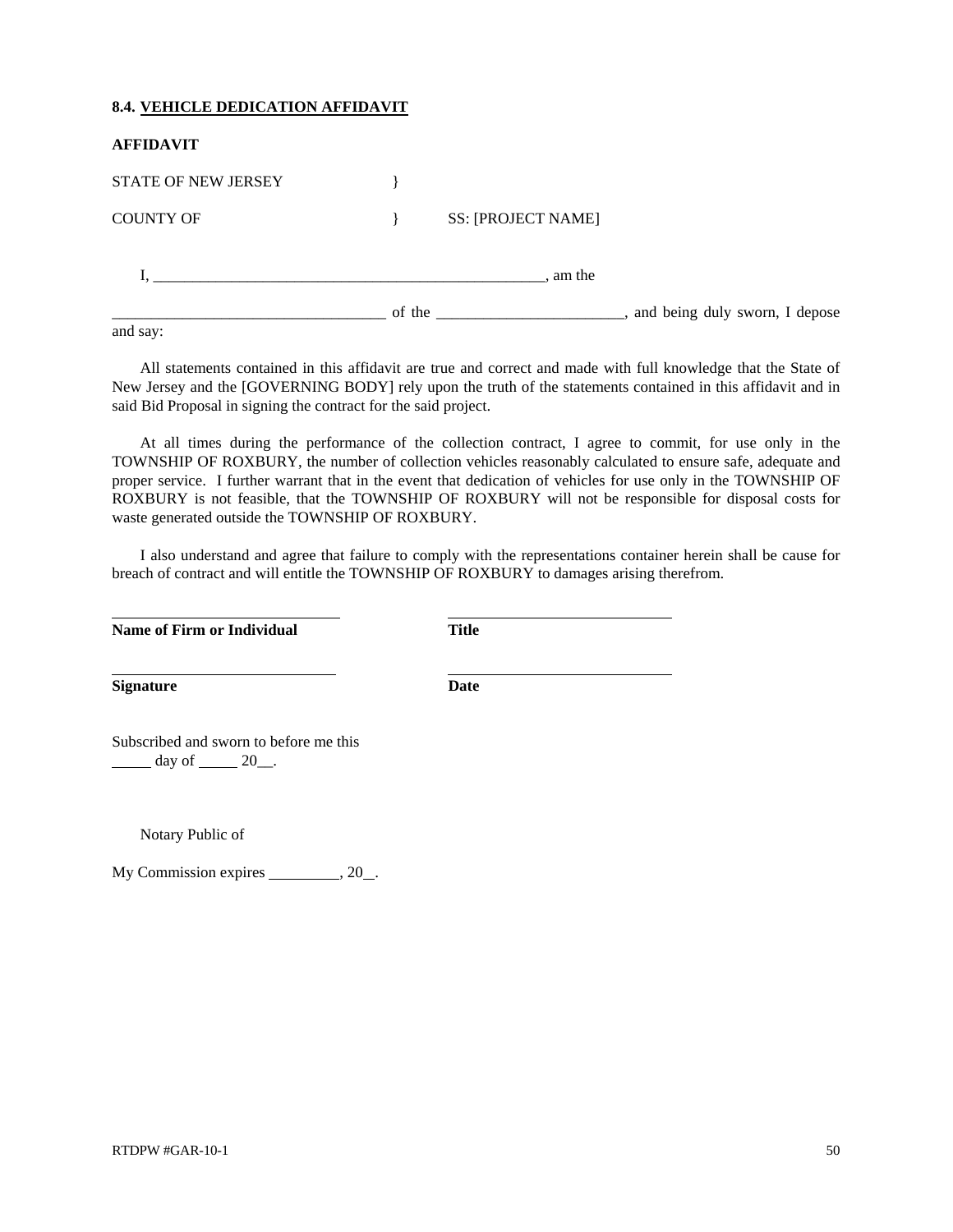### **8.5. CERTIFICATE OF INSURANCE**

For Curbside Collection & Disposal:

- (a) If a contract is awarded, the contractor shall be required to purchase and maintain during the life of the contract, comprehensive general and contractual liability insurance, comprehensive automobile liability insurance and worker=s compensation insurance with limits of not less than the following:
	- 1. For worker's compensation, unlimited coverage and in accordance with New Jersey statutes for employer's liability:
	- 2. For comprehensive general and contractual liability insurance coverage, the policies TO include personal liability, property, contractual liability, explosion, collapse and underground hazard coverage, and completed operations coverage for the term of the contract, bodily injury liability limits of \$1,000,000.00 each person and property damage liability limits of \$3,000,000.00 each occurrence; and
	- 3. For comprehensive automobile liability insurance coverage, bodily injury limits of \$500,000.00 each person and \$1,000,000.00 each occurrence, and property damage liability limits of \$1,000,00.00 each occurrence.
- (b) The insurance certificate shall list the TOWNSHIP OF ROXBURY as additional insured on the comprehensive general contractual liability automobile liability, and umbrella policies.
- (c) Each insurance policy shall contain a provision stating that neither the insured, nor the insurer may cancel, materially change, or refuse renewal without 30 days prior written notice TO the contract administrator. All insurance required pursuant TO (a) above shall remain in full force and effect until the final contract payment.
- (d) Each insurance policy shall provide that neither the contractor, nor the insurer shall have any right TO subrogation against the TOWNSHIP OF ROXBURY. Each insurance policy shall provide primary coverage for any and all losses and shall be drafted so as TO protect all the parties.
- (e) Certificate of insurance shall be delivered to the Township of Roxbury, Purchasing Department, 1715 Rt. 46, Ledgewood, NJ 07852, within ten (10) days of receipt of the contract.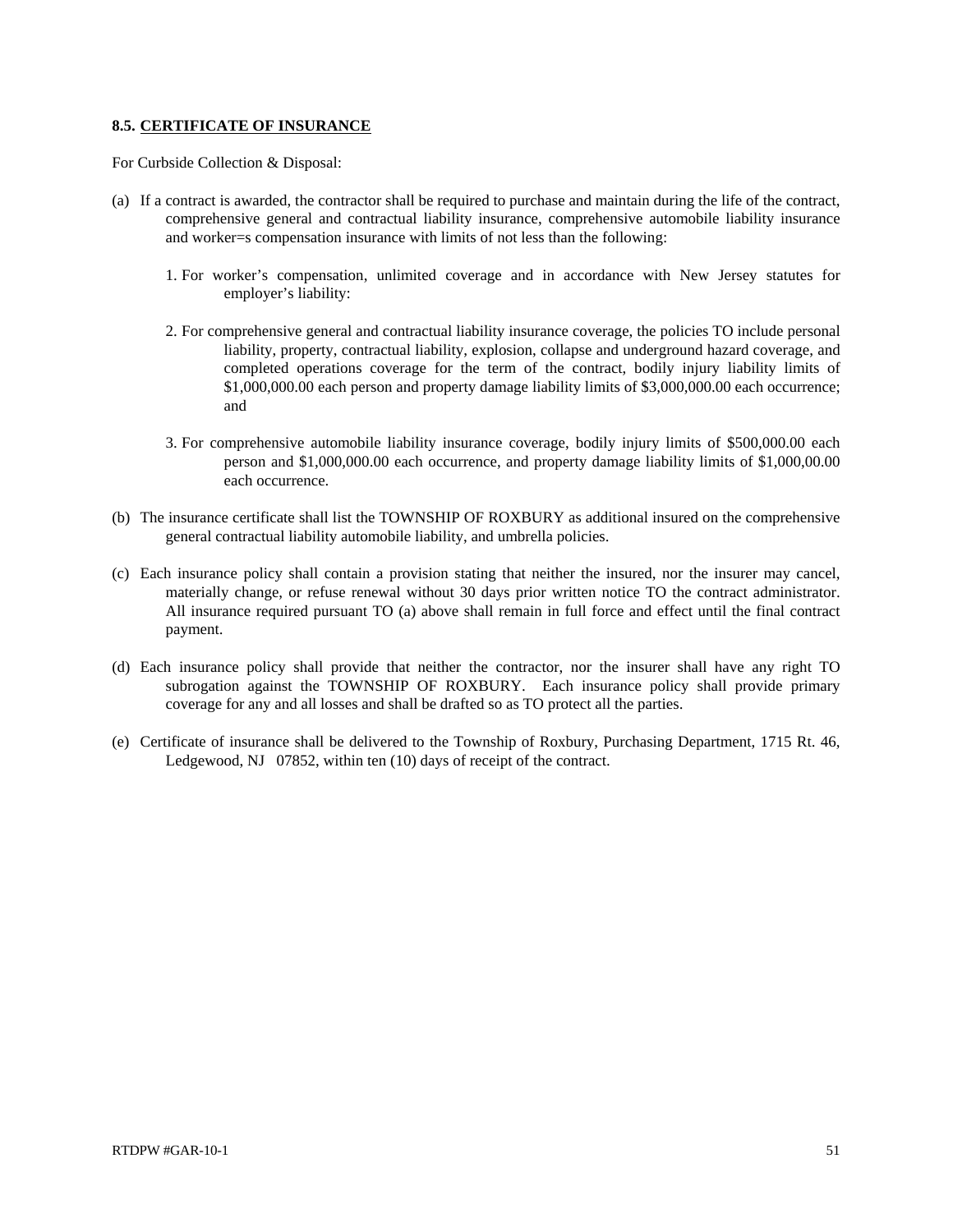## **865. AFFIRMATIVE ACTION AFFIDAVIT**

| <b>STATE OF NEW JERSEY</b>                                                                                                                                                                                                                                                                                                                                                                                                          | }    |              |                                                                                    |  |
|-------------------------------------------------------------------------------------------------------------------------------------------------------------------------------------------------------------------------------------------------------------------------------------------------------------------------------------------------------------------------------------------------------------------------------------|------|--------------|------------------------------------------------------------------------------------|--|
| <b>COUNTY OF</b>                                                                                                                                                                                                                                                                                                                                                                                                                    | $\}$ |              | s.s.: [PROJECT NAME]                                                               |  |
|                                                                                                                                                                                                                                                                                                                                                                                                                                     |      |              |                                                                                    |  |
|                                                                                                                                                                                                                                                                                                                                                                                                                                     |      |              |                                                                                    |  |
| in the State [Commonwealth] of                                                                                                                                                                                                                                                                                                                                                                                                      |      |              |                                                                                    |  |
|                                                                                                                                                                                                                                                                                                                                                                                                                                     |      |              | being of full age and duly sworn according to law, on my oath depose and say that: |  |
| I am employed by the firm of ________________, the bidder submitting the Bid Proposal for the<br>above named project, in the capacity of ____________________, and I have executed the Bid Proposal<br>with full authority to do so. Further, the bidder will comply with the provisions of Public Law 1975,<br>Chapter 127, and shall require all subcontractors to comply with the provisions of Public Law 1975,<br>Chapter 127. |      |              |                                                                                    |  |
| Name of Firm or Individual                                                                                                                                                                                                                                                                                                                                                                                                          |      | <b>Title</b> |                                                                                    |  |
|                                                                                                                                                                                                                                                                                                                                                                                                                                     |      |              |                                                                                    |  |
| <b>Signature</b>                                                                                                                                                                                                                                                                                                                                                                                                                    |      | Date         |                                                                                    |  |
| Subscribed and sworn to before me this                                                                                                                                                                                                                                                                                                                                                                                              |      |              |                                                                                    |  |
| $\frac{day \text{ of } 20}{x}$ .                                                                                                                                                                                                                                                                                                                                                                                                    |      |              |                                                                                    |  |
|                                                                                                                                                                                                                                                                                                                                                                                                                                     |      |              |                                                                                    |  |
| Notary Public of                                                                                                                                                                                                                                                                                                                                                                                                                    |      |              |                                                                                    |  |
| My Commission expires ___________, 20_.                                                                                                                                                                                                                                                                                                                                                                                             |      |              |                                                                                    |  |
|                                                                                                                                                                                                                                                                                                                                                                                                                                     |      |              |                                                                                    |  |
|                                                                                                                                                                                                                                                                                                                                                                                                                                     |      |              |                                                                                    |  |
|                                                                                                                                                                                                                                                                                                                                                                                                                                     |      |              |                                                                                    |  |
|                                                                                                                                                                                                                                                                                                                                                                                                                                     |      |              |                                                                                    |  |
|                                                                                                                                                                                                                                                                                                                                                                                                                                     |      |              |                                                                                    |  |
|                                                                                                                                                                                                                                                                                                                                                                                                                                     |      |              |                                                                                    |  |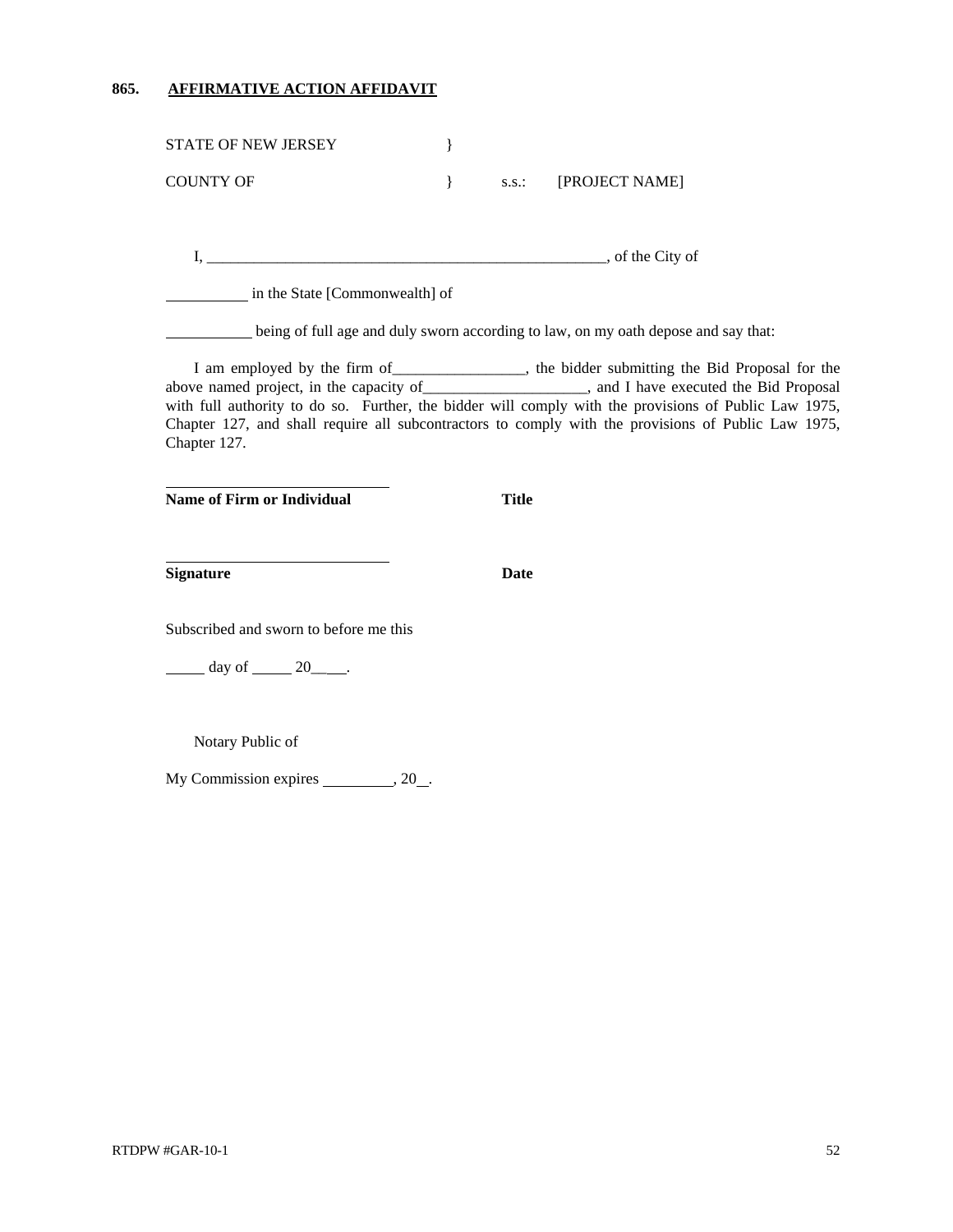### **ATTACHMENT #1**

### **Procurement and Service Contract - Mandatory Language**

### P.L. 1975, C. 127 (N.J.A.C. 17:27) MANDATORY AFFIRMATIVE ACTION LANGUAGE

### PROCUREMENT, PROFESSIONAL AND SERVICE CONTRACTS

During the performance of this contract, the contractor agrees as follows:

The contractor or subcontractor, where applicable, will not discriminate against any employee or applicant for employment because of age, race, creed, color, national origin, ancestry, marital status, sex, affectional or sexual orientation. The contractor will take affirmative action to ensure that such applicants are recruited and employed, and that employees are treated during employment, without regard to their age, race, creed, color, national origin, ancestry, marital status, sex, affectional or sexual orientation. Such action shall include, but not be limited to the following: employment, upgrading, demotion, or transfer; recruitment or recruitment advertising; layoff or termination; rates of pay or other forms of compensation; and selection for training, including apprenticeship. The contractor agrees to post in conspicuous places, available to employees and applicants for employment, notices to be provided by the Public Agency Compliance Officer setting forth provisions of this nondiscrimination clause;

The contractor or subcontractor, where applicable will, in all solicitations or advertisements for employees placed by or on behalf of the contractor, state that all qualified applicants will receive consideration for employment without regard to age, race, creed, color, national origin, ancestry, marital status, sex, affectional or sexual orientation;

The contractor or subcontractor, where applicable, will send to each labor union or representative or workers with which it has a collective bargaining agreement or other contract or understanding, a notice, to be provided by the agency contracting officer advising the labor union or workers' representative of the contractor's commitments under this act and shall post copies of the notice in conspicuous places available to employees and applicants for employment.

The contractor or subcontractor, where applicable, agrees to comply with the regulations promulgated by the Treasurer pursuant to P.L. 1975, c. 127, as amended and supplemented from time to time and the Americans with Disabilities Act.

The contractor or subcontractor agrees to attempt in good faith to employ minority and female workers consistent with the applicable county employment goals prescribed by N.J.A.C. 17:27-5.2 promulgated by the Treasurer pursuant to P.L. 1975, c. 127, as amended and supplemented from time to time or in accordance with a binding determination of the applicable county employment goals determined by the Affirmative Action Office pursuant to N.J.A.C. 17:27-5.2 promulgated by the Treasurer pursuant to P.L. 1975, c. 127, as amended and supplemented from time to time.

The contractor or subcontractor agrees to inform in writing appropriate recruitment agencies in the area, including employment agencies, placement bureaus, colleges, universities, labor unions, that it does not discriminate on the basis of age, creed, color, national origin, ancestry, marital status, sex, affectional or sexual orientation, and that it will discontinue the use of any recruitment agency which engages in direct or indirect discriminatory practices.

The contractor or subcontractor agrees to revise any of its testing procedures, if necessary, to assure that all personnel testing conforms with the principles of job-related testing, as established by the statutes and court decisions of the State of New Jersey and as established by applicable Federal law and applicable Federal court decisions.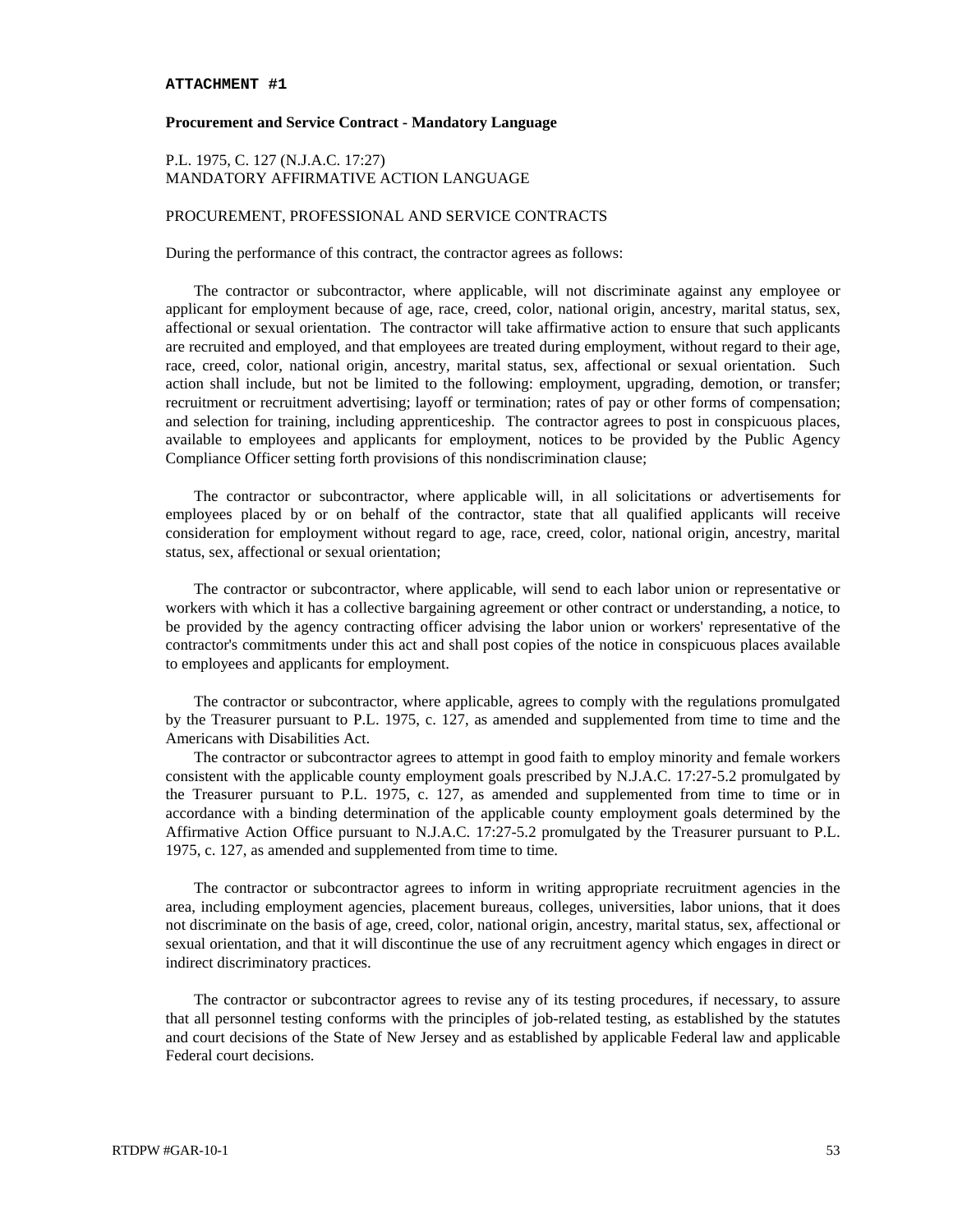The contractor or subcontractor agrees to review all procedures relating to transfer, upgrading, downgrading and layoff to ensure that all such actions are taken without regard to age, creed, color, national origin, ancestry, marital status, sex, affectional or sexual orientation, and conform with the applicable employment goals, consistent with the statutes and court decisions of the State of New Jersey, and applicable Federal law and applicable Federal court decisions.

The contractor and its subcontractors shall furnish such reports or other documents to the Affirmative Action Office as may be requested by the office from time to time in order to carry out the purposes of these regulations, and public agencies shall furnish such information as may be requested by the Affirmative Action Office for conducting a compliance investigation pursuant to Subchapter 10 of the Administrative Code (N.J.A.C. 17:27).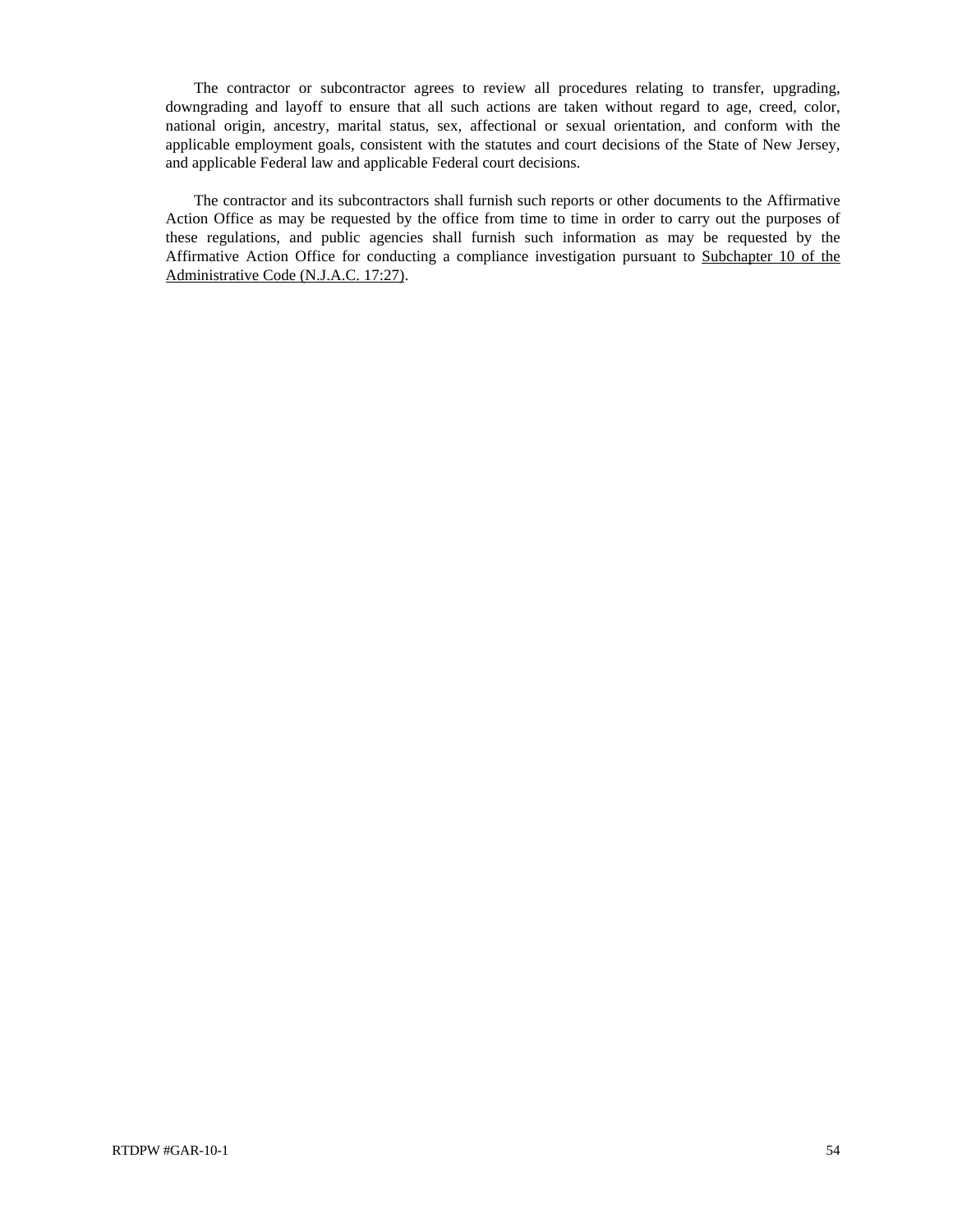### **ATTACHMENT #2**

### ADDITIONAL INFORMATION TO BIDDERS

- 1. As required by the Worker's Right To Know Act, safety sheets must be submitted with signed contract documents, where applicable, concerning hazardous substances.
- 2. The successful bidder is advised that of the responsibility to file an annual disclosure statement on political contributions with the New Jersey Election Law Enforcement Commission pursuant to N.J.S.A. 19:44A-20.13 (P.L. 2005, c.271, s.3) if the successful bidder receives contracts in excess of \$50,000 from public entities in a calendar year. It is the successful bidder's responsibility to determine if filing is necessary. Additional information on this requirement is available from ELEC at 888-313-3532 or at [www.elec.state.nj.us.](http://www.elec.state.nj.us/)"
- 3. Fuel surcharges will not be paid unless specifically address in the bid document and approved by the CFO. Fluctuations in fuel costs should be included in base bid price.
- 4. Per amendments to N.J.S.A. 40A:11-23(a) and N.J.S.A. 18A:18A-21(a), for all contracts, the date fixed for receiving the bids shall not fall on a Monday, or any day directly following a State or federal holiday. Currently, all federal holidays are also State holidays, and many of them fall on Mondays. The law applies whether or not the contracting unit observes a given holiday. Please note that the rule on postponement requires the bids to be opened within 5 days of the original date of receipt (excluding Saturdays, Sundays, and Holidays).

### **In addition, bids may not be accepted on Mondays.**

- 5. All business organizations doing business with a local contracting agency are required to be registered. All bidders must submit a Business Registration Certificate with the sealed bid proposal. Failure to submit the Business Registration Certificate will render the bid invalid or non-compliant.
- 6. The Township reserves the right to reject any or all bids.
- 7. In the case of tie bids, the Roxbury Township reserves the right to award the bid to one of the bidders.
- 8. The successful bidder shall not assign, transfer, convey, sublet or otherwise dispose of the contract or any part thereof to anyone without the prior written consent of the Township.
- 9. Any equipment furnished shall be free of defect of material and workmanship and any such defect that may develop in normal use and service shall be replaced or repaired without cost to the Township of Roxbury by the successful bidder with the new equipment guarantee period stated on the proposal form.
- 10. This contract shall be awarded within 60 days as specified in NJ Chapter 353 P.L. 1975.
- 11. Should the successful bidder fail to strictly adhere to the Contract, deliver products or services not meeting specifications, be negligent or tardy in an unwarranted manner, the Township reserves the right to cancel the Contract after five (5) days written notice, re-advertise for bids and award a new contract, while reserving to itself all rights for damages incurred.
- 12. The Township will not hold a pre-bid conference as offered by the State Requirements. However, any questions can be transmitted to the Township, in writing, up until ten days prior to the receipt of bids. All questions will be answered in a timely fashion with the response faxed back to the questioning bidder. Addendums will be addressed in accordance with state rules and regulations.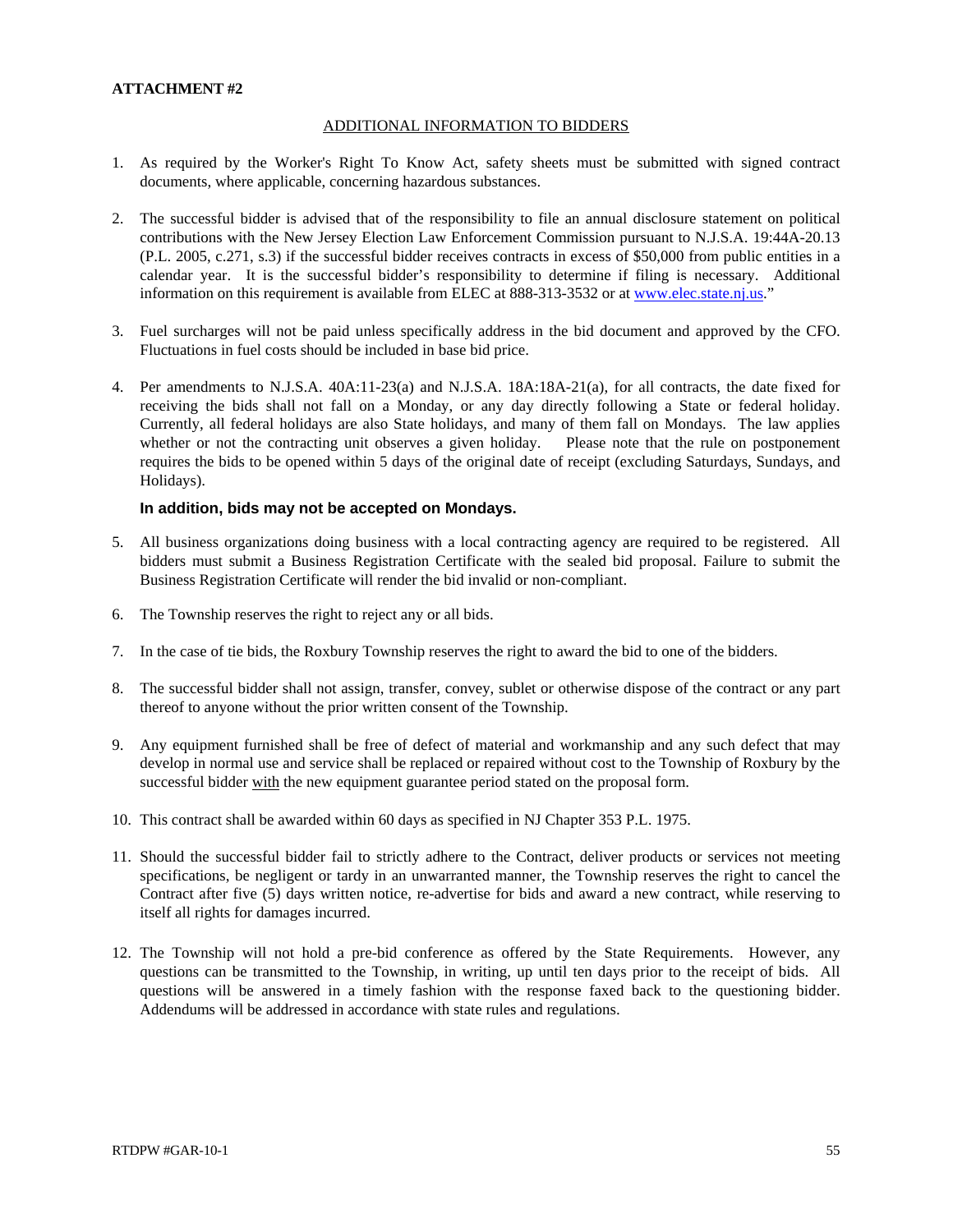### **ATTACHMENT #3**

### **Route 1 Monday**

Bernard Rd **Mansel Drive** Boonton St Matthew Ct Canal St. Landing Mitchell Ave Cayuga Ave **Mohican Ave** Cobb Place Morse Place Cole Place Mt. Arlington Blvd Colver Rd N. Frontage Road Condict Rd **Ogden Rd** Cottage Ave Old Way Rd Curtis Rd Oliver Rd Davis Rd **Davis Rd
Note 1988** Davsel Rd **Davsel Rd
Now Communist Communist Communist Communist Communist Communist Communist Communist Communist Communist Communist Communist Communist Communist Communist Communist Communist Communist Communist Communi** Day Rd **Orben Drive** Dinah Rd Oweenee Ave Dorothy Lane Rebecca Ct Dover St **Reed Road** Drake Ave **Ridge Rd, Landing** Edith Rd Riggs Ave, Landing Elizabeth Way Rogers Drive Ezra Place Roosevelt Way Ford Road Grove Street Roxbury Ave Harriet Way **Roy Rd** Hart Street Ryerson Rd Henmar Dr Salmon Rd Iroquois Ave Sherwood Way Jeffrey Place Shippenport Road Jocelyn Rd Silver Springs Dr King Pl Singac Ave

Alexandra Rd King Rd Stanley Pl Amboy Street Kings Highway Steffani Pl Anne Lane **Kings Parkway** Stevens Road Apple Tree Lane Kingsland Road Stierli Court Arce Rd
Blue Lakeside Blvd
Blue Contact Succasunna Rd
arce Rd
Succasunna Rd
Blue Casunna Rd
Blue Contact Succasunna Rd
Blue Contact Succasunna Rd
Blue Contact Succasunna Rd
Blue Contact Succasunna Rd
Blue Contact Succasunn Arnold Rd Landing Road Sunset Lane, Landing Atlas Rd Laurie Rd Vail Road Auriemma Ct **Logan Drive** Communication Vail Road East Beech Path **Lopatcong Ave** Williams Rd Bell Court Lyons Rd Wills Road Benson Pl **Manor Parkway WARDA CONGREGATE PROPERTY** PARTY Dell Rd **Orben Drive (off Rt 46)** Route 46 (Mt. Arlington Rd to Orben)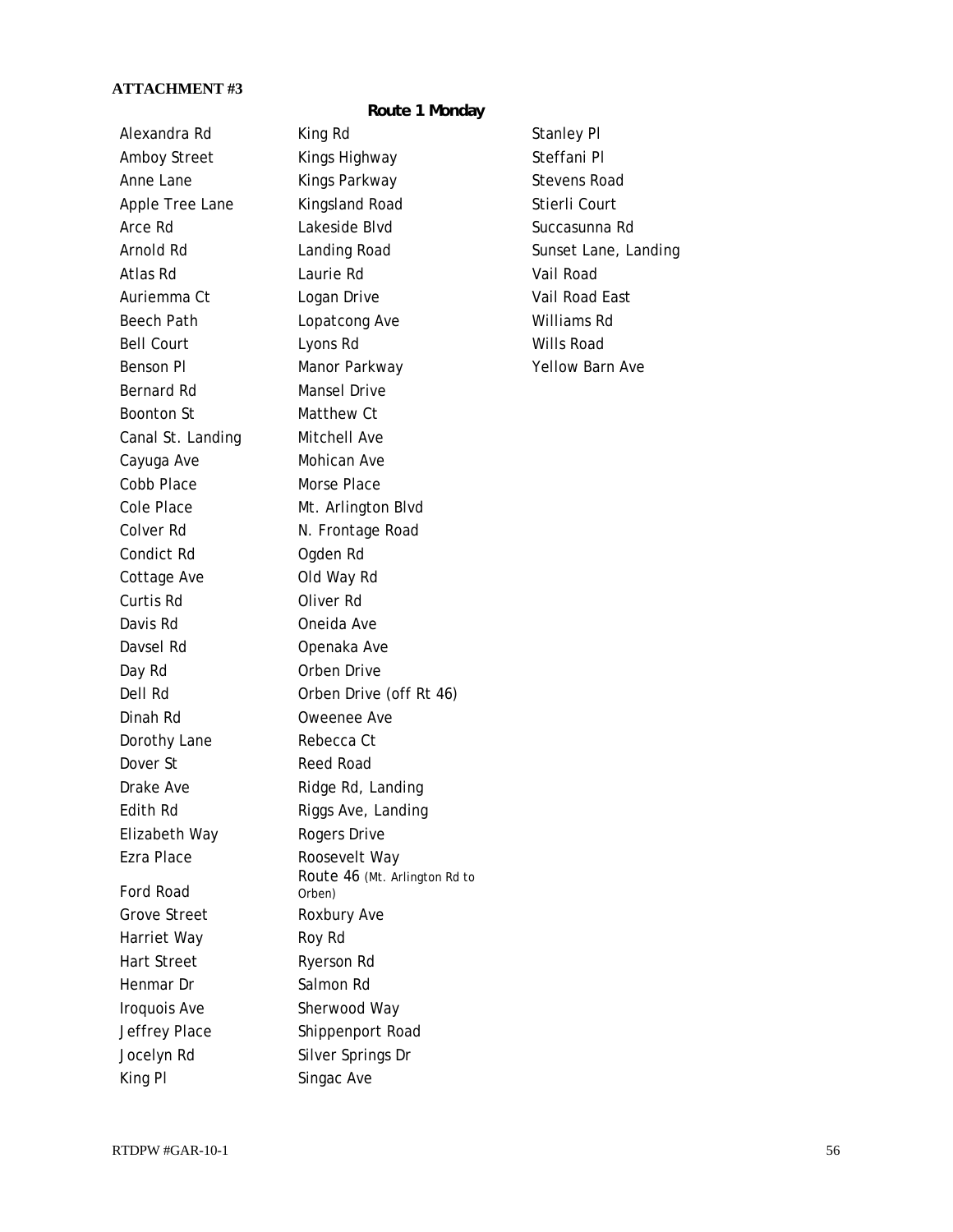Academy Street High St N. Second Ave Ann Street, Kenvil **Hillside Ave (Private)** N. Second St. Archer Ct **Archer Ct Holdnak Drive Community Oak St., Succasunna** Arlington Avenue **Horizon Dr Horizon Dr Old Timber Court** Autumn Court **Counting Court Counting Counting Counting Counting Counting Counting Parker Road** Baldus St **Example 2** Howard Place **Pasture Court** Ballentine St **Allentine St Hunt Rd Pine Street** Bank St **Example 2** Hunter St. (north side of Rt 10) Pondside Drive Bent St **Contract Struck Contract Struck** James St **Post Road** Berkshire Valley Road **Markow Started Avenue Avenue Avenue Ave** Railroad Ave Birch Ln **Birch Ln** Jones St Raritan Ave Budd St Julian Way Rena Ct Canal St. Ledgewood **Kentwood Rd Kentwood Rd** Riggs Ave, Ledgewood Canfield Ave **Kenvil Ave Route 10 (Rt 46 to Hillside)** Canfield Ave Carr Lane **Carries Carr Lane Carries Carries Lagoon Way Route 46 (Rt. 10 to Mine Hill)** Chase Drive **Lake Street, Ledgewood** Roxbury Drive Chesler Place **Larsen Lane** Chesler Place **Chesler Place** Chesler Square **Lawrence St** Chesler Square **Chesler** Square Chesler Terrace **Lejay Ct** Chesler Terrace **Chesler** Terrace **S. Dell Ave** Chester Ave **Chester Ave** Little Lane **S. First Ave** Circle Drive **Communist Communist Loch Lane** Circle Drive Salmon Lane Cliff Court Main St. Succasunna Second St Commerce Blvd (off Emmans) Main St. Ledgewood South Second St Commerce Blvd (Righter to Rt 10) Maple Ave, E & W South St Corwin St **Mark Ln** Mark Ln Spencer Rd Country Lane **Martin Pl** Spring St Dehart St Mary Louise Ave Stone Cottage Lane Evergreen Ave **McCain St** St. Theresa Terr Evergreen Terr **McCroy Drive** Sunnyside Drive Eyland Ave (Rt 10 to Main) Mechanic St Sunset Terr Eyland Place **Meeker St** Meeker St Third St Ferromonte Ave **Mettle Lane** Mettle Lane Ward Pl First St Mill Pond Rd Wayne Ct Fourth St **Mill Rd** Mill Rd West Dewey Ave Frank St **Example 2018** Morgan Terr Morgan Morgan Morgan Muslem Morgan Terr Morgan Muslem Muslem St Gordon Rd **Mt. Arlington Road** Wills Ln Green Lane **Nixon Dr** Nixon Dr Whisper Way East Gregory Drive **N. Dell Ave M. Dell Ave Whisper Way West** Halsey St **N. First Ave Struck** Willow Walk Drive Hercules Rd N. Hillside Ave

**ROUTE 2 Tuesday**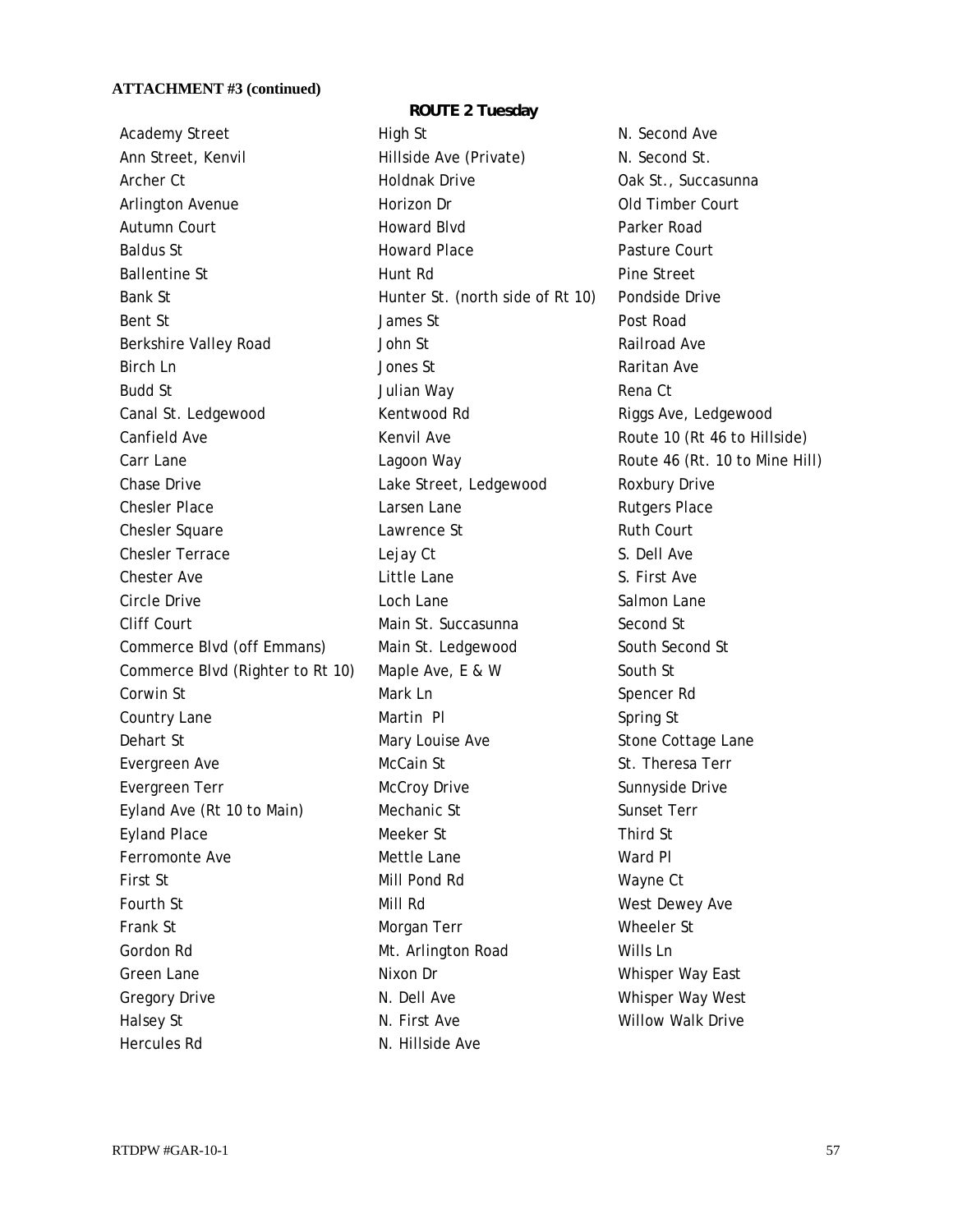Beechwood Drive Leonard Place Beeman Place Lisa Court Bernhard Road **Longfellow Drive** Brandywine Court Magnolia Court Brookside Road Mapledale Ave Bryant Drive **Mekeel Drive** Mekeel Drive Bud Street, Ledgewood Melissa Lane Carey Road Meredith Court Carriage Lane Moore Street Clearfield Road Morningside Drive Commerce Blvd (off Schindler) Mountain View Rd Condit Street Mulberry Court Corn Hollow Road Nalron Drive Dalland Road Norman Lane Deer Lane **Deer** Lane Dogwood Lane Pepper Lane East Mapledale Ave **Perin Place** Eldorado Drive **Pleasant Village Drive** Elmwood Drive **Radcliffe** Drive Emerson Place Read Court Emmans Road **Regina Road** Exeter Way **Reidar Street** Franklin Road Richard Ave Garden Court **Righter Rd (Eyland to Hillside)** Harrison Ave **Rivendell Road** Hawthorne Drive **Robert Court** Heights Road Robinson Avenue Highland Avenue Ruby Court Hillary Terrace Sandra Court Hilltop Lane Sara Lane Hilltop Road Schindler Drive Honeyman Drive Shearman Road

Kelly Drive **ROUTE 3 Wednesday**  Alcott Way Hunter St. (southside Rt 10) Thor Drive Alexandria Drive **Alexandria Drive Communist Club** Jessica Lane Tonneson Drive Communist Club Jessica Lane Alward Lane **Kadel Drive** Controller Unneberg Avenue Alwood Street **Valley Road** Kelly Drive **Valley Road** Apollo Court **Kingston Lane** Walker Avenue Applewood Drive **Kristen Drive** Kristen Drive West Street Atlantis Drive Larsen Drive William Street Bari Drive **Contains Court** Laverty Court **Court** Moods Edge Drive Henry Street Route 10 (E. Hillside to Randolph Border)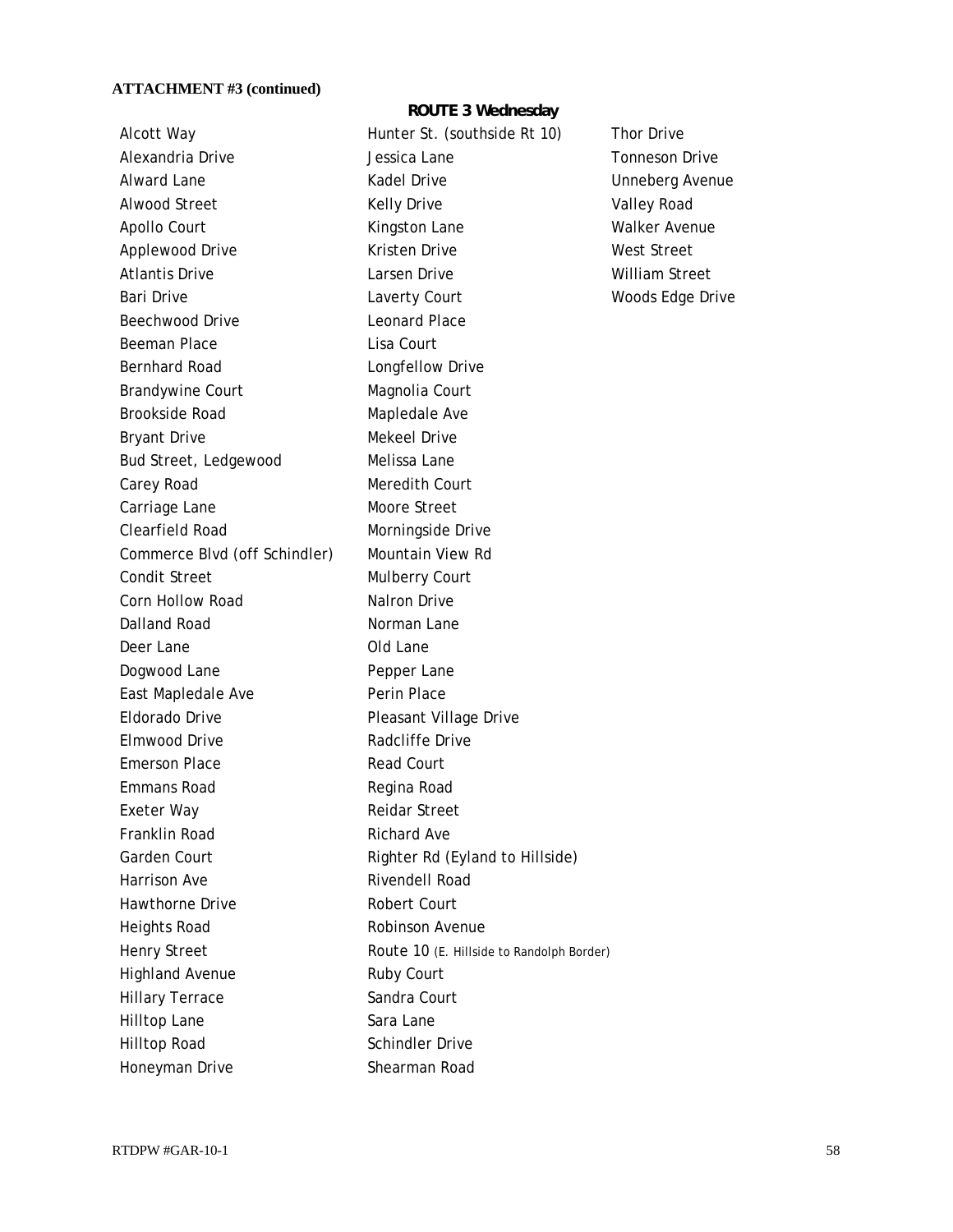|                            | ROUTE 4 Thursday        |
|----------------------------|-------------------------|
| Alpaugh Terrace            | Jill Terrace            |
| <b>Andre Drive</b>         | Joseph Lane             |
| Ann Street, Succasunna     | Joyce Drive             |
| Avon Terrace               | <b>Judy Road</b>        |
| Barbara Drive              | <b>Justine Place</b>    |
| <b>Bass Drive</b>          | Lamington Drive         |
| <b>Bennett Road</b>        | Lindbergh Lane          |
| <b>Brent Place</b>         | Makin Lane              |
| Brittany Road              | Meadowview Ave          |
| <b>Brown Street</b>        | Mel Court               |
| Carol Drive                | Michele Terrace         |
| Cathy Place                | Midland Road            |
| Cedar Lane                 | Morgan Drive            |
| Center Lane                | Nyma Way                |
| <b>Churchill Drive</b>     | Oak Hill Drive          |
| <b>Cindy Drive</b>         | Paddock Way             |
| <b>Circuit Drive East</b>  | Park Road               |
| <b>Circuit Drive West</b>  | Parkview Drive          |
| Colonial Way               | Parkwood Road           |
| <b>Colony Court</b>        | Paul Drive              |
| <b>Constitution Avenue</b> | Pence Road              |
| <b>Cornell Drive</b>       | Phyllis Place           |
| Cynthia Drive              | Picardy Road            |
| Delmar Court               | Pilgrim Drive           |
| Drake Lane                 | Pleasant Hill Road      |
| Earhart Drive              | <b>Putters Road</b>     |
| Edor Lane                  | <b>Read Lane</b>        |
| Evelene Terrace            | <b>Read Road</b>        |
| <b>Eyland Avenue</b>       | Reger Road              |
| <b>Forest Drive</b>        | Ridge Rd, Succasunna    |
| <b>Gail Drive</b>          | Righter Road (Eyland to |
| George St                  | Randolph border)        |
| Golf Course Road           | St. Mary Drive          |
| <b>Golf Lane</b>           | Sunrise Lane            |
| <b>Grover Street</b>       | Sunset Lane, Succasunna |
| <b>Helen Street</b>        | Tempe Place             |
| <b>Hilton Road</b>         | <b>Toby Drive</b>       |
| <b>Holly Drive</b>         | West Mapledale Avenue   |
| Jacobs Lane                | Whitegate Road          |
| Janet Place                | <b>William Court</b>    |
| <b>Jay Street</b>          | <b>Wright Court</b>     |
|                            | Yale Drive              |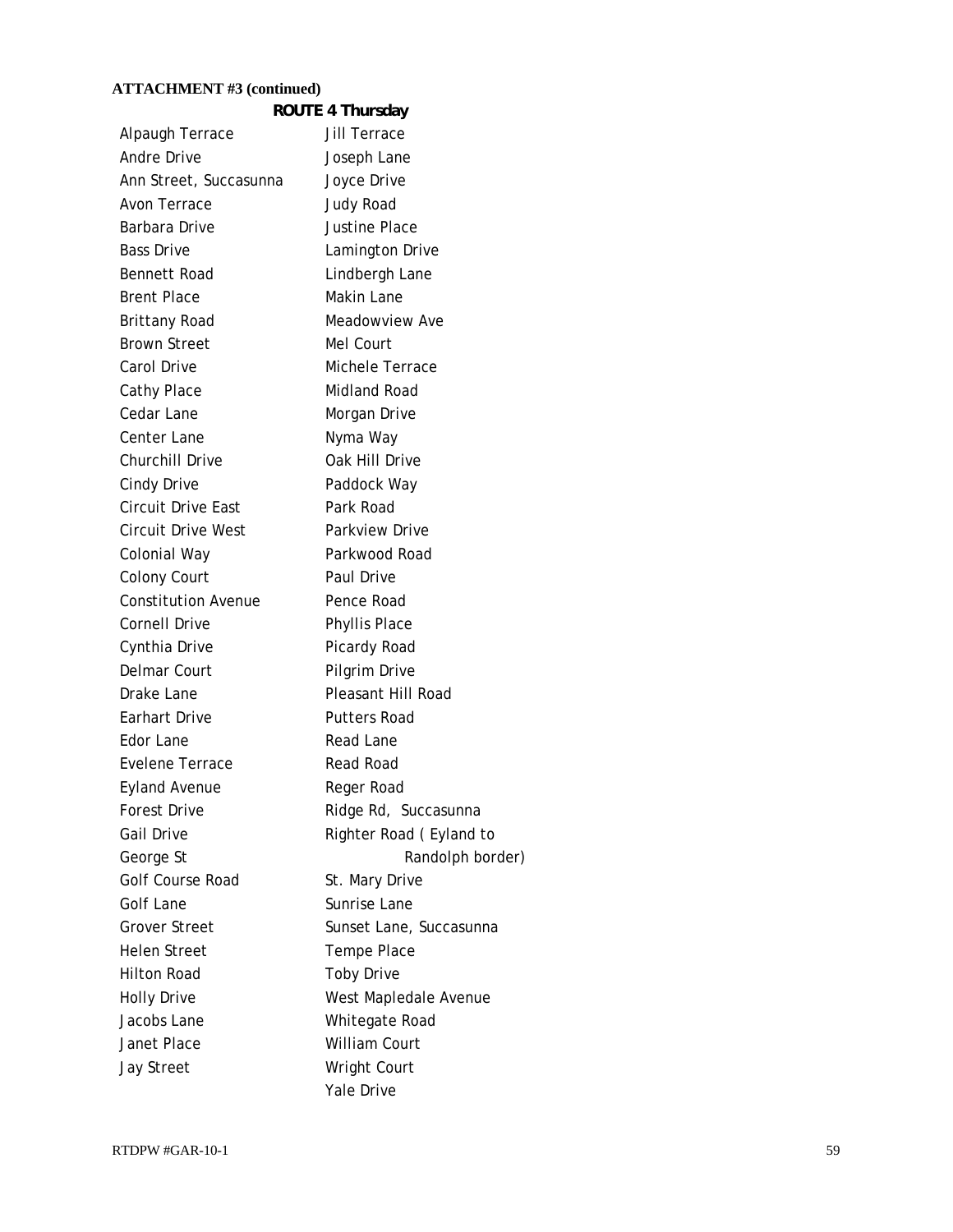|                           | <b>ROUTE 5 Friday</b>                  |
|---------------------------|----------------------------------------|
| <b>Bukiet Ct</b>          | Melville Ct                            |
| <b>Burton Way</b>         | <b>Mildred Terrace</b>                 |
| Canal St. Port Morris     | Millay Ct                              |
| <b>Cather Court</b>       | Mitchell Ave                           |
| Center St                 | Mooney Road                            |
| Conkling Road             | Morris Street                          |
| Cooper Drive              | Mountain Lane                          |
| Crystal Court             | Mountain Road                          |
| Davis Street, Port Morris | O'Connor Ct                            |
| Dickenson Court           | Old Traveled Way                       |
| Driftway Court            | Palmer St                              |
| Eliot Ct                  | Patricia Drive                         |
| <b>Faulkner Drive</b>     | Poe Ct                                 |
| Fern Court                | Rawlings Court                         |
| First Ave                 | Redwood Way                            |
| Fox Chase Lane            | Righter Road (Hillside to Mary Louise) |
| Frost Ct                  | River St                               |
| <b>Glenn Drive</b>        | Rose Court                             |
| <b>Hampton Court</b>      | Route 206                              |
| Hemingway Dr              | Rt 46 (Rt 10 to Netcong - East)        |
| Hemlock Lane              | <b>Schmitz Drive</b>                   |
| <b>Hickory Place</b>      | <b>Stowe Court</b>                     |
| Highland Avenue,          |                                        |
| Landing                   | Sue Court                              |
| <b>Hillcrest Avenue</b>   | <b>Timberline Court</b>                |
| Hopkins Ct                | Trudy Ct                               |
| <b>Irving Court</b>       | Vanover Drive                          |
| Jake King Lane            | Vista Court                            |
| Jefferson Drive           | Washington St                          |
| Kennedy Drive             | <b>Willow St</b>                       |
| <b>Kilmer Court</b>       |                                        |
| Kurt Drive                |                                        |
| Lake Shore Drive          |                                        |
| Lake Street, Landing      |                                        |
| Lazarus Drive             |                                        |
| Lincoln Drive             |                                        |
| Long Ridge Court          |                                        |
| Lookout Drive             |                                        |
| <b>Madison Drive</b>      |                                        |
| Main St. Port Morris      |                                        |
| Marla Terrace             |                                        |
| <b>McMullen Street</b>    |                                        |